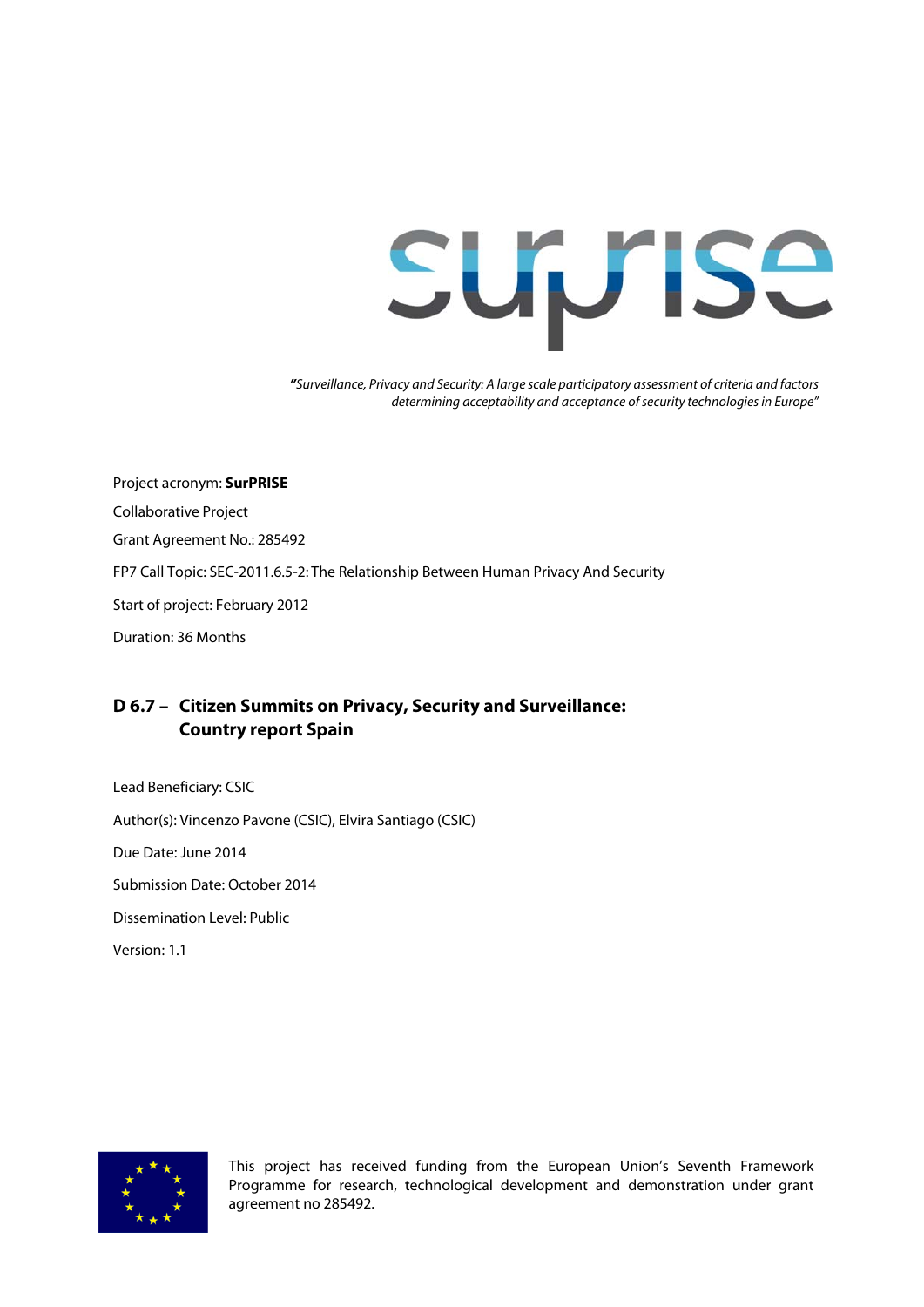This document was developed by the SurPRISE project (http://www.surprise-project.eu), co-funded within the Seventh Framework Program (FP7). SurPRISE re-examines the relationship between security and privacy. SurPRISE will provide new insights into the relation between surveillance, privacy and security, taking into account the European citizens' perspective as a central element. It will also explore options for less privacy infringing security technologies and for non-surveillance oriented security solutions, aiming at better informed debates of security policies.

The SurPRISE project is conducted by a consortium consisting of the following partners:

| Institut für Technikfolgen-Abschätzung /<br>Österreichische Akademie der Wissenschaften<br>Coordinator, Austria        | <b>ITA/OEAW</b> | <b>INSTITUT FÜR</b><br><b>TECHNIKFOLGEN</b><br>ABSCHÄTZUNG                                                       |
|------------------------------------------------------------------------------------------------------------------------|-----------------|------------------------------------------------------------------------------------------------------------------|
| Agencia de Protección de Datos de la Comunidad de<br>Madrid*, Spain                                                    | <b>APDCM</b>    | APDCM<br>de Protección de Date<br>sidad de Madrid                                                                |
| Instituto de Politicas y Bienes Publicos/<br>Agencia Estatal Consejo Superior de<br>Investigaciones Científicas, Spain | <b>CSIC</b>     | <b>CONSEJO SUPERIOR</b><br><b>DE INVESTIGACIONES</b><br><b>CIENTÍFICAS</b>                                       |
| Teknologirådet -<br>The Danish Board of Technology Foundation, Denmark                                                 | <b>DBT</b>      | TEKNOLOGI-RÅDET                                                                                                  |
| European University Institute, Italy                                                                                   | <b>EUI</b>      | European<br><b>University</b><br><b>Institute</b>                                                                |
| Verein für Rechts-und Kriminalsoziologie, Austria                                                                      | <b>IRKS</b>     | INSTITUT FÜR RECHTS- UND KRIMINALSOZIOLOGIE<br>INSTITUTE FOR THE SOCIOLOGY OF LAW AND CRIMINOLOGY<br><b>IAKS</b> |
| Median Opinion and Market Research Limited<br>Company, Hungary                                                         | Median          | MEDIAN                                                                                                           |
| Teknologirådet -<br>The Norwegian Board of Technology, Norway                                                          | <b>NBT</b>      | eknologiråde                                                                                                     |
| The Open University, United Kingdom                                                                                    | OU              | The Open<br><b>Jniversity</b>                                                                                    |
| TA-SWISS /<br>Akademien der Wissenschaften Schweiz, Switzerland                                                        | <b>TA-SWISS</b> |                                                                                                                  |
| Unabhängiges Landeszentrum für Datenschutz,<br>Germany                                                                 | <b>ULD</b>      | ULO                                                                                                              |

This document may be freely used and distributed, provided that the document itself is not modified or shortened, that full authorship credit is given, and that these terms of use are not removed but included with every copy. The SurPRISE partners shall all take no liability for the completeness, correctness or fitness for use. This document may be subject to updates, amendments and additions by the SurPRISE consortium. Please, address questions and comments to: feedback@surprise-project.eu

\*APDCM, the Agencia de Protección de Datos de la Comunidad de Madrid (Data Protection Agency of the Community of Madrid) participated as consortium partner in the SurPRISE project till 31st of December 2012. As a consequence of austerity policies in Spain APDCM was terminated at the end of 2012.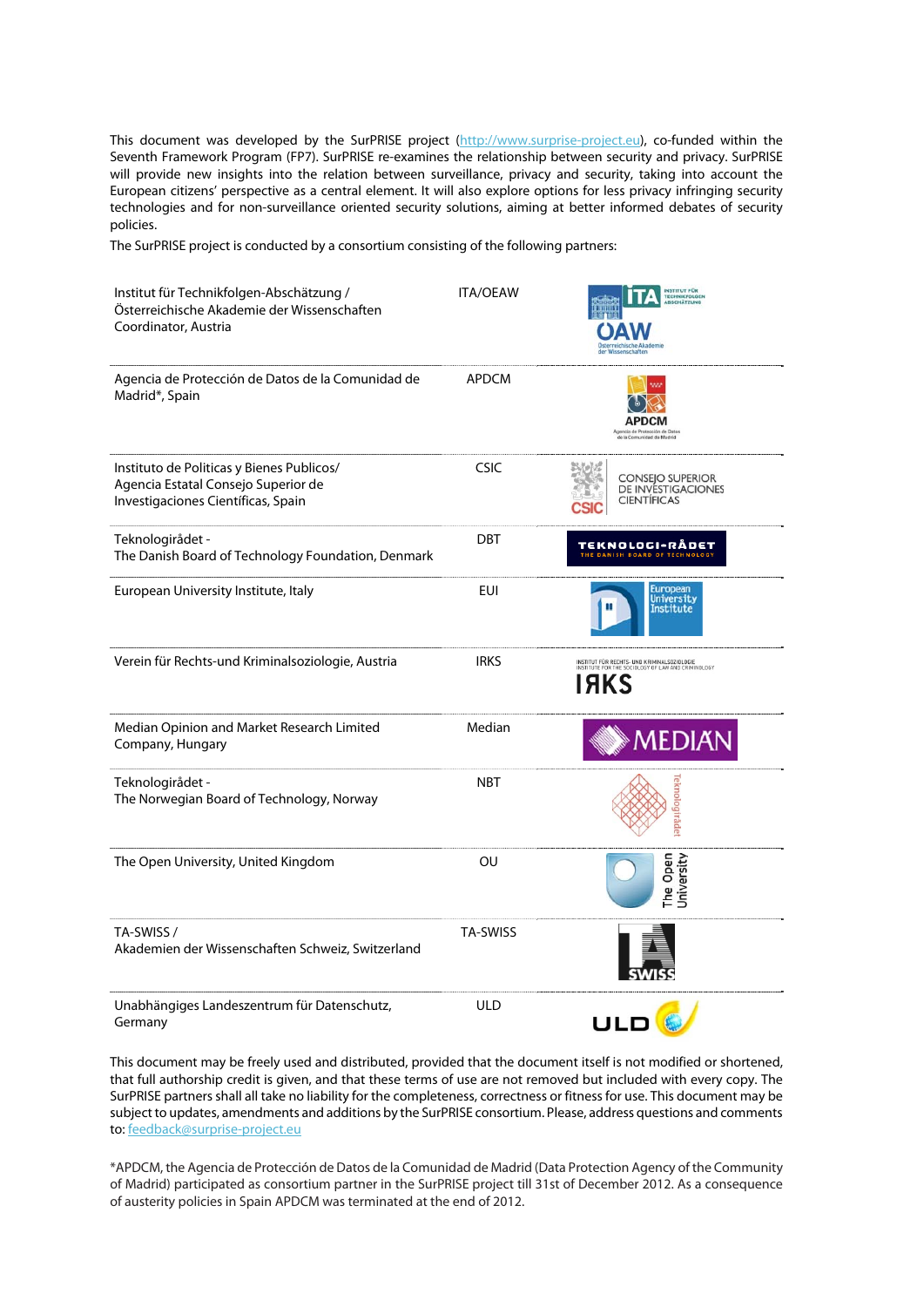# suprise

# **Table of Contents**

| 1  | $         <$                                                                                  |    |
|----|-----------------------------------------------------------------------------------------------|----|
| 2  |                                                                                               |    |
|    |                                                                                               |    |
|    |                                                                                               |    |
|    |                                                                                               |    |
|    |                                                                                               |    |
|    |                                                                                               |    |
|    |                                                                                               |    |
|    |                                                                                               |    |
|    |                                                                                               |    |
|    |                                                                                               |    |
|    |                                                                                               |    |
|    |                                                                                               |    |
|    |                                                                                               |    |
|    | 2.5 Public discourses on surveillance-oriented security technologies and related practices 12 |    |
| 3  |                                                                                               |    |
|    |                                                                                               |    |
|    |                                                                                               |    |
|    |                                                                                               |    |
|    |                                                                                               |    |
| 4  |                                                                                               |    |
|    |                                                                                               |    |
|    | 4.2 How do participants perceive the use of surveillance-oriented security technologies?  27  |    |
|    |                                                                                               |    |
|    |                                                                                               |    |
|    |                                                                                               |    |
|    |                                                                                               | 45 |
|    |                                                                                               |    |
|    |                                                                                               |    |
| 5  |                                                                                               |    |
| 6  |                                                                                               |    |
| 7  |                                                                                               |    |
| 8  |                                                                                               |    |
| 9  |                                                                                               |    |
| 10 |                                                                                               |    |
|    |                                                                                               |    |
|    |                                                                                               |    |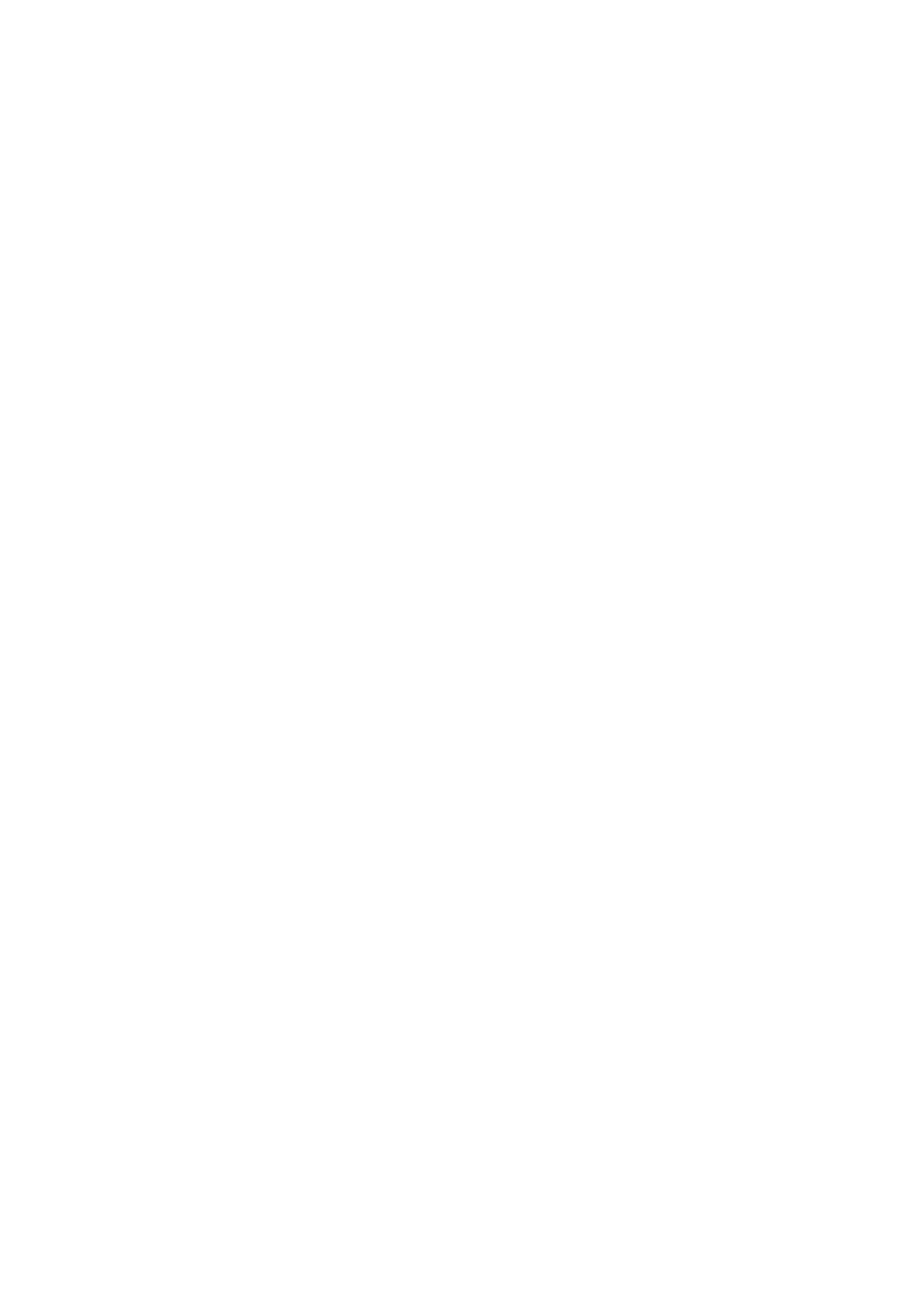## **Executive Summary**

SurPRISE re-examines the relationship between security and privacy, commonly positioned as a "tradeoff". Where security measures and technologies involve the collection of information about citizens, questions arise as to whether and to what extent their privacy has been infringed. This infringement of individual privacy is sometimes seen as an acceptable cost of enhanced security. Similarly, it is assumed that citizens are willing to trade off their privacy for enhanced personal security in different settings. This common understanding of the security-privacy relationship, both at state and citizen level, has informed policymakers, legislative developments and best practice guidelines concerning security developments across the EU.

However, an emergent body of work questions the validity of the security-privacy "trade-off". This work suggests that it has over-simplified how the impact of security measures on citizens is considered in current security policies and practices. Thus, the more complex issues underlying privacy concerns and public skepticism towards surveillance-oriented security technologies may not be apparent to legal and technological experts.

In response to these developments, the SurPRISE project consulted with citizens from nine<sup>1</sup> EU member and associated states on the question of the security-privacy "trade-off" as they evaluate different security technologies and measures.

In this report the results from Spain are presented.

Spain entered the European Union only in the mid-Eighties, after forty years of dictatorship and a short, though successful, transition to democracy. It is a parliamentary monarchy with a highly decentralized state architecture and some internal tensions produced by independents movements in the Basque Country, Catalonia and Galicia. It is a mid-size country with an economy that is undergoing a process of painful restructuring and adjustment, which started with the financial crisis and the collapse of the real estate "bubble". Spanish economy, quite buoyant up to 2007, moved quickly into an alarming double recession, which produced a dramatic level of unemployment, worsened by local and national corruption, harsh and controversial welfare cuts and by the bank bailout obtained in 2012. Currently Spain is a country with a high level of immigration, inherited from the years of the economic growth, and an uncertain economic future, especially due to the lack of clear signs of a possible emergence of a new model of economic development.

Against this background, we can better understand the concept of security, as it is defined in the main legal and policy documents in Spain. Starting from the 1978 Constitution, it has been highlighted how the concept of security is a fundamental element of that constitution, which actually recognizes the "right to security". The Spanish legal framework addressing the right to security has evolved with time, following two main directions: the introduction of new public authorities in charge with some specific aspects of public security and the regulation of a gradual and more exhaustive access, to progressively more integrated databases, to these authorities.

The main security and surveillance debates in the Spanish press have mainly emerged around CCTV and body-scanners. Spanish citizens are indeed concerned about security issues, but not only with those proceeding from terrorism or organized crime, because gender violence and sexual harassment are also considered important security issues. Due to the generally positive Spanish attitude towards new technologies, security technologies also receive a significant level of support. Spanish citizens, thus, welcome the introduction of new security technologies more than other EU citizens but they are especially concerned with how official institutions and commercial companies use their data. The increasing complexity of security technologies raises a sense of anxiety, generally connected with the risk of abuse that such a complexity may carry. Continuous information and public transparency about the ends and the reasons behind the choice of any given technology, thus, seem crucial to ensure the success of a process of legitimization of these technologies in the eyes of the citizens.

<sup>1</sup> Austria, Denmark, Germany, Hungary, Italy, Norway, Spain, Switzerland and United Kingdom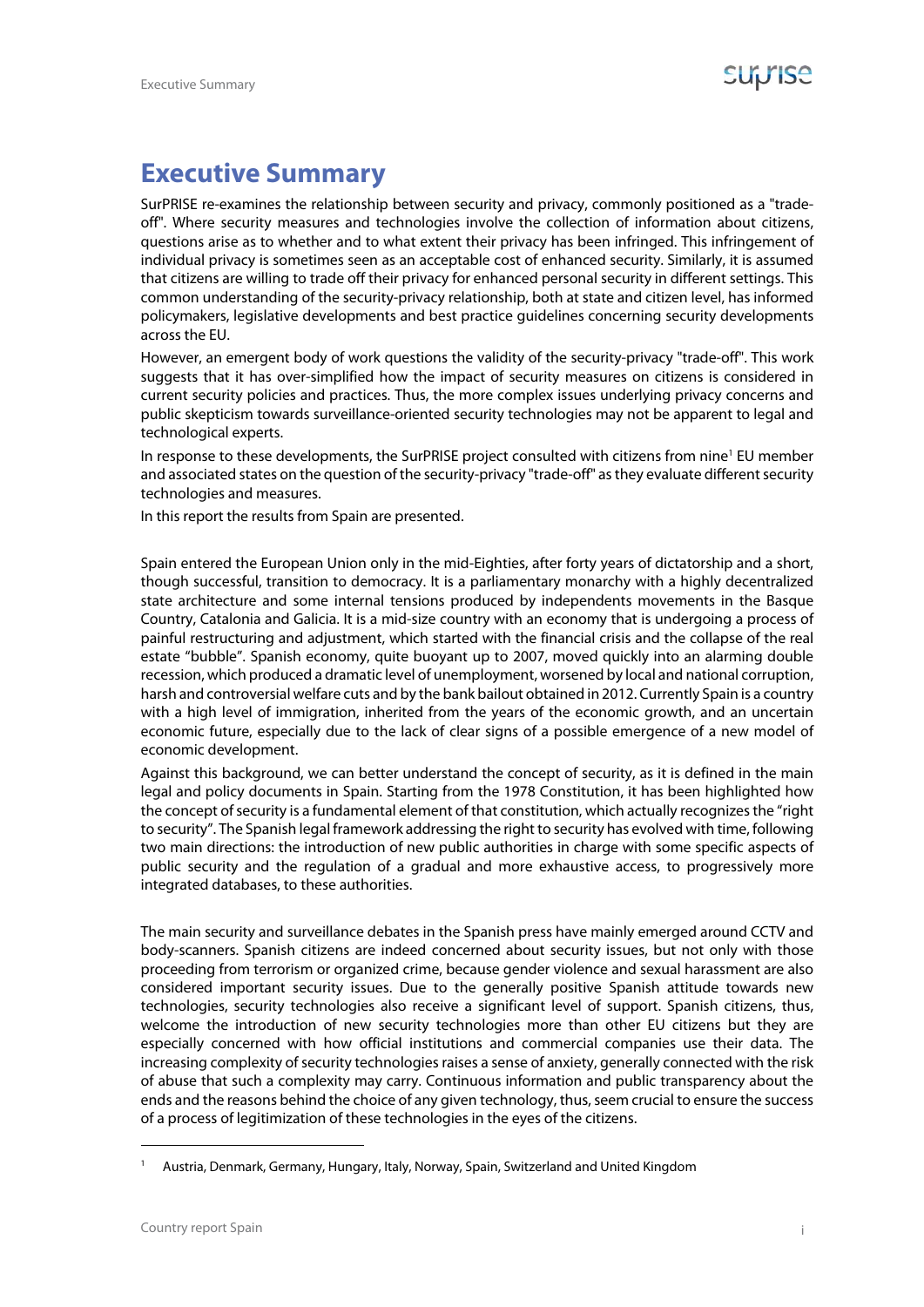The Spanish national security strategy has been traditionally characterized by a strong support to the European Integration and the NATO as well as by a commitment to multilateralism. After 9/11 the Spanish approach, similarly to what happened in other western countries, shifted gradually to a more pro-active, pre-emptive and risk-based attitude towards security. The National Security Strategy approved in 2011, did not reject the legacy of multilateralism approach of the previous national defense directives, but incorporated them into a broader strategy where security is no longer a privileged ground for the state and the military establishment. Rather, it conceived and outlined a new strategy where public and private, military and civil, and the national and international domains are strictly intertwined, almost linked into a continuum with no clear demarcation. Moreover, the Spanish security strategy is characterized by the priority given to economic and energetic security, the emphasis on the risks of migratory flows and the importance of cyber-infrastructures, which are among the most interesting features of the Spanish national security strategy.

With regards to privacy, the Spanish regulatory landscape makes an important distinction between privacy and data protection. Whilst the right to privacy (which in Spanish is often conceptualized as intimacy) makes reference to the right that individuals enjoy to decide what to make public or keep private, the right to data protection is rather related to the articulation of legal guarantees that may exist in order to have individual information retrieved, stored and disclosed to third parties only under specific circumstances and conditions. Therefore, the right to privacy, as it is intended in the Anglo-Saxon normative framework, only emerges as a result of the combination of three different rights: the right to intimacy, the right to data protection and the right to anonymity, which includes the right to be forgotten and the right to access our own data at all times.

Spanish people can reach a consensus on the adoption of new technologies only in relation to specific cases and issues, generally related to terrorism, which does not come as a surprise, considering the impact of the Madrid terrorist attacks of March 2004. This acceptance however is normally granted only upon the condition that these technologies would be used for specific crimes, in specific contexts, in proportion to the gravity of the crimes, and for prevention purposes. Yet, some citizens question the appropriateness of using new SOSTs to address security problems. Although SOSTs are considered useful against terrorism, there exist concern that an over-emphasis on terrorism may come at the expense of other threats that citizens perceive as more imminent and familiar.

The Citizen Summit participants feel pretty secure in their daily life and consider that Spain is a safe place to live. While they support the introduction of SOSTs as a general measure to improve national security, they did not consider that these technologies actually improved their own individual security. In fact, the participants feel mostly secure in general terms but have worries and concerns when specific areas or domains, such as the cyberspace, are taken into account. This incongruence gives rise to an interesting paradox, where people feel generally safe but end up asking for more and more security measures and technologies. This paradox may be due to the fact that citizens are less willing to tolerate risks or threats. It seems that a desire for absolute security, which is obviously not attainable, is being gradually instilled in western societies. Second, only about half of the participants actually adopted a trade-off approach to consider the relationship between privacy and security: they explicitly affirmed that security and privacy stood in a zero-sum game, as SOSTs were perceived as both privacy infringing and security enhancing. However, this does not means that they were willing to trade privacy in exchange for security, as only a very small percentage of them was prepared to do so. Third, it is the possible use of these technologies in the future that generates important concerns, which negatively affects their acceptability. Looking at the prospected future the participants are worried that these technologies may be easily abused in order to match the interests of powerful political elites and/or commercial actors. Within this framework, it is easy to imagine how strongly the participants mistrust public authorities and security agencies using CCTVs and DPI. Nearly half of the participants believe that these institutions are not sufficiently competent. Most importantly, around eighty percent of the participants believe that security agencies do abuse their power when operating CCTVs and DPI.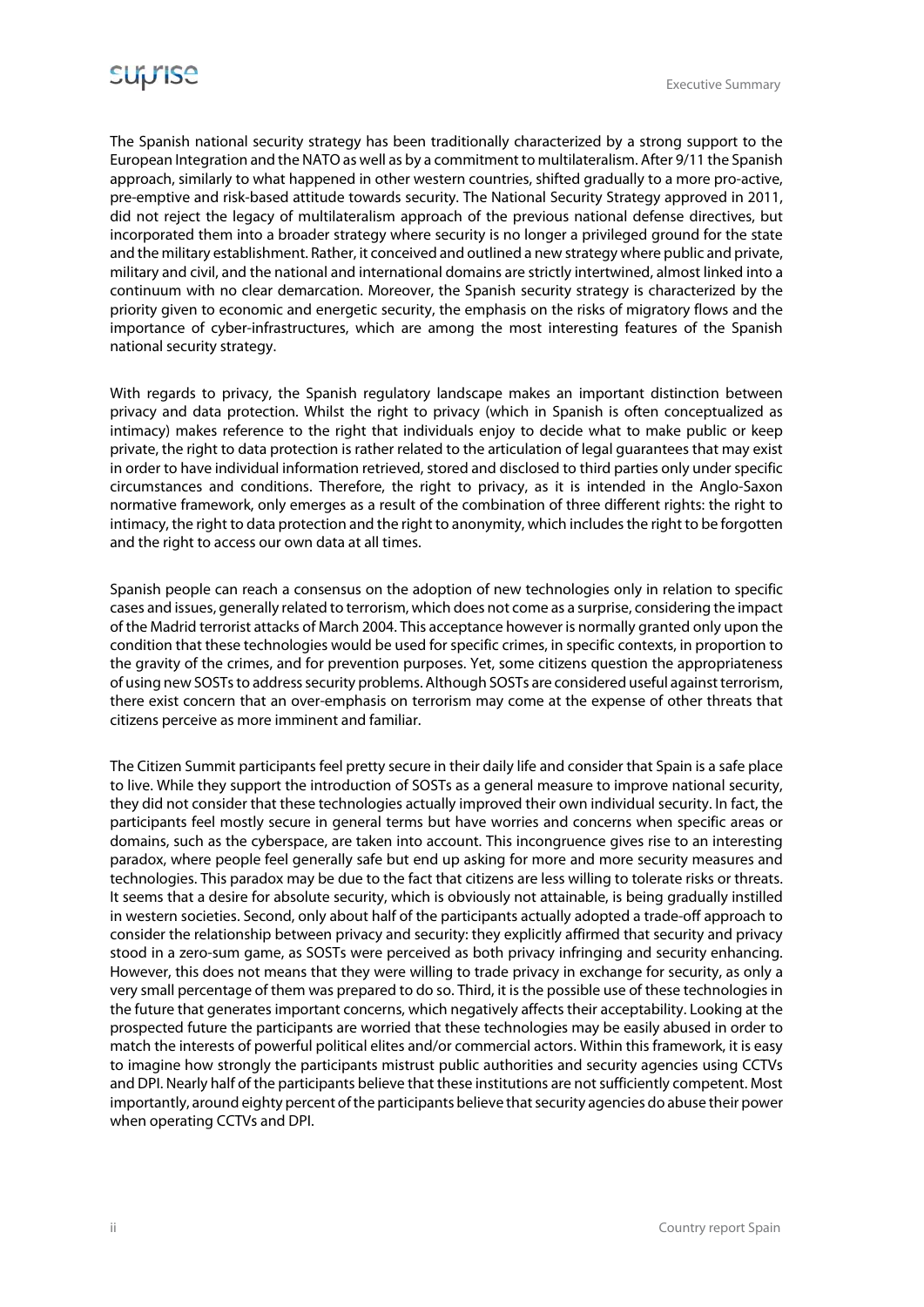Fourth, Smart CCTV systems are perceived in Spain differently depending on its private or public use. Citizens are more critical towards the private use of CCTV cameras, which are considered intrusive, while quite supportive of the use of cameras in public locations. Traditional CCTV receives more support than smart CCTV. Smart CCTV systems located in private residential areas, for instance, are considered typical examples of measures conceived to protect wealthy families and their belongings: these cameras are perceived to increase separation between rich and poor people, and increase social inequalities. While traditional CCTV systems are considered fairly equitable forms of surveillance, the fundamental lack of transparency and information around DPI raises serious concerns among citizens. The 'algorithmic' components of both smart CCTV and DPI also worry participants. It is not clear what are the rules establishing what it is defined normal or what is considered to be abnormal behavior. The autonomous decisions taken by algorithms also raise and leave unanswered important questions about fairness and equality.

The participants almost unanimously suggested that SOSTs should be regulated at European level to ensure fairness of treatment to all Europeans, even if national and regional peculiarities should contribute to shape overarching policies. Moreover, in order to combine effectiveness and legitimacy, participants asked for an institutional mediator, able to create a permanent and effective communication between security agencies and public authorities, on the one side, and civil society, on the other side. The technology mediator is expected to inform citizens about their rights and duties and make politicians and regulators aware of citizens' opinions, concerns and suggestions.

The participants did not neglect the causes and origins of crime, terrorism and insecurity. Though effective they may be security technologies do not eradicate the ultimate causes of crime and violence. In order to eradicate crimes, for instance, social differences should be reduced. Nor the participants neglected the bias of current security measures and technologies: it was, in fact, suggested to shift the focus of surveillance and observation from terrorism and petty criminality to fiscal frauds, tax havens and the multi-millionaire flows of money and resources hidden behind the bank secret codes and the fiscal tricks and boxes used to avoid tax enforcement.

Finally, citizens seem to be willing not only to contribute to bear the responsibility of the protection and preservation of their data, but they want also to collaborate in the design of public policies and new technologies. Social trust in the authorities responsible for the use of SOSTs is not a universal but a contextual value, which cannot be taken for granted and always needs to be renegotiated in relation to each technology, and maintained through the existence and correct function and clear rules, transparent information and effective participatory practices.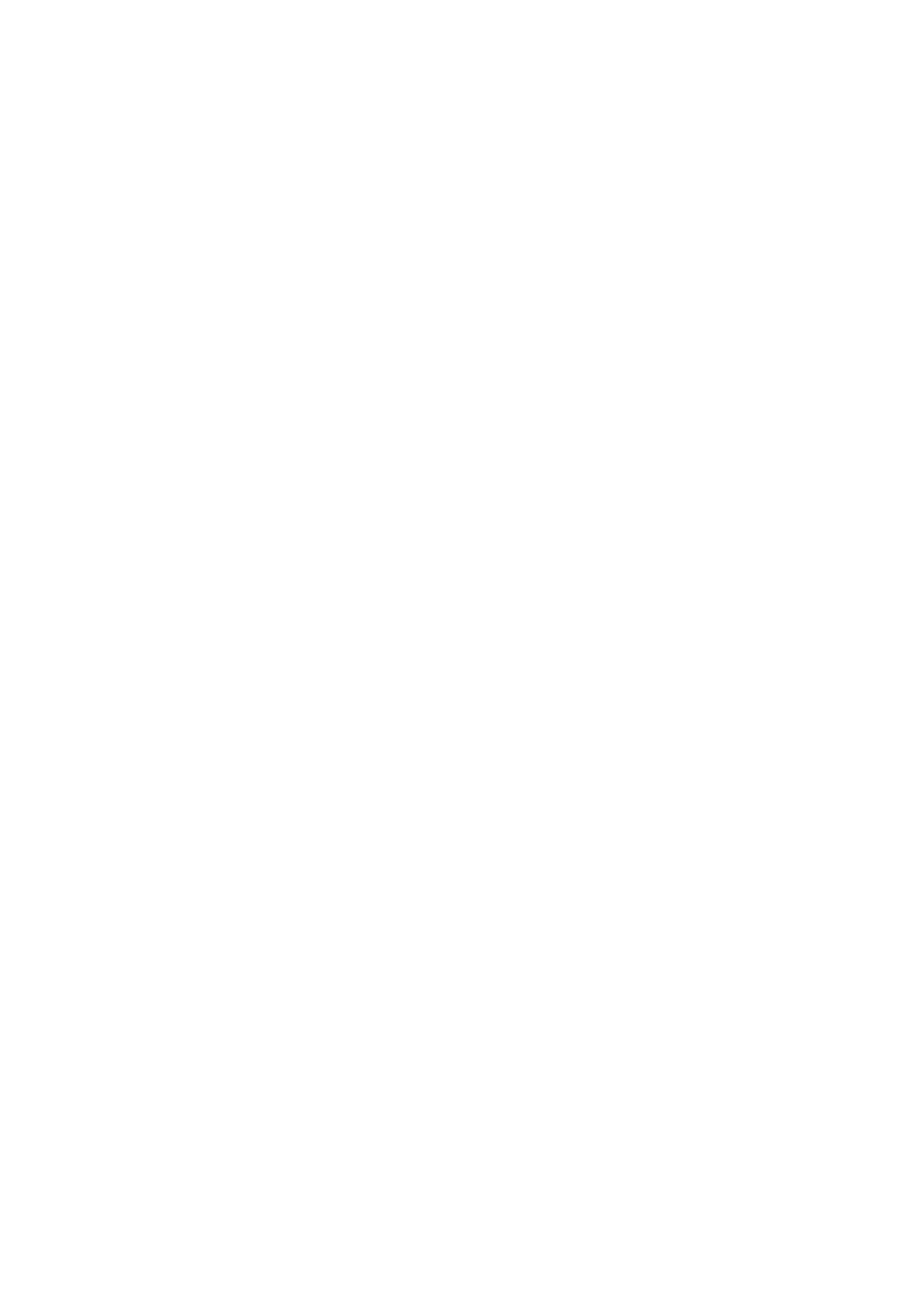

# **1 Introduction**

This report summarizes and describes the initial findings from the Spanish citizen summits, held in Madrid on the 1st of February 2014. It begins by offering a brief overview of the Spanish national context, including information about its demographic make-up, economy, political, judicial and law enforcement systems. Then, an overview of its national security policy is presented. Controversies and public debates about security technologies are discussed to frame the preliminary data analysis. The debate about the implementation of new technologies in Spain is not especially lively in general and security technologies make no exception to this trend. However, the debate in Spain has been mostly focused on CCTVs and body-scanners. Nonetheless, the participants in the summit offered a wide range of views, opinions and suggestions, which reveal that, although the public debate is not especially lively, citizens have strong and often contrasting views on security technologies that simply do not find public spaces and opportunities to be voiced and discussed. Information about the citizen summits themselves is provided and then the descriptive statistical results are presented. It is revealed that the results as presented represent a similar range of opinions found in previous research. However it is also revealed that the Spanish participants were particularly concerned with the risk of future abuses of security technologies by public authorities and demanded new forms of democratic oversight in respect of this operation. Participants also demanded more information about who, how, when and where SOSTs were used. Significant differences in the way participants value DPI and CCTVs also emerged, which partially explain why CCTVs are more acceptable than DPI. Finally the citizen summit prompted citizens to consider their privacy much more carefully: although about half of the participants adopted the trade-off approach to security and privacy, only a very small percentage of them affirmed that would be willing to trade more of their privacy in exchange for security. Finally, important suggestion were made: from shifting the focus of security measures to fiscal fraud, tax havens and multi-millionaire flows to the reduction of social and economic differences, considered as responsible at least in part for crime and violence to better integration policy, from a more participatory data protection framework to a stricter control over the controllers. Although security technologies were supported as part of a general strategy towards an improved national security, they were explicitly considered only a partial solution to a broader and more complex problem that could not be addressed only by surveilling technologies and that, even when these technologies are necessary, need to be operated in a more transparent, clear and participatory framework.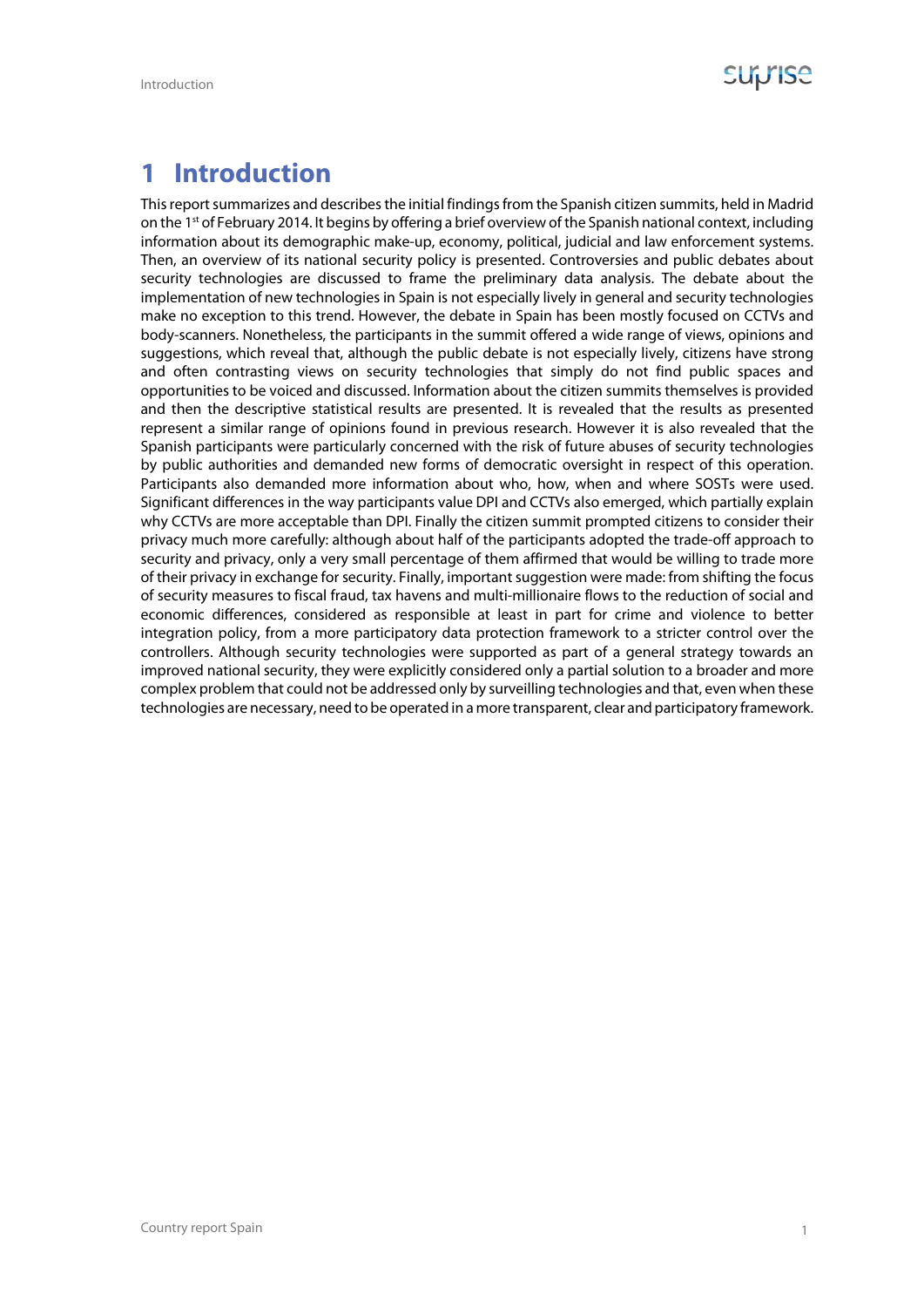# **2 Privacy, security and surveillance in the national context**

#### **2.1 General national context/ country profile of Spain**

#### **2.1.1 General description**

Spain is a democracy organized in the form of a parliamentary government under a constitutional monarchy. It is a developed country with the 13th largest economy in the world. It is a member of the United Nations, NATO, OECD, and WTO. After the death of Francisco Franco in 1975, general elections were convened in 1977, with the purpose of electing Constituent Cortes (the Spanish Parliament, in its capacity as a constitutional assembly) for the purpose of drafting and approving the constitution of 1978. After a national referendum on 6 December 1978 approved the constitution and Spain was divided into 17 autonomous communities and two autonomous cities with varying degrees of autonomy. Spain is a constitutional monarchy, with a hereditary monarch and a symmetric bicameral parliament, the Cortes Generales ("General Courts"). The executive branch consists of a Council of Ministers of Spain presided by the Prime Minister, nominated and appointed by the monarch and confirmed by the Congress of Deputies following legislative elections. The legislative branch is made up of the Congress of Deputies ("Congreso de los Diputados") with 350 members, elected by popular vote on block lists by proportional representation to serve four-year terms, and a Senate ("Senado") with 259 seats of which 208 are directly elected by popular vote and the other 51 appointed by the regional legislatures to also serve four-year terms.

Spain is a decentralized country where all Autonomous Communities have their own elected parliaments, governments, public administrations, budgets, and resources. Health and education systems, amongst others services, are managed regionally. The distribution of powers, however, may be different for every community, as laid out in their Statutes of Autonomy, since devolution was intended to be asymmetrical. Only two communities—the Basque Country and Navarre—have full fiscal autonomy. Interestingly, the Basque Country, Catalonia and Navarre have police corps of their own: Ertzaintza, Mossos d'Esquadra and the Policía Foral respectively, which replace some of the State police functions.

#### **2.1.2 Demographic data and migration movements**

In 2008 the population of Spain officially reached 46 million people. Spain's population density is lower than that of most Western European countries and its distribution across the country is very unequal. With the exception of the region surrounding the capital, Madrid, the most populated areas lie around the coast. The population, however, has began to decrease after 2012, due to the emigration of both Spanish citizens and foreign residents, who are leaving the country as a result of the economic crisis, the high level of unemployment and the lack of opportunities.

Whilst native Spaniards constitute 88% of the total population of Spain, immigrants make up the remaining 12% of the population. Immigrants originate mainly in Latin America (39%), North Africa (16%), Eastern Europe (15%), and Sub-Saharan Africa (4%). The number of immigrants in Spain had grown up from 500,000 people in 1996 to 5.2 million in 2008 out of a total population of 46 million<sup>2</sup>. Another statistically significant factor is the large number of residents of EU origin typically retiring to Spain's Mediterranean coast. These immigrants are mostly British, French, German, Dutch, and Norwegian. They reside primarily on the Mediterranean coast and the Balearic Islands, where many choose to live their retirement.

<sup>2</sup> "Population in Europe in 2005" (PDF). Eurostat. Retrieved 13 August 2008.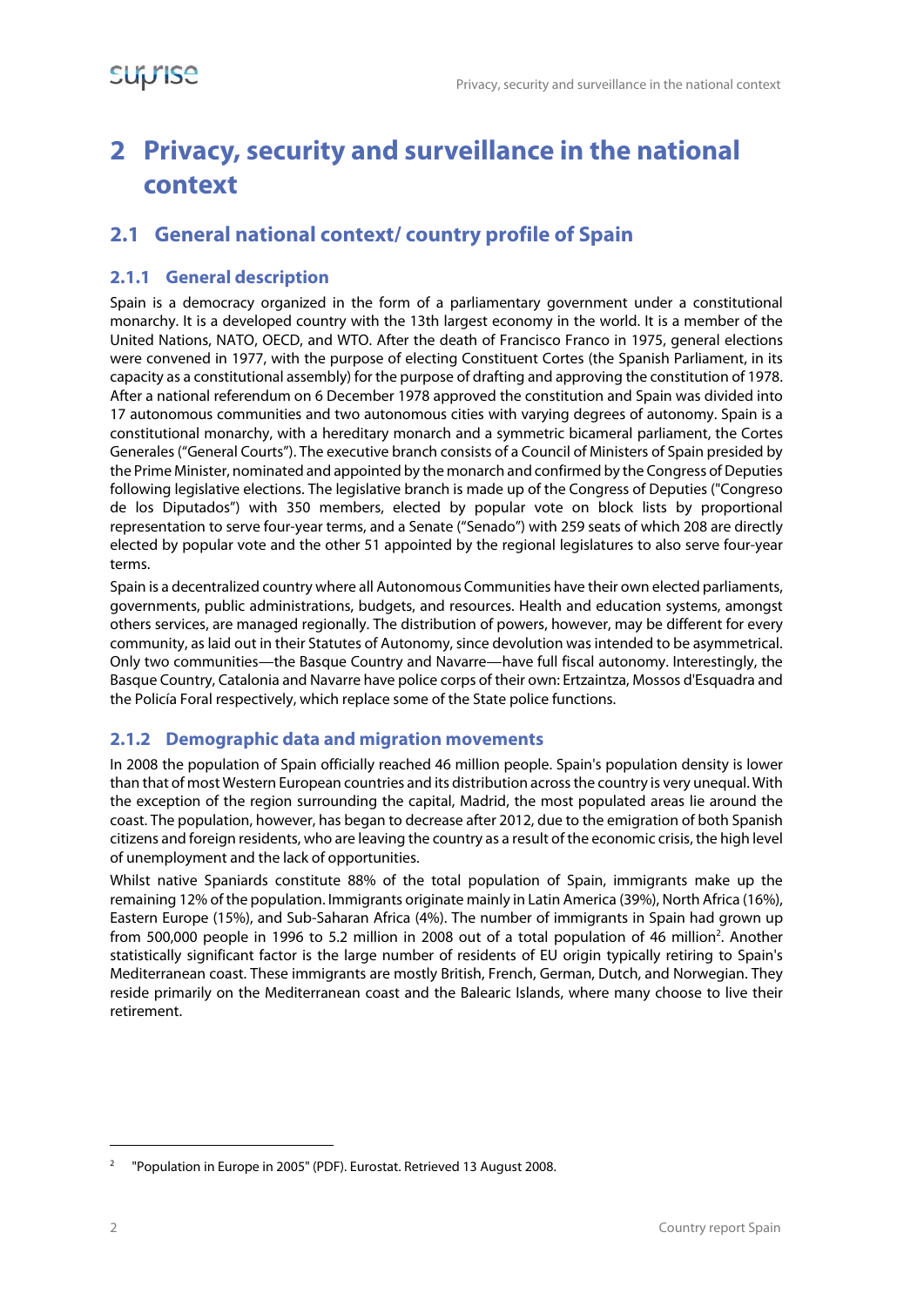#### **2.1.3 Foreign policy and economic indicators**

After the return of democracy following the end of Franco's dictatorship, Spain's foreign policy aimed at breaking out the diplomatic isolation experienced during Franco's regime aimed at entering the European Community, and define security relations with the West. During the first three decades of democracy, Spain's economy became the 14th largest worldwide<sup>3</sup> and the 5th largest in the European Union. However, even during the years of sustained economic growth Spain's economy suffered from high inflation, a large underground economy, and an education system, which OECD reports place among the poorest for developed countries, together with the United States and UK.<sup>4</sup>

The strong economic growth during the 1990s helped the government to reduce the government debt as a percentage of GDP and Spain's high unemployment began to drop steadily. With the government budget in balance and inflation under control Spain was admitted into the Eurozone in 1999. Since the 1990s some Spanish companies have gained multinational status, often expanding their activities in culturally close Latin America. Spain is the second biggest foreign investor there, after the United States. The adoption of the Euro in 2002 saw a marked reduction in interest rates to historic lows. The growth in the Spanish property market, which had begun in 1997, accelerated and within a few years had developed into a property bubble, financed largely by the Cajas (regional savings banks under the oversight of the regional governments) and fed by the historically low interest rates and a massive growth of immigration. The Spanish economy was credited for having avoided the virtual zero growth rate of some of its largest partners in the EU.<sup>5</sup> The bubble, however, imploded in 2008, causing the collapse of Spain's large property related and construction sectors, causing mass layoffs, and a collapsing domestic demand for goods and services. Today, unemployment is back at 24 percent of active population, second only to Greece and public debts stays at around 98 percent of GDP.<sup>6</sup>

At first, Spain's banks and financial services avoided the early crisis of their counterparts in the US and UK. This was particularly the case with Spain's international banks, Banco Santander and BBVA, that had diversified, international portfolios and had actively limited their exposure to housing mortgage risk. However, as the recession deepened and property prices slid, the growing bad debts of the smaller regional savings banks ("cajas") forced the intervention of Spain's central bank and government first through a stabilization and consolidation program, and finally acceding to a bank bailout from the European Central Bank in 2012.<sup>7</sup>

#### **2.2 Science, technology and public attitudes**

In Spain, science is very fragmented, with some areas of excellence, such as biomedicine, and, until austerity measures were introduced, was generously subsidized by public investments<sup>8</sup>. Scientists generally enjoy a high level of autonomy in their research strategy, and, in medical areas, some professional groups have more chances to influence both regulation and innovation policy than others<sup>9</sup>. Spanish society, in turn, shows remarkable levels of support for the scientific and medical professions but

<sup>6</sup> http://www.datosmacro.com/deuda/espana<br>7 http://www.economist.com/media/pdf/OLLA

 $\frac{3}{4}$  http://en.wikipedia.org/wiki/List\_of\_countries\_by\_GDP\_%28PPP%29<br>4  $\frac{4}{4}$  and het?" The Economist Business (Madrid) 30 April 2009

<sup>&</sup>lt;sup>4</sup> "<u>A good bet?"</u>. *The Economist*. Business (Madrid). 30 April 2009<br><sup>5</sup> "OECD figures". <u>http://stats.oecd.org/ViewHTML.aspx?OueryName=198&OueryType=View&Lang=en</u> Retrieved 13 August 2008.<br>6 http://www.datosmacro.com

<sup>7</sup> http://www.economist.com/media/pdf/QUALITY\_OF\_LIFE.pdf

<sup>8</sup> Sanz Menéndez, L., & Cruz Castro, L. (2010). Análisis sobre ciencia e innovación en España.Siegrist, M y Cvetkovich G. (2000): "Perception of Hazards:The Role of Social Trust and Knowledge", Risk Analysis 20: pp. 713-720. Sanz-Menéndez, L., Muñoz, E., & García, C. E. (1993). The vicissitudes of Spanish science and technology policy: coordination and leadership. Science and Public Policy, 20(6), 370-380.

Pavone, 2010. "Genetic testing, geneticisation and social change: Insights from genetic experts in Spain" chapter 4 Assessing life : on the organisation of genetic pp104-132.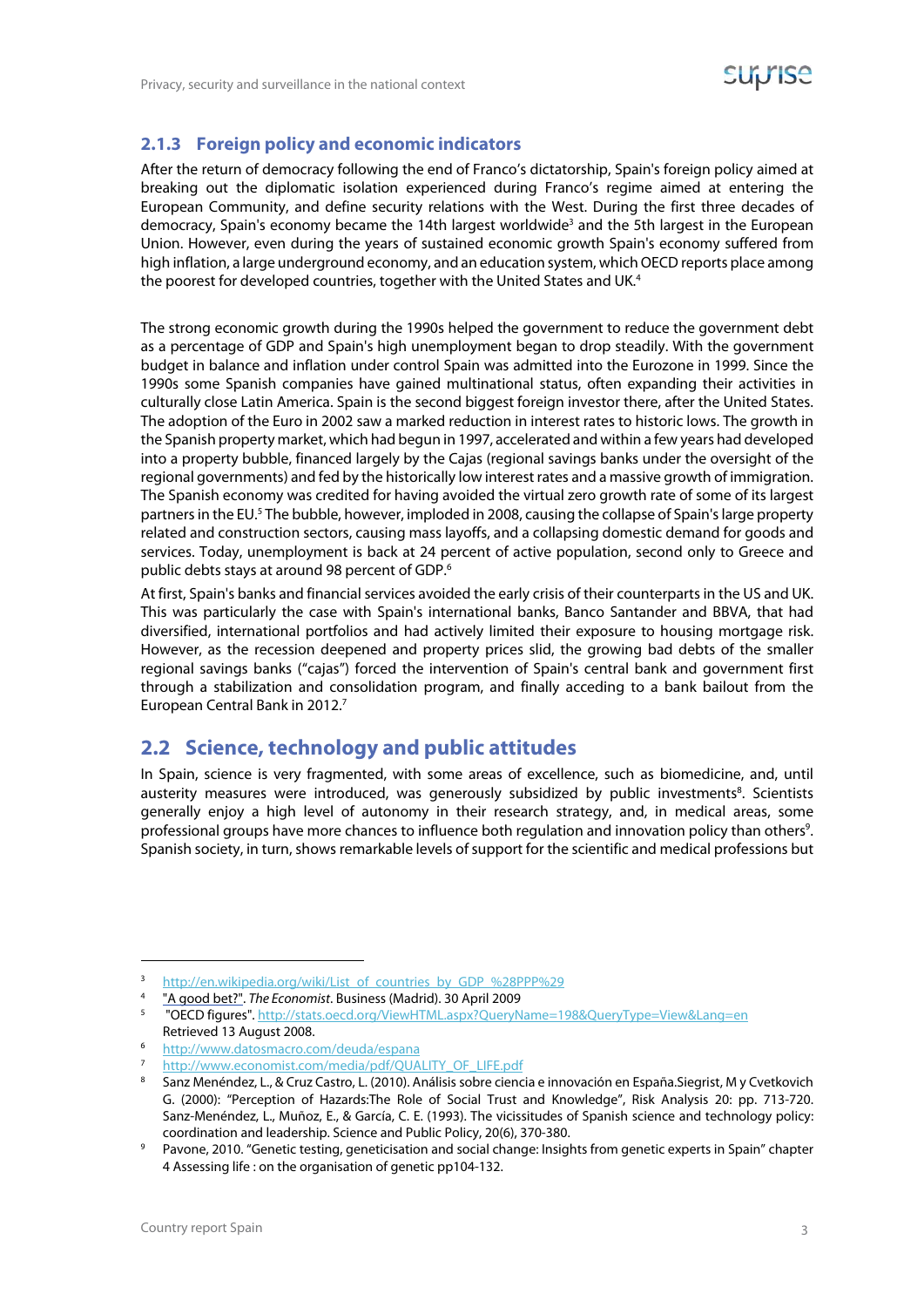does not trust very much political and business actors<sup>10</sup>. Consumer culture and critical awareness is comparatively poor and the development and diffusion of civil society organizations is also quite limited<sup>11</sup>.

Current advances of technology are perceived in contemporary Spain as an increasingly important element of daily life; and a clear indicator of such attitude is given by the strong positive values usually associated with the new technologies, generally described as a crucial element in the advance of progress and social welfare. In effect, the advancement of technology plays an important role in contemporary Spanish society, not only for its economic impact but also for its social implications and repercussions. As demonstrated by several enquiries conducted by the FECYT (1996, 2001, 2006) and by the Eurobarometer (2006) on the public perception of science and technology, the Spanish society seems to hold a benevolent and supportive attitude towards the development and application of new technologies. The positive attitude towards the new technologies has been also extended to the general research process behind their development, which has been especially approved because it constitutes a mechanism that allows reflection about unexpected or previously unconceivable situations. In this respect, the participants have considered the very process of technology assessment hereby carried out as a good example of the modality of participatory processes that should always be carried out in relation to the development and implementation of new security technologies.

This positive attitude also includes security and privacy technologies, which seem to be welcomed, at least in principle, because they are expected to improve citizens' security and the general protection of properties and goods. The level of support towards new security technologies, however, varies along with the perceived negative impact on citizen's privacy, in a sense that is higher when the perceived impact on privacy is lower. In spite of such a positive attitude, however, the increasing complexity of these technologies raised a sense of anxiety, generally connected with the risk of abuse that such a complexity may carry. Yet, it is often acknowledged that, with a proper control exercised by competent authorities these technologies may indeed improve the level of security in given areas of people's life. In this respect, continuous information and public transparency about the ends and the reasons behind the choice of any given technology would prove crucial to ensure the success of a process of legitimization of these technologies in the eyes of the citizens.

#### **2.3 Security issues, policy and strategies**

#### **2.3.1 The concept of security in Spain: from the 1978 constitution to date**

The Spanish Constitution of 1978 regulates and configures fundamental rights and public liberties, the rights and duties of citizens, and the principles governing social and economic policy. Moreover, as Spain is a decentralized State, all the territorial entities are involved in security policies, each exercising its own competences: State, Autonomous Communities and Local Entities.

The Constitution emphasizes the term "security" already in the preamble. Table 1 shows some of the articles establishing relevant principles in terms of security. It is interesting to highlight that the Constitution established a "right to freedom and security".

<sup>10</sup> Pavone, V., Osuna, C., & Degli Esposti, S. (2010). Invertir en ciencia y tecnología en tiempos de austeridad económica:¿ Qué opinan los ciudadanos?. FECYT (2011) Percepción Social de la Ciencia y la Tecnología, 115-136. 11 Torcal and Montero 1999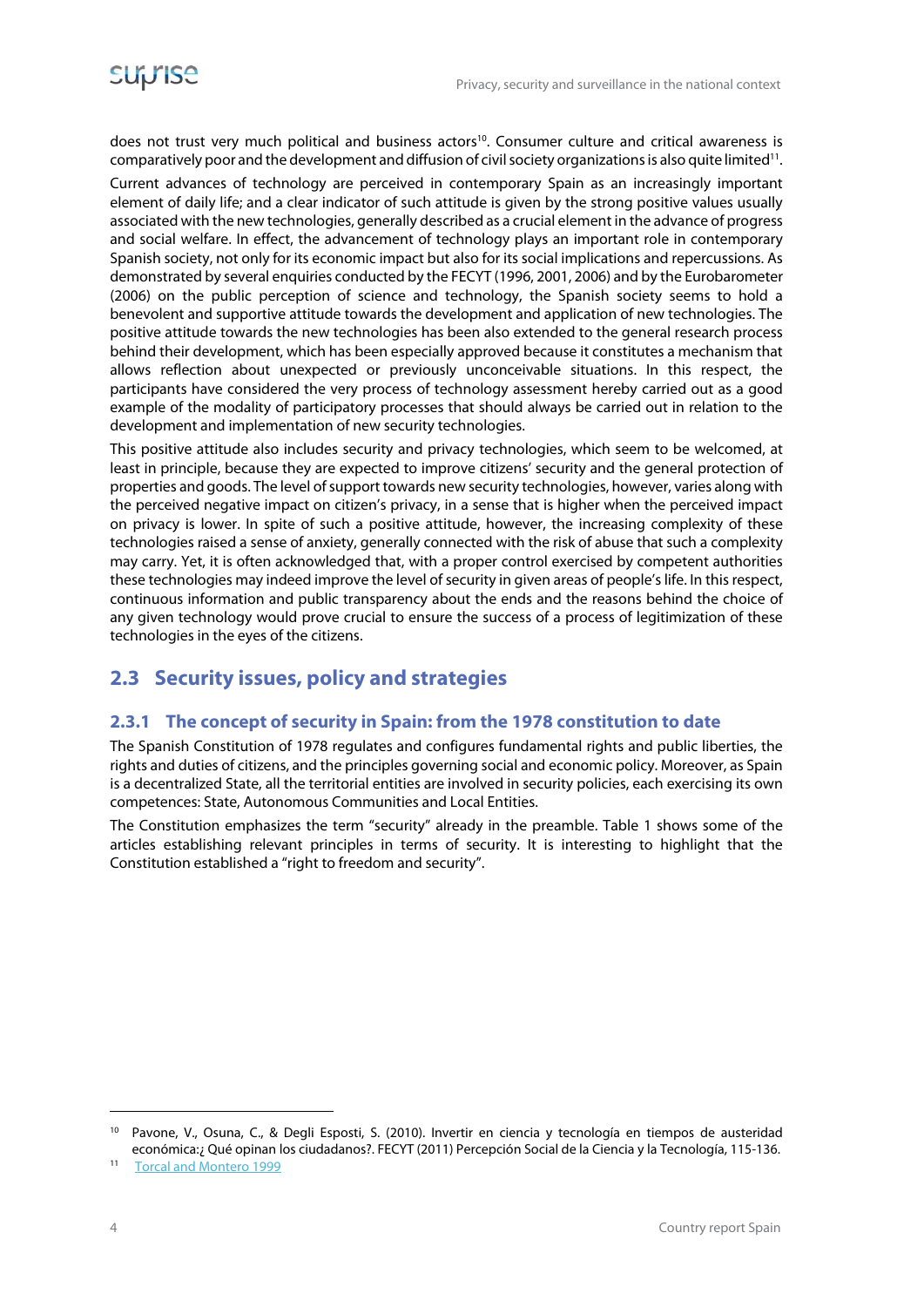#### **Preamble:**

The Spanish Nation, desiring to establish justice, liberty, and security, and to promote the well being of all its members, in the exercise of its sovereignty (…)

#### **Article 17.1**

Every person has the right to freedom and security. No one may be deprived of his or her freedom except in accordance with the provisions of this section and in the cases and in the manner provided for by the law.

#### **Article 104.1**

The Law enforcement agencies serving under the Government shall have the duty to protect the free exercise of rights and liberties and to guarantee the safety of citizens.

#### **Article 149.1.29**

The State shall have exclusive competence over public safety, without prejudice to the possibility of Self-governing Communities creating police forces, as provided for in their respective Statutes of Autonomy and within the framework to be laid down by an Organic Act.

Table 1: Articles establishing relevant principles in terms of security

In these articles, security is mainly conceived in terms of territorial integrity and public safety. However, the Constitution also speaks of security in different terms, such as when it refers to legal security (Article 9.3), security measures related to punishments entailing imprisonment (Article 25.2), compliance with health and safety at work (Article 40.2), security related to defense of consumers and users (Article 51.1), the liability of the members of the Government for crimes against State security (Article 102.2), and lastly, several principles that refer to the Law Enforcement Agencies.

The main objective of the Act 2/1986 on Law Enforcement establishes the basic principles of action that are common to them all and setting their fundamental statutory criteria. Making reference to the Constitution itself, it suggests that public security constitutes a competence that is difficult to split up, as it does not allow delimitation or definition with the rigor and precision that are admissible in other matters. That is the case because the rules that organize public security do not consider tangible physical realities, but rather events that are merely foreseen in the future, with regard to which one ignores the moment, the place, the importance and, in general, the circumstances and conditions of appearance thereof.

Addressing specifically citizens' security, the Act 1/1992 emphasizes that the protection of citizens' protection and the exercise of public liberties constitute an inseparable binomial, and both concepts are basic requisites of cohabitation in a democratic society. However in order to protect citizens' security, it is considered necessary to establish the scope of responsibility of the administrative responsibilities in matters such as manufacturing, commerce, holding and use of weapons and explosives; public gatherings for spectacles; personal documentation of nationals and foreigners in Spain; as well as to regulate certain activities of special interest and responsibility for the Law enforcement agencies.<sup>12</sup> This Act, written two decades ago, in way foresaw the progressive expansion of the security agenda and relevance to several societal domains, including the economic ones. Moreover, Act 23/1992 considers that public and civil securities are also deeply intertwined with private security. Although security remains primarily and essentially a public prerogative, the Act acknowledges the existence of private security services, and tries to regulate the sector. Its main goal is to ensure that those citizens, who wish to access private security services, may be provided with services following the same principles of public authorities.

<sup>&</sup>lt;sup>12</sup> Organic Act 1/1992, of 21st February, on Protection of Citizens' Security.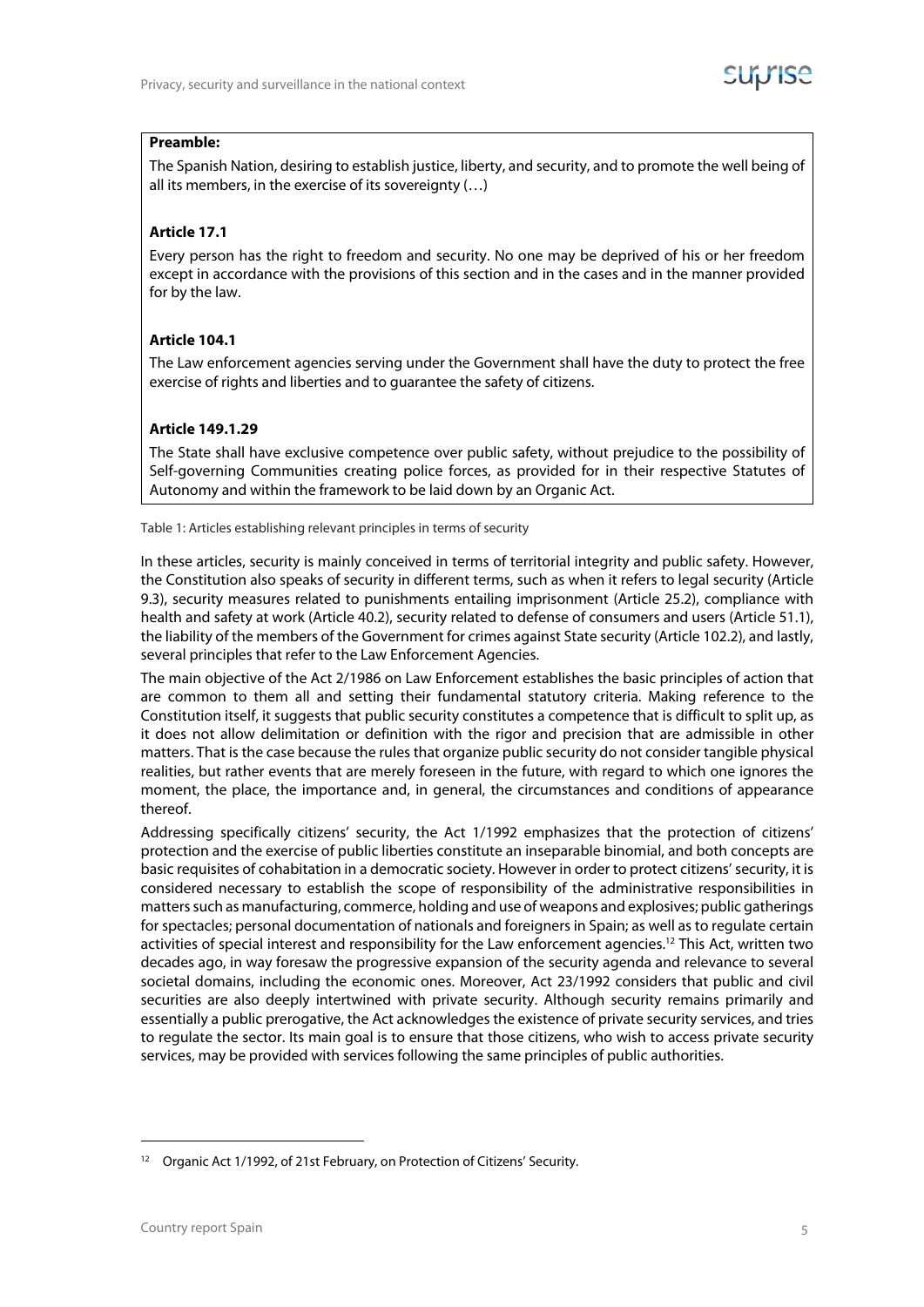#### **2.3.2 Security, technology and surveillance: legal and institutional changes**

The year after the attack on the Twin towers, the Spanish Parliament approved the Act 2/2002, which created the CNI, whose main task is to prevent, detect and enable the neutralization of activities of foreign services, groups or individuals that may endanger, threaten or violate the constitutional order, the rights and freedoms of Spanish citizens, sovereignty, integrity and security, stability of its institutions, national economic interests and welfare of the population. Interestingly, the Act also establishes an a priori judicial control of activities by the CNI likely to affect fundamental rights recognized in the Spanish Constitution.

In the following years, new organizations and institutions were also created. First, in 2006, the Intelligence Centre against Organized Crime (CICO) was assigned to the Secretariat of State for Security as an advisory and supporting body, whose aim was to prepare strategic intelligence in combating all kinds of organized crime, as well as, when appropriate, establishing operating co-ordination criteria for the services acting in the event of coinciding or concurrent investigations. Second, the National Anti-terrorist Co-ordination Centre (CNCA) was created by Resolution by the Council of Ministers on 28th May 2004. Among its functions there is assessment of terrorist threats, the design of future scenarios, the integration and analysis of the information supplied, and the operational co-ordination. Finally, the National Centre for Protection of Critical Infrastructures was created in 2011 in order to protect critical infrastructures, according to Act 8/2011 (measures to protect critical infrastructures) and the European Union Directive 2008/114. It coordinates and supervises all activities assigned to the Secretariat of State for Security in relation to protection Critical Infrastructures nationwide.

The legislative modifications and reforms following 9/11 were not limited to the introduction of new public bodies and institutions as they also affected the legislative framework. The Organic Act 14/2003 on the rights and liberties of foreigners in Spain and their social integration, for instance, was introduced to "[…] reinforce and, definitively, to improve the means and instruments for penalization foreseen in Organic Act 4/2000, amended by Organic Act 8/2000, to combat illegal immigration and trafficking human beings". In that sense, the act encourages collaboration with transport companies in order to obtain greater information on the persons to be transported to Spanish territory. That information shall improve and strengthen the available instruments to guarantee the security of international transport, especially by air. The act also reinforces the procedures to return foreigners who enter our country illegally and extend the conduct classified as severe offences to cover all those who – for profit, induce or favor – promote or facilitate clandestine immigration by people in transit or with Spain as their destination, or encourage them to remain in our country. 13

As a result of the aforementioned reform, an Additional Provision Seven was introduced to Act 7/1985, which now allows the Directorate General of Police to access to the Municipal Census of Inhabitants. Given the sensible nature of this information and the potential for discrimination and function creep, the act specifies: "in order to assure strict fulfillment of the legislation on personal data protection, the access shall be performed with the maximum security measures. To these ends, a record of each access shall be kept at the Directorate General of Police, identifying the user, date and time at which it took place, as well as the data consulted".

In this way the Spanish legislator tried to ensure that unacceptable and unjustified use of this information could at least be tracked back to the moment and the author of the access, in order to ensure transparency and accountability. Yet, in order to keep the census inscription data on aliens on the municipal census up to date, the Directorate General of Police shall report monthly to the National Institute for Statistics, to exercise its competences, on the data annotated at the Central Register of Aliens.

As stated in the section of purposes of the Organic Act 14/2003, the reforms introduced by the Act are not motivated merely by security reasons, for migration and integration also have important economic and social implications. The Act, therefore, not only establishes a framework of rights and liberties of foreigners to guarantee them all full exercise of the fundamental rights (art. 1), it also tries to improve the system of orderly legal channeling of migratory labor flows, reinforcing the link between the capacity to

<sup>&</sup>lt;sup>13</sup> Organic Act 14/2003, of 20th November, on Reform of Organic Act 4/2000, of 11th January, on rights and liberties of foreigners in Spain and their social integration, amended by Organic Act 8/2000, of 22nd December; by Act 7/1985, of 2nd April, that Regulates the Bases of the Local Regime; of Act 30/1992, of 26th November, on the Juridical Regime of Public Administrations and the Common Administrative Procedure, and Act 3/1991, of 10th January, on Competition.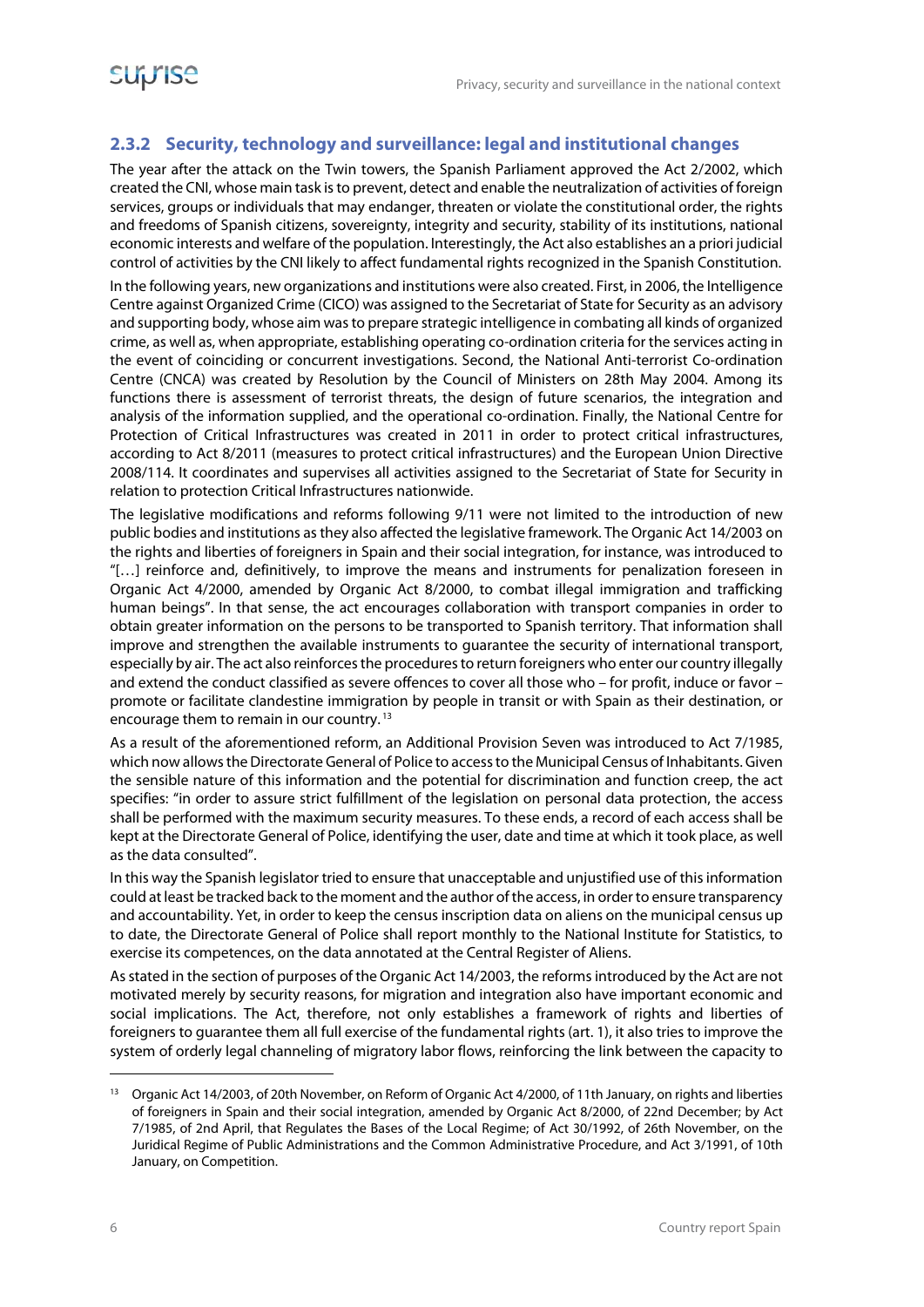receive immigrant workers and the needs of the labor market (art. 2). On the one hand, the act tries to increase the effectiveness of combating irregular immigration (art. 3), but, on the other hand, it also tries to reinforce integration as one of the central axes of the immigration policy in order to achieve to achieve a framework of cohabitation of identities and cultures (art. 4). Moreover, the act tries, first, to coordinate the work and action of both the central state and the regional authorities, especially in relation to the release of work permits, and, second, to establish the correct level of competences in and between the different layers of administrative action (art. 5). Finally, it also tries to establish a collaborative relation with the immigrant organizations and other organizations with an interest and establishment in the field of migration including, among such, the most representative Trade Union and employers' organizations (art. 6).

Legislative changes were later extended to cybersecurity and money laundering, too.

The Act 10/2010 on Prevention of Money Laundering and Terrorist Financing14, consistently with the for Directive 2005/60/EC of the European Parliament and the Council, implements measures related to the definition of "politically exposed person" and the technical criteria for simplified customer due diligence procedures and for the exemption on grounds of a financial activity conducted on an occasional or very limited basis, in addition to establishing the penalization regime of the Regulations (EC) No. 1781/2006 of the European Parliament and Council, of 15th November 2006, on information on the payer accompanying transfers of funds. More recently Act 8/2011 establishes measures to protect critical infrastructures, transposing to Spanish law the Council Directive 2008/114/EC, of 8th December, on the identification and designation of European Critical Infrastructures and the assessment of the need to improve their protection.

To sum up, after 9/11 legislative reforms were oriented, on the one hand, to the introduction of new public bodies and institutions as the CICO, oriented to combating organized crime, or CNCA, oriented to assessment of terrorist threats, and, on the other hand, the reforms also affected the legislative framework in the context of border security and migration, -Act 14/2003-, cybersecurity –Act 5/2010-, money laundering Act 10/2010, and protection of critical infrastructures –Act 8/2011-. These measures explicitly oriented towards the implementation of a new security legal framework, which focuses on the protection of individuals and of the state, had the consequence of a clear decrease of privacy data subjects.

#### **2.3.3 The Spanish National Security Strategy**

Before 9/11, The Spanish national security strategy was based on a series of national security directives. Among the most important ones, The National Defense Directive 1/1996 firstly adopted the new concept of security and defense, developed by the NATO, which made the initiatives of co-operation and approach to former adversaries compatible with maintaining adequate military capacity. The NATO strategy was based on the conviction that western security was strictly linked to that of our neighboring countries, to that of those sharing our model of society and that of those located in areas in which the NATO states have a strategic interest. Spain, thus, made an explicit commitment to achieve a more stable, secure international order, based on peaceful cohabitation, defense of democracy and human rights and respect for international rule of law. That commitment was then made evident by Spain's presence and determined participation in peacekeeping operations.

According to that Directive, the purpose of the defense policy was to provide Spain an effective instrument for dissuasion, prevention and response to permanently guarantee its sovereignty and independence, its territorial integrity and constitutional organization, as well as to protect the life, peace, liberty and prosperity of Spaniards and the national strategic interests wherever these may be located. This directive also represented the beginning of a new political stage, with new orientation criteria for defense policy. The major changes in the international situation, following the end of the Cold War, were then more consolidated and with better profiled trends for the future; and the coming completion of the processes of adaptation of the Atlantic Alliance to the new strategic realities, made it advisable to orient Spanish defense policy toward three basic objectives of action:

<sup>&</sup>lt;sup>14</sup> This act transposes the Directive 2005/60/EC by the European Parliament and the Council, of 26th October 2005, on prevention of the use of the financial system for the purpose of money laundering and terrorist financing, developed by Directive 2006/70/EC of the Commission, on 1st August 2006.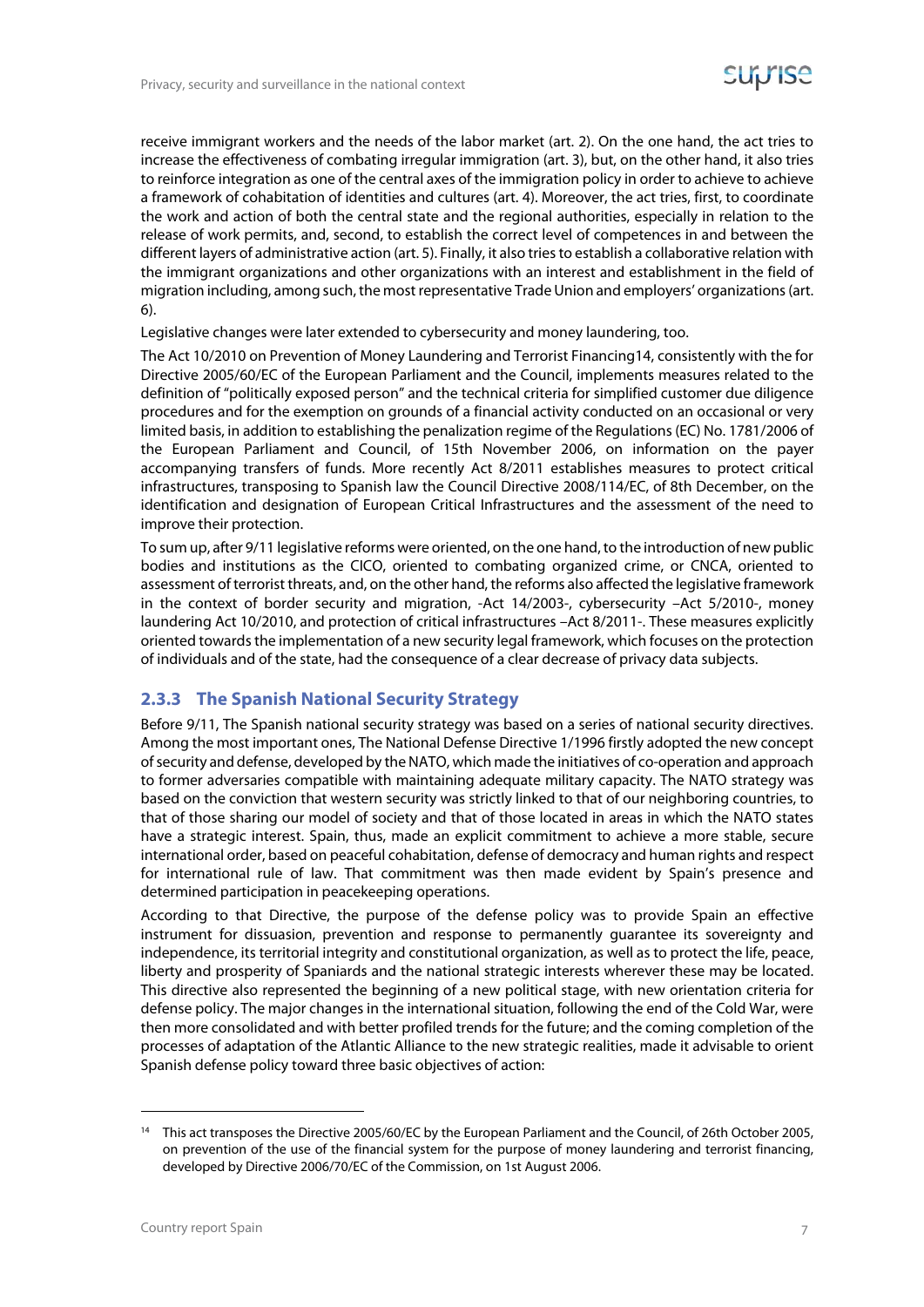1) The consolidation of the presence of Spain in international security and defense organizations, fully undertaking the responsibilities and commitments arising from participation therein.

2) The improvement of the efficiency of the Spanish Armed Forces, to enable them to carry out their constitutional missions, to contribute with the allies, to the extent of national possibilities, to the collective security and defense, and to collaborate in keeping the international peace and stability, particularly in our geographic and cultural environment.

3) A better connection with the Spanish society, in order to ensure that the latter may understand, support and participate with greater intensity in the task of maintaining a defense device adapted to Spanish strategic needs, responsibilities and interests.

Spanish national security strategy took a different path after 9/11. Whereas before the terrorist attack on the Twin Towers was mainly oriented towards peacekeeping, peace building and aid to development, after 9/11 the Spanish approach, similarly to what happened in other western countries, shifted very gradually to a more pro-active, pre-emptive and risk-based attitude. This is already visible in the National Defense Directive 1/2004 but it became more pronounced with the last change in government. The National Defense Directive 1/2012 states: "Spain must be ready to deal with the risks of a world in which interconnection, the quality and speed at which information flows, electronic management of transaction, freedom of movement and commercial exchange, the benefit of which is so evident to society, do not give rise to a scenario in which these are taken advantage of by terrorist groups and organized crime, with the capacity to severely damage social peace, citizens' security, political stability and general prosperity.

The first document to explicitly endorse the shift from a defense strategy to a security strategy is the 2011 Spanish national security strategy. This document does not reject the legacy of multilateralism and aid to development approach of the previous national defense directives, but incorporates them into a broader strategy where security is no longer a privileged ground for the state and the military establishment. Rather, it conceives and outlines a new strategy where public and private, military and civil, and the national and international domains are strictly intertwined, almost linked into a continuum with no clear demarcation. The strategy takes its start from the acknowledgement of a bleak and worrisome scenario, which is characterized by the worst economic crisis since 1929 and the gradual shift of economic power towards East Asia. In this scenario, globalization has made it possible for new and traditional security threats to become more and more interconnected within and across national borders, rendering national security strategies and policies insufficient and inadequate to deal with such threats. We quote:

"We face transversal, interconnected and transnational threats and risks. Preserving security requires coordination, both international and internal, as well as contribution by society overall. The limits between interior and exterior security have become faded. National policies in the traditional fields of security are no longer sufficient to safeguard this in the 19th Century. Only an integral focus, that conceives security amply and in an interdisciplinary manner, at national, European and international level, may rise to the complex challenges we are facing".

Globalization, as they say, is expected to amplify and exacerbate current risks and threats, although it may also considered as a provider of solutions and tools to tackle these risks and threats (p. 32). This is why the preservation of national security may imply action far away from national borders. The Spanish security strategy identifies, then, a number of potential threats that are (more or less) likely to affect Spanish security, and it lists and addresses them in chapter 3. Essentially, along with the traditional threats represented by armed conflicts, terrorism, the proliferation of weapons of mass destructions and organized crime, the document, for instance, speaks of as "economic and financial security", which marks a difference with EU security strategy. Economic security, which is considered an essential element of Spanish security, is portrayed as threatened by macroeconomic imbalances, financial volatility, economic speculation, poor performance of supervisory agencies and competition for common resources. These threats may cause macroeconomic imbalances and contagious systemic crises, which are likely to produce higher income inequality and depletion of resources. National states have limited capacity to solve these problems. As a result, the document suggests implementing a better supervision of the markets, a stricter regime of punishment for economic crimes and an improvement of the EU governance.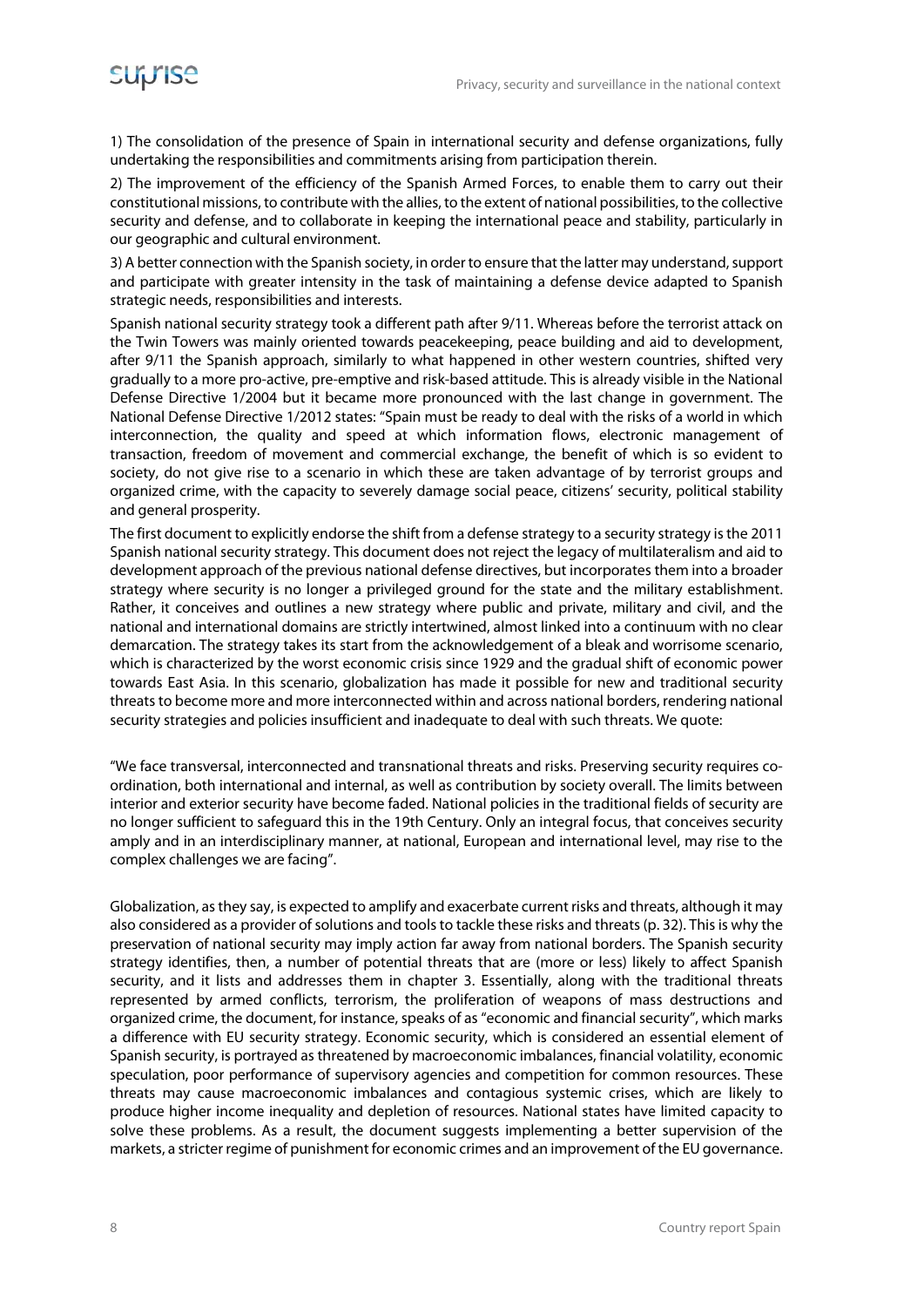The emphasis on energetic security and energy vulnerability is another Spanish peculiarity, due to high dependence of fossil fuels. Whilst it is necessary to improve independence, efficiency and reduce consumption whilst investing in national renewable energy, the document prioritizes the security of supplies and diversification of providers, as well as the liberalization of the market. Other traditional security issues, like cyber security and migration, are also present in the document, although they are framed in their own interesting terms. Cyber security, for instance, is framed in terms of a virtual space of infrastructures that we need to protect and monitor for more and more economic, social and political activities nowadays occur in the cyberspace. As attacks to cyberspace may paralyze activities and events in real space, there is need to protect this space by improving the legislation and the resilience of the infrastructures, and by enhancing cyber-intelligence and the public-private cooperation.

Uncontrolled migratory flows are also framed in terms of social conflict, rather than in terms of direct security threat. Massive migration likely produces social conflict, generates ghettos and lack of integration, which, in turn, favors economic exploitation and encourages criminality, terrorism and ideological radicalization. The Spanish strategy, thus, recognize on equal terms the social and the criminal nature aspects of uncontrolled and poorly integrated migratory flows, which, is addressed by a strategy based on both more effective social integration policies and more efficient border control. Terrorism and organized crime are framed, more or less, in the same terms as in the EU security strategy. In these areas, the risk-assessment pre-emptive approach is more explicit that in other areas: the plan and strategy is essentially based on the anticipation, prevention and, when the previous have failed, protection of potential victims. Interestingly, the strategy crucially acknowledges technology as a potentially multiplying factor: technology can solve problems, they say, but it also produces new threats and risks (p. 35). The same technology that allows financial or transport coordination can be used to disrupt these very services: cyber-security is an illustrative example of this double edge situation.

In order to tackle these security issues, the document promotes a comprehensive approach, which allows the development of security policies capable of addressing the threats systematically. While it insists on the efficient use of existing and emerging resources, it also promotes a better coordination between the State and the society, hinting at a state of security that is the result of a shared collaboration (together with shared responsibility) between public authorities, private citizens, civil society organizations and business companies. As a result, anticipation of threats and risks is emphasized as a crucial part of the strategy itself: "The Anticipation or prevention of conflicts should always be the first objective. Investments in creating stability and security before crises erupt are not only less costly but also more effective." (p. 42) Imagining the potential threats their future developments and trends and the likelihood of their materialization becomes a key element of a security strategy, along, of course, with an improvement of the resilience of systems and instruments. Finally, it recommends a better and more responsible interdependence with UN and allies.

In conclusion, the shift towards a more risk-based, pre-emptive and proactive approach to security; the emphasis on increasingly blurred boundaries between the private and the public, the civil and the military, and the national and the international; the prominence of economic and energetic security, the emphasis on the risks of migratory flows and the importance of cyber-infrastructures are among the most interesting features of the Spanish national security strategy. These changes, claims the document, urge all of us, including lay citizens to develop what is defined a "greater security culture":

"The threats and risks our country faces have changed drastically in the last two decades and their origins are multiple and heterogeneous, from jihadist terrorism to networks of organized crime, ranging through cyber-attacks. Living in a modern company requires attitudes, skills and knowledge at a level unknown up to present. It is necessary to promote a greater security culture and encourage education of professionals in highly diverse sectors and, in general, that of citizens, in such matters."

#### **2.4 Privacy in the Spanish context: issues, regulations and debates**

The Spanish regulatory landscape makes an important distinction, which, as we argue, should rather constitute the starting point of current debates on privacy and data protection. On the one hand the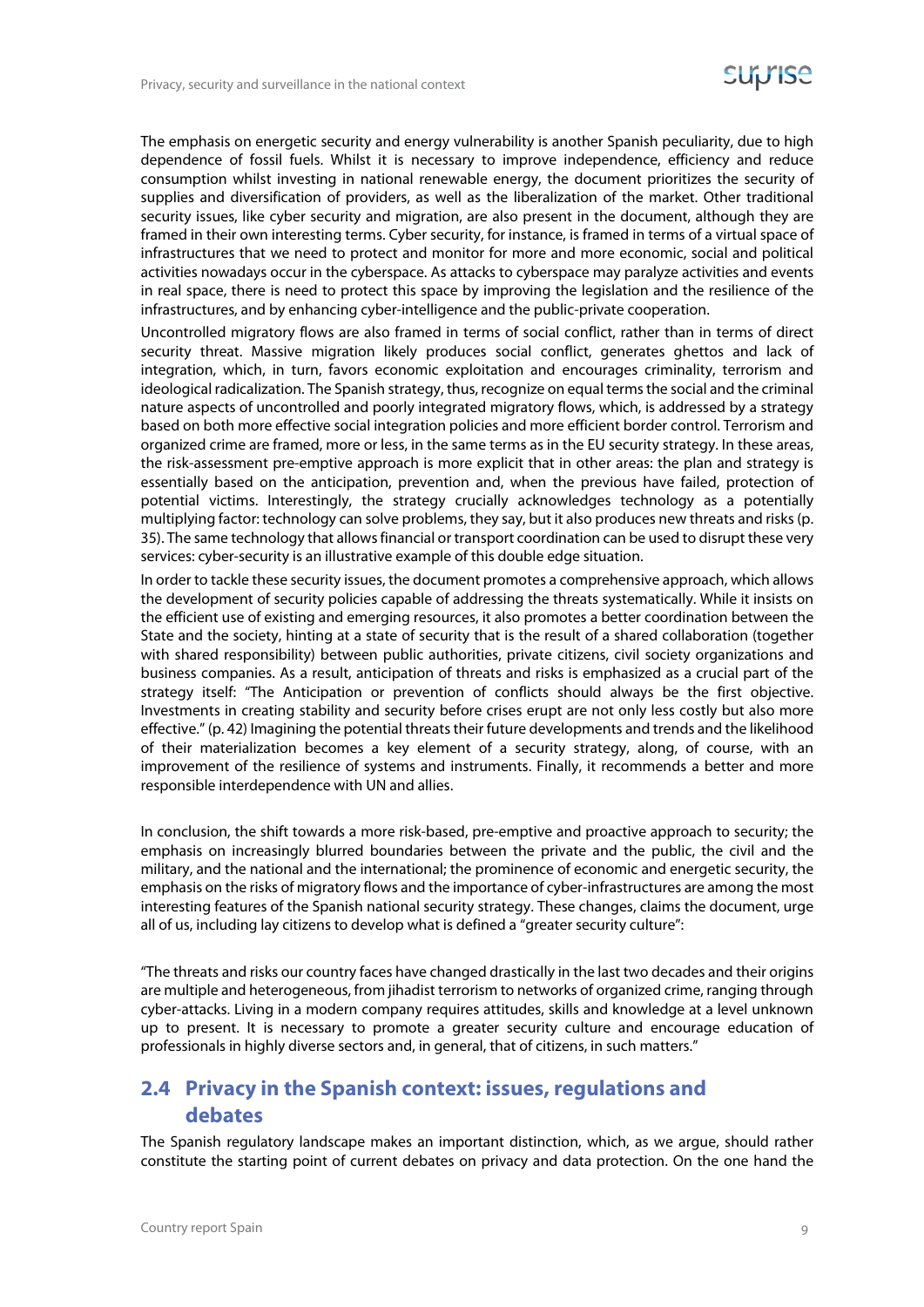Spanish legislation considers that privacy and data protection constitute, effectively, two different rights, which are related to each other but are nonetheless conceptually different. Whilst the right to privacy (which in Spanish is often conceptualized as intimacy) makes reference to the right that individuals enjoy to decide what to make public or keep private, the right to data protection is rather related to the articulation of legal guarantees that may exist in order to have individual information retrieved, stored and disclosed to third parties only under specific circumstances and conditions. The proper function of data protection legislation and procedures, of course, reinforces and improves the right to intimacy, as it prevents illegitimate intrusions to existing data and information, but it cannot be considered as an alternative to the right to intimacy, which precisely identifies and regulates those circumstances and purposes that enable data retrieval to be carried out in the first place.

In fact, in the Spanish constitutional framework the right to privacy, as it is generally understood in the Anglo-Saxon world, does not exist. Only specific aspects of this generic right may be considered to exist, such as the above-mentioned right to intimacy (art. 18, comma 1), which is strictly related to any information associated with the data subject and their family. However, the right to privacy could be considered to emerge as a result of the combination of three different rights: the right to intimacy, the right to data protection and the right to anonymity. Apart from the Spanish constitution, these three rights are regulated by three specific legislative Acts: The Ley Orgánica 1/1982, which regulates the right to intimacy, the Ley Organica 2/1984, which regulates the right to modify and control the data, including the right to anonymity, as explained later in this chapter, and, finally, the Ley orgánica 15/1999, which regulates data protection.

#### **2.4.1 The right to intimacy**

The right to intimacy is the closest legal concept in the Spanish legislation to the Anglo-Saxon right to privacy, however it has a much more limited extension and it is also conceptually different. In a few words, intimacy could be defined as the right to be protected from third party curiosity; however, it is not related to the protection of our private life (in the sense of the way we use to live and act) but rather to the right individual have to decide what they want to make public and what the want to keep protected from an external gaze<sup>15</sup>. In this sense, we could say that privacy is somewhat configured as the outcome of a full exercise of the right intimacy, combined with the right to data protection and anonymity. This definition of the right to privacy, however, is the result of a conceptual development intrinsically associated with the idea that the basic rights of expression, associations and information could only be exercised in physical spaces well defined and delimited, in a world where it was still largely possible to conceptually separate the private sphere from the public one.

However, the increasing diffusion of social interactions in the cyberspace, whether through social networks, blogs, Internet, and cyber-forums makes these traditional definitions and delimitations blurred and, often, no longer meaningful. It is increasingly difficult to decide whether participation to social networks is a public or a private activity or whether the cyberspace is a public or a private space. Yet, a much important part of our social, intimate and professional life occurs in the cyberspace. Effectively, we would no longer be the same if we could not express ourselves and operate in the cyberspace. Interestingly, however, the virtual spaces of interactions, whether social networks, websites or personal blogs, are designed in such a way that, while we are operating in the cyberspace, we often have the feeling of being protected, of being involved and interconnected in a space that is respectful of our right to intimacy and it is opaque to the rest of the world. In fact, this is far from true. Unfortunately, this feeling of false intimacy encourages incautious behaviors and may foster a gradual release of even the most intimate information about us.

The point is that the cyberspace and the use of social networks affects the right to intimacy in the sense that it makes very difficult for the data subject to decide autonomously, and effectively, what to make public and what to keep as private information. In this sense, the legislation makes a distinction between territorial and informational intimacy, depending on the physical space where information is located and shared (physical reality or virtual cyberspace). Recent legal doctrine (STC 173/2011) has established that Art.18, thus, does not guarantee the right to a private life but the right to make sure that personal

<sup>15</sup> Menéndez, I. V. (2013). LA INTIMIDAD, ESE "TERRIBLE DERECHO" EN LA ERA DE LA CONFUSA PUBLICIDAD VIRTUAL. Espaço Jurídico: Journal of Law [EJJL], 14(3), 57-72.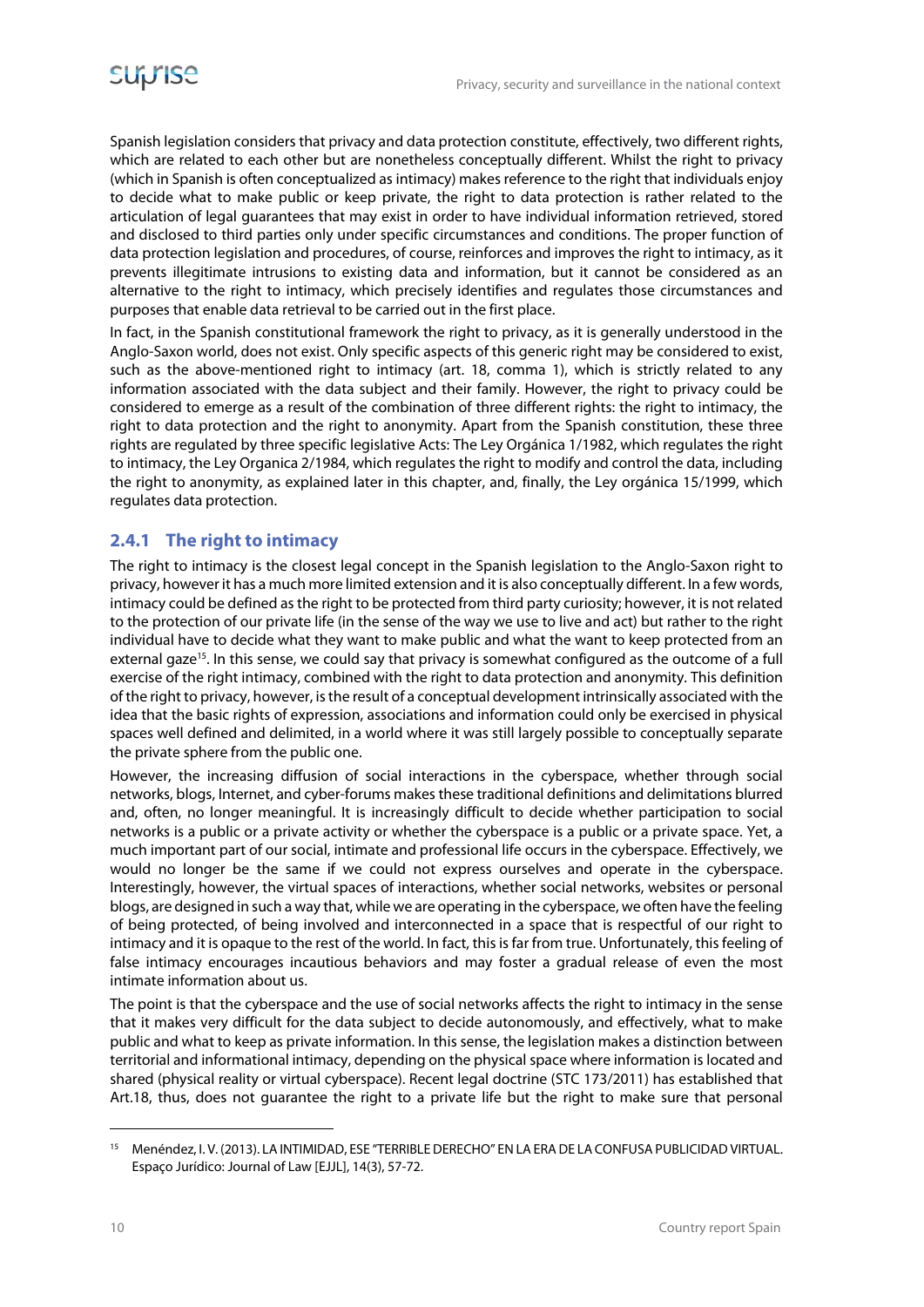information is not shared unless this is the will of the data subject, which indirectly enables the citizen to have a private life. In sum, it is the citizen who must always be in the condition of deciding, in complete autonomy, what is meant to be private and what is not. Yet, this does not prevent the State or its security agencies or its judicial organs to discipline and regulate, even delimitate, such right<sup>16</sup>.

As a result of this specific understanding of what is privacy, the Spanish debate, though not very lively, has mainly focused on how new security technologies, especially DPI but not only, affect and possibly curb the individual right to decide what to share and what to keep private. The Spanish emphasis on the "right to be forgotten", which has been recently accommodated into European legislation, has to be understood in this specific context. If we consider that the right to decide what to share implies the right to decide when to withdraw consensus to share our own information, the logical consequence is that, once the consensus has been withdrawn, the related information also needs to be made inaccessible.

#### **2.4.2 The right to data protection and anonymity**

In many ways, the specific aspects of intimacy above mentioned constitute the foundation of another right, the right to data protection. One of the main characteristics of the cyberspace is that, whether we like it or not, much of the information that we share over the social networks or the web as such is collected and stored on private servers. This happens anyway; even if we have clearly selected that this information could only be shared with specific persons or group of persons. Once collected and stored, this information need to be protected and made inaccessible or otherwise the data subject right to intimacy would be irremediably affected. This is why data protection is crucial, especially when we deal with privacy in the virtual space: without an appropriate data protection policy, the right to intimacy is lost.

To be precise, the sharing of messages and information on the social networks does not constitute per se a threat or an infringement of the right to intimacy. Yet, the analysis of this apparently innocuous information in collective and systematic terms reveal so much about individual preferences and intimate characteristics that, effectively, it makes the right to intimacy impossible to enforce. This specific aspect of the right to intimacy in the cyberspace is rendered even more problematic by the fact that personal information is shared, sold and made accessible by the internet providers or servers to third parties for commercial reasons and produces enormous benefits<sup>17</sup>.

The right to data protection is, thus, especially important in the Spanish context and it is regulated by the Article 18.4 of the Spanish Constitution, the Ley orgánica 15/1999 and, more recently by the 2007 Royal Decree on data protection. There exist four data protection agencies, one is national and three of them operate at regional level, in Catalonia, Basque Country and Madrid<sup>18</sup>. The right to data protection enables the data subject to a) decide what to share and with whom b) know who possesses his data and why and c) deny or consent their use and/or obtain modification or removal. The Data protection agencies are public institutions, independent from the government, that not only ensure the correct implementation of the law; they also produce additional executive normative guidelines and offer consultation on the implementation of the norms. The objects of data protection are all those personal information that allow the identification of data subjects, including picture, addresses, phone numbers, sound records, medical registries etc. According to current legislation, whenever a database with such information is created the data protection authorities needs to be informed, in order to ensure that the data retrieval and data storage has been conducted in accordance to the law and that the database will be adequately and legitimately accessed according to the criteria also established by the law.

There exist three levels of data protection, which apply to different types of data. The first and most basic level of protection applies to traditional individual data (address names, date of birth etc.) and it establishes a series of mostly administrative procedures to be implemented to regulate who, how, when and to what extent these data can be accessed. A second and stricter level is established for more personal

<sup>&</sup>lt;sup>16</sup> Amitai Etzioni, 2012 "Los limites de la privacidad", Edisofer, Madrid<br><sup>17</sup> Tello Diaz, Lucía. 2013. "Intimacy and «Extimacy» in Social Net-works. Ethical Boundaries of Facebook." Comunicar, Vol. 21, 205-213. 18 The Data Protection Agency of Madrid (APDCM) was terminated in 2012 as a result of the austerity measures

adopted by the Regional Authority of the Madrid Community. Its competences and functions, as well as part of its staff, have been transferred to the Spanish Data Protection Agency.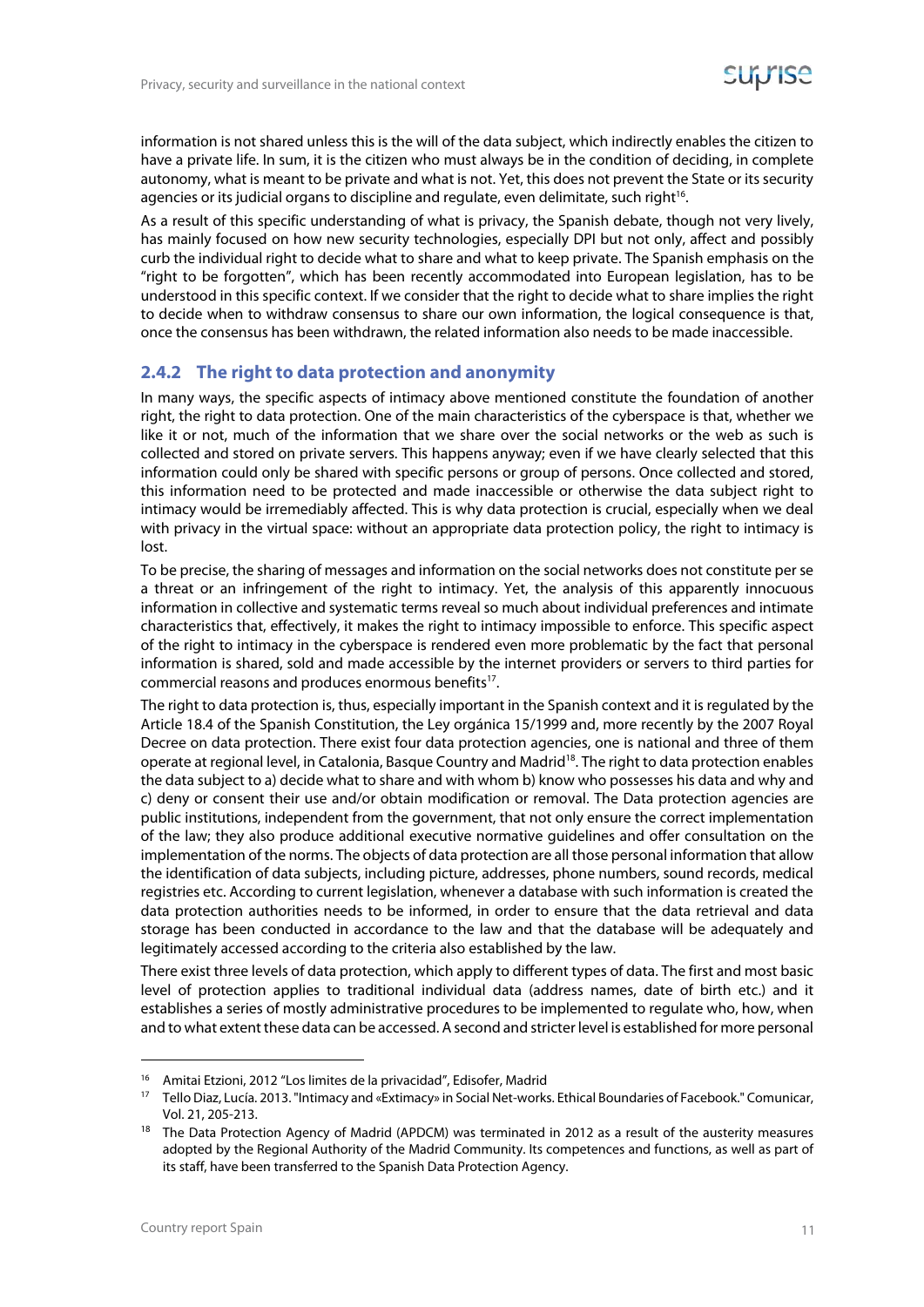and sensitive data, such as financial data, criminal records, and Internet data connected to email and communications. In this second level, a data protection officer is required, who becomes responsible of the data protection and access procedures and stricter rules of who can access and when, how and to what extent is possible to access these data. For instance, the physical or digital space where these records are stored and accessed need to be protected through rigid procedures of identification of those who access, when and how. Both the IC technologies used to manage these data and the buildings where these data are handled need to be audited every two years. The third and highest level of security is mandatory for data related to ideology, religion, health, sexual orientation, as well as data related to police investigations and sexual harassment. This level impose further restriction to the access of the data and keep a very detailed registry of all accesses, which need to be authorized individually and in advance. The data related to the registry of access will be kept for two years. Moreover, the circulation of these data will always be realized through a system of encryption. Finally, the data protection legislation in Spain insists that all data need to be true, relevant and up-to-date. This implies that a) the data need to be updated whenever possible and b) they must be destroyed if they are false and/or irrelevant. It also implies that, unless they are considered necessary by security agencies, the judges and/or the police, personal data also must be made inaccessible or destroyed if so is required by the data subject.19

The Spanish legislation, thus, protects equally the right to intimacy and the right to data protection, as both rights are considered crucial to protect citizens from illegitimate intrusions and guarantee their privacy, as the Spanish legislation frames it. It ensures, for instance, that virtual communications to specific individuals, such as emails, are protected as much as physical communication but does not grant a similar protection to web searches and general communications made on the web. This is why the growing amount of intimate information shared in social networks, apparently shared only with selected individuals or groups, but effectively stored and made accessible to third parties constitutes a powerful threat to the right to privacy. Villaverde, again, proposes to consider and regulate a new right to complement and integrate the right to intimacy and the right to data protection, which is the right to "anonymity". This right would be both a passive right (the right not to be identified by third parties whilst operating on the web, or elsewhere) and an active right (the right to be forgotten, in fact). This right would be, allegedly, the only way to ensure that Internet comes to constitute a safe, transparent and protected space. At the moment, it is only falsely safe and private, and most citizens are not entirely aware of it.

It is important to consider that, from the Spanish perspective, the protection of the right to intimacy and data protection over the cyberspace is a priority, as these rights constitute an essential component of human dignity and contribute directly to the development of human personality. As a result, this grants the State the right to intervene and regulate the cyberspace in order to ensure the respect for these rights, even if and when individuals decide to renounce to the exercise of these rights. The State can, thus, impose limits to Internet providers and social networks owners, even if individuals are willing to renounce to let these actors trespass these limits (STC 144/1999). However, more recent perspectives have suggested that we define ourselves not only through what we keep private and what we share with specific subjects, but also through what we share in the web, through what we need to share of our intimacy, that it is so important that sharing it contributes to help construct ourselves. This new understanding of intimacy is often referred to as "ex-timacy" 20.

#### **2.5 Public discourses on surveillance-oriented security technologies and related practices**

The current advances of technology play an important role in contemporary Spanish society, not only for its economic impact but also for its social implications and repercussions. The Spanish society seems to hold a benevolent and supportive attitude towards the development and application of new technologies, as demonstrated by the relevant surveys conducted by the FECYT (1996, 2001, 2006) and by the Eurobarometer (2003, 2005, 2006, 2012). Spanish citizens, however, have a critical attitude towards

<sup>&</sup>lt;sup>19</sup> López Roman y J. Mora, 2009, Un ana<sup>í</sup>lisis de la estructura institucional de protección de datos en España, Indret, No. 2/2009, pp. 1-34. See also Cristina Gomez Piqueras, Spanish Data Protection Agency, presentación en power

point accessible at: http://www.faisscv.es/4jornadasxativa/1conferenciacristina/confidencialidad.pdf .<br><sup>20</sup> Tello Diaz, Lucía. 2013. "Intimacy and «Extimacy» in Social Net-works. Ethical Boundaries of Facebook." Comunicar, Vol. 21, 205-213.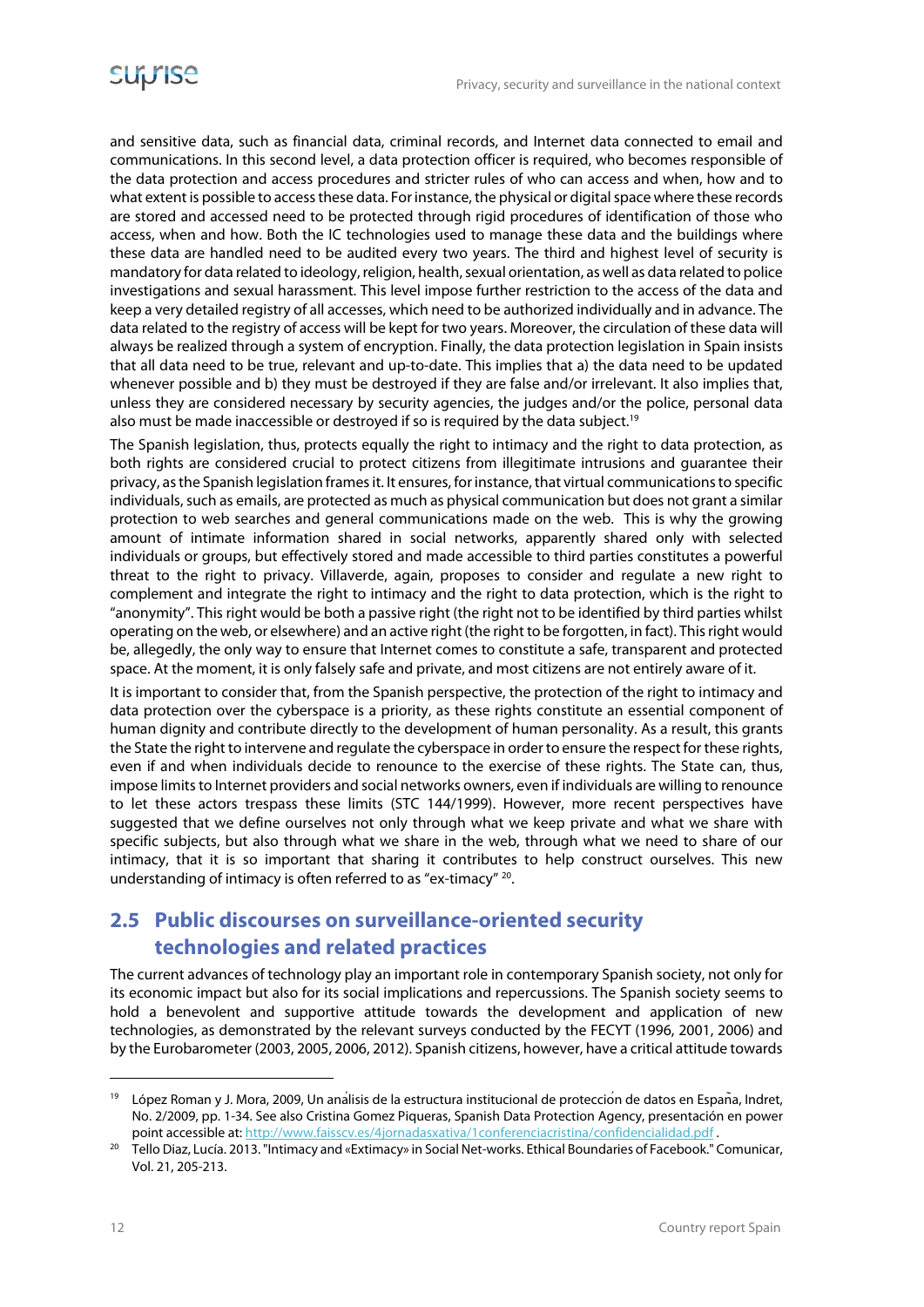their political and administrative institutions (Eurobarometer, 2008ª, 2008b, 2009) and show perplexity towards a few situations usually associated with the implementation of some of these technologies, which are often perceived as more plausible in the context of a science-fiction novel – with all the dehumanizing and impersonal implications – than in a context of ordinary daily life. For example, Luján and Todt<sup>21</sup> show how Spanish people are aware that scientists may be influenced by economic interests and also consider the social and ethical values should play a significant role in making decisions in science and technology. These new interpretations have placed the concept of ambivalence at the core of social representations of science and technology in Spain<sup>22</sup> as a result of the integration of the deficit and contextual models.

Within this positive and yet occasionally ambivalent framework, security technologies receive a significant level of support, as they are expected to improve the level of personal protection as well as the protection of goods and properties. In general, however, the lower is the perceived negative impact of these technologies on personal privacy the higher would the level of support be. In some cases, however, Spanish citizens have shown perplexity, such as towards the body scanner or the face-recognition cameras. In this respect, continuous information and public transparency about the ends and the reasons behind the choice of any given technology would prove crucial to ensure the success of a process of legitimization of these technologies in the eyes of the citizens. More specifically, Spanish citizens have traditionally expressed deep concern that these technologies may be used for commercial purposes and/or for political control. This benevolent yet cautious attitude towards security technologies, especially those that are surveillance oriented<sup>23</sup>, could partially be explained by, on the one hand, the familiarity of Spanish citizens with terrorist actions, and the other hand by the relatively recent legacy of Franco's fascist regime.

As a matter of fact, Spain has a history of terrorist attacks from the ETA organization (only a year ago ETA finally announced the ultimate rejection of violence and terrorism). Madrid, additionally, was struck in 2004 by a serious terrorist attack with bombs on a number of trains. Spanish citizens, therefore, are in many ways familiar with the threat of terror and may be expected to have a special craving for security. The PRISE project in 2008, however, demonstrated that this is not always the case. Spanish citizens are indeed concerned about security issues, but not only with those proceeding from terrorism or organized crime, because gender violence and sexual harassment do represent an important issue in the Spanish society. Spanish citizens, moreover, may well be more flexible than other EU citizens, when it comes to the introduction of new security technologies but they are especially concerned with how official institutions and commercial companies use their data, which occasionally leads to high levels of mistrust in new security technologies. As the PRISE report suggested, Spanish citizens tend to mistrust the people in direct control of the technologies, not only on technological grounds but also in relation to human errors. On the one hand, the increasing complexity of these technologies raise a sense of anxiety, generally connected with the risk of abuse that such a complexity may carry. On the other hand, it is generally acknowledged that, with a proper control exercised by competent authorities, these technologies might indeed improve the level of security in given areas of people's life<sup>24</sup>. The debate around many of the security technologies needs to be considered against this specific background.

In the following, we have recollected some of the debates on specific technologies that have been hosted by the main Spanish newspapers. It is important to consider that some of the discussions concerning security and surveillance in Spain have concentrated on activities related to terrorism and crime. Other

<sup>&</sup>lt;sup>21</sup> Luján López, J. L. (2007): "El principio de precaución y la imagen social de la ciencia", en Fundación Española para la Ciencia y la Tecnología (FECYT), Percepción Social de la Ciencia y la Tecnología en España 2006, pp. 65-80.<br><sup>22</sup> Luián, J. L. y Todt O. (2000): "Perceptions, attitudes and ethical valuations: the ambivalence of the publ

of biotechnology in Spain, Public Understanding of Science 9: pp. 383-392. Luján López, J. L. (2007): "El principio de precaución y la imagen social de la ciencia", en Fundación Española para la Ciencia y la Tecnología (FECYT), Percepción Social de la Ciencia y la Tecnología en España 2006, pp. 65- 80.

Torres 2005.<br><sup>23</sup> Pavone, V. and S. Degli Esposti (2012) "Public assessment of new surveillance-oriented security technologies: Beyond the trade-off between privacy and security " Public Understanding of Science 21(July): 556-572. 24 PRISE Spanish National Report, 2008.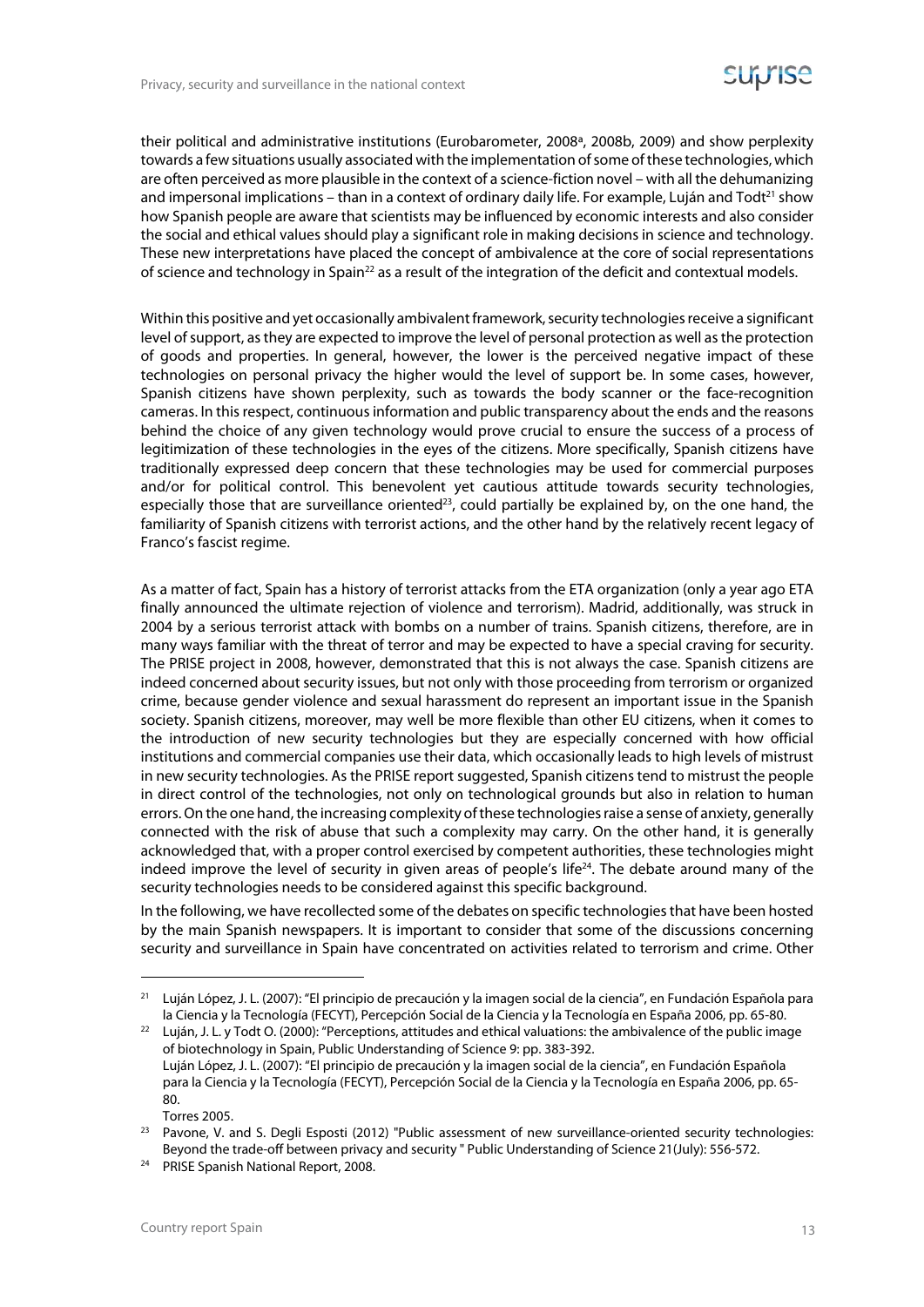issues, such as the use of the National Identity Document or the use of biometric data (fingerprints for instance are included in that National Identity Card and are also used as a presence control device for employees) have not been especially controversial in Spain.

Surveillance cameras, though extensively used, have raised interesting debates. In one specific case, cameras had been installed in a sauna, in Madrid. Customers were not informed, and when it was discovered some customers complained to the Police and the data protection authority fined the Sauna owner25. More recently, however, some supportive voices invoked more surveillance cameras, especially after the theft of the Calixstus Code. El Pais reported: "But the theft of the Codex of Calixtus in the summer of 2011 alerted the responsible of many small temples in which, over the years, proliferated the thefts. This growing fear in Galician was benefited a young businessmen from Melide, Javier Mouriño, since 17 years old is dedicated to bring the wireless Internet connection to Galician countryside<sup>"26</sup>. This new craving for surveillance cameras somehow spread across the country, and more and more town councils introduced cameras to deter crime and violence, as in the case of Barcelona<sup>27</sup> and the city of Salt, in the province of Girona28.

In a small town close to Madrid, more cameras were also requested by the inhabitants, but with a specific provision, which requires the tapes to be destroyed after one month if nothing has, in the meanwhile, happened: "The City of Pozuelo de Alorcón (82,400 habitants) is to install surveillance cameras to monitor sensitive areas of the city. The Department of Safety has submitted a project to the Government Delegation in Madrid to install 12 electronic eyes in the central streets working 24 hours a day (...) The images of the local police will be destroyed after a months, if not required by the judicial authorities"<sup>29</sup>. However, the Regional Committee of Surveillance rejected this request because it did not consider fully justified the proposal to place 12 electronic eyes that record for 24 hours a day to control the crime<sup>30</sup>.

Concerns about cameras have also been raised among the bar and club owners in Chueca, the gay neighborhood of Madrid, famous for its nightlife. There is a risk, as it has been argued, that the presence of surveillance cameras may inhibit and condition people's behavior, making Chueca less attractive to people, who simply want to enjoy life and night entertainment. Yet, success of cameras in other areas, however, is reducing fear and reluctance even in Chueca: "There is a fear that Chueca success die because the major propose the use of surveillance cameras that have been successful in the Plaza Mayor, Sol, and Montera. Experience in these areas, where the all-seeing eye has managed to reduce the number of crimes, is dissipating the initial reluctance to violate the privacy and turn the city into a big brother. It seems that most people prefer to feel safe in the streets even with the risk of being seen in full divertimento "31.

More controversies have been generated by the installation of a number of CCTV cameras in Lavapiés, the multiethnic neighborhood of Madrid<sup>32</sup>. Although the camera have been introduced to improve the security and the safety of the local residents, in fact, they have been mainly criticized as an instrument of racial discrimination, given the specific ethnic composition of the neighborhood $33$ . In fact, among the strongest critics of the system, we can find precisely the local residents, regardless of their ethnic background<sup>34</sup>.

**.** 

<sup>&</sup>lt;sup>25</sup> El Pais (2010): Newspaper article from June 3, 2010.

<sup>&</sup>lt;sup>26</sup> El Pais (2012): Newspaper article from July 26, 2012.

<sup>27</sup> El Pais (2012): Newspaper article from July 11, 2012

<sup>28</sup> El Pais (2011): Newspaper article from Feb.16, 2011

<sup>29</sup> El Pais (2010): Newspaper article from June 19, 2010.

<sup>&</sup>lt;sup>30</sup> El Pais (2010) Newspaper article from July 30, 2010.<br><sup>31</sup> El Pais (2010): Newspaper article from January 8, 201

<sup>31</sup> El Pais (2010): Newspaper article from January 9, 2010.

<sup>32</sup> El País (2009): Newspaper article from 23 December 2009.

<sup>33</sup> Publico (2008): Newspaper article from 21 October 2008.

<sup>34</sup> El Pais (2012): Newspaper article from 24 March 2012.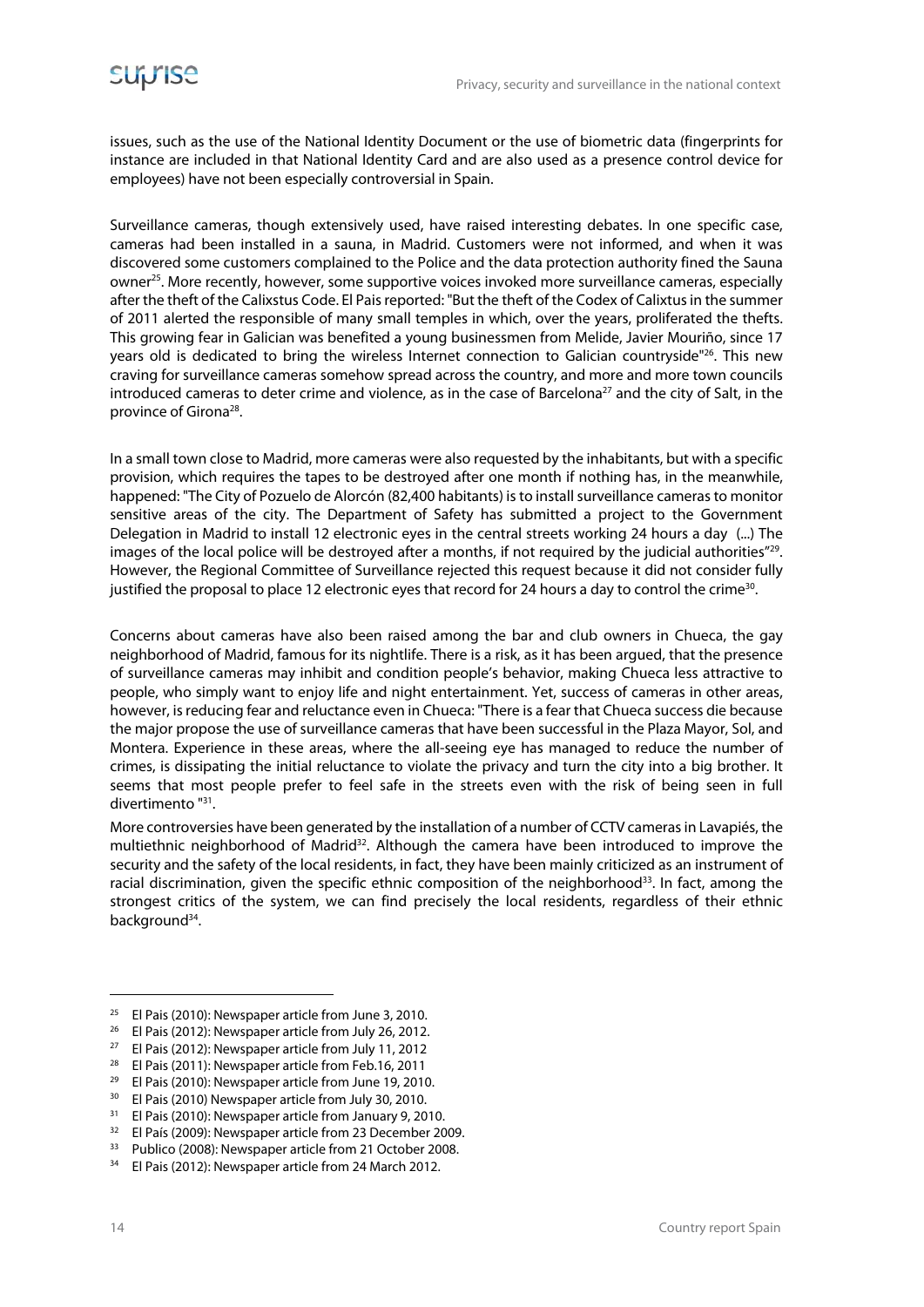Surveillance cameras have also been considered from a different perspective, which focuses more on selfsegregation than on active discrimination. This was, for instance, the case of residential communities that have installed surveillance cameras to protect, segment and isolate their territory from external intrusion. In this case, El Pais spoke of "mixophobia", that is the fear of cultural diversity and multi-ethnic social blends: "Recently, the High Court of Justice of Catalonia (TSJC) authorized the City Council to Sitges install surveillance cameras and barriers at the entrances of seven urbanizations (...) Residential communities have become commodities and signs of status, social segmentation trend seems unstoppable if the market is flow free. The pursuit of diversity, which was the major driving force of cities as places that made us feel more open, now seems the opposite symbol. There are many people who do not like to mix. And if their pocket permits, they show mixophobia. And so, without realizing it, we build more and more borders and walls in a globalized world only for the money and for consumption"35.

Street crime, petty crime and violence are not the only reasons to encourage the installation of surveillance cameras, they can also be used to prevent and combat fires, or at least to identify those who cause them: "The Council of Castilla y León has already begun the installation of surveillance cameras in the region of Sanabria (Zamora) to detect forest fires and person that cause it."36. Finally, a special mention deserves Google Street view, which has been criticized for it does not comply with Spanish Data Protection laws: "Now that Google Street View cars are roaming through Spanish streets, the firm 'ePrivacidad' complained to the Data Protection Agency (AEPD), that Google's way of taking pictures is based on the practice of taking pictures indiscriminately, while Spanish legislation to install cameras in public places is very strict"37.

Body scanners have also been a quite contested technology. In 2010, the then Minister of Development, José Blanco, announced in Congress that provisional and experimental "body scanners" would soon be implemented in some Spanish airports to see how they work and how the passengers respond (...). Facing a growing movement of protest for the discomfort that these scanners may produce to passengers, actually Blanco had to specify that he had not received pressure from the US to introduce such scanners<sup>38</sup>. The main issue with these scanners is personal and bodily privacy. Civil liberties supporters argue that this type of scanners invades the privacy of travellers. The Aviation authorities, however, keep insisting that "passengers' privacy is guaranteed by the application of a filter so that is not possible identify the people and the images are purged immediately once viewed and are never stored."39. Almost inevitably the debate has been framed as a confrontation between security and privacy advocates: "The controversial installation of body scanners at airports to prevent terrorist attacks, that the Government of Spain considers "inevitable", had divided the experts on those who support security should take precedence over the right to privacy of travellers and vice versa. While some advocate the installation of these devices to necessary, others believe that there are alternative measures and the use of scanners is an invasion of privacy"40. As a result, pretty much like surveillance cameras, the debate has been almost always conceived as a trade-off between privacy and security, although some actors have rather insisted on the availability of alternative and more efficient, more privacy friendly practices, solutions and measures, such as urban design and new architectonic solutions against crime.

In conclusion, whilst Spanish citizens generally agree that security is indeed necessary and must be increased, they question, to a certain extent, the appropriateness of using new SOSTs to address security problems and prefer to restrict the adoption of new SOSTs only to specific crimes, in specific contexts and always under specific legal and institutional guarantees. Their main concerns were to avoid political abuses and a deterioration of the democratic framework of law and rights. While acknowledging that

<sup>&</sup>lt;sup>35</sup> El Pais (2008): Newspaper article from September 18, 2008.

<sup>&</sup>lt;sup>36</sup> EL Mundo (2012): Newspaper article from May 7, 2012.

<sup>&</sup>lt;sup>37</sup> EL Mundo (2012): Newspaper article from May 7, 2012.<br><sup>38</sup> El Mundo (2012): Newspaper article from March 12, 201

<sup>&</sup>lt;sup>38</sup> El Mundo (2012): Newspaper article from March 12, 2012.<br><sup>39</sup> El Mundo (2010): Nowspaper article from March 5, 2010.

El Mundo (2010): Newspaper article from March 5, 2010.

<sup>40</sup> El Mundo (2010): Newspaper article from January 17, 2010.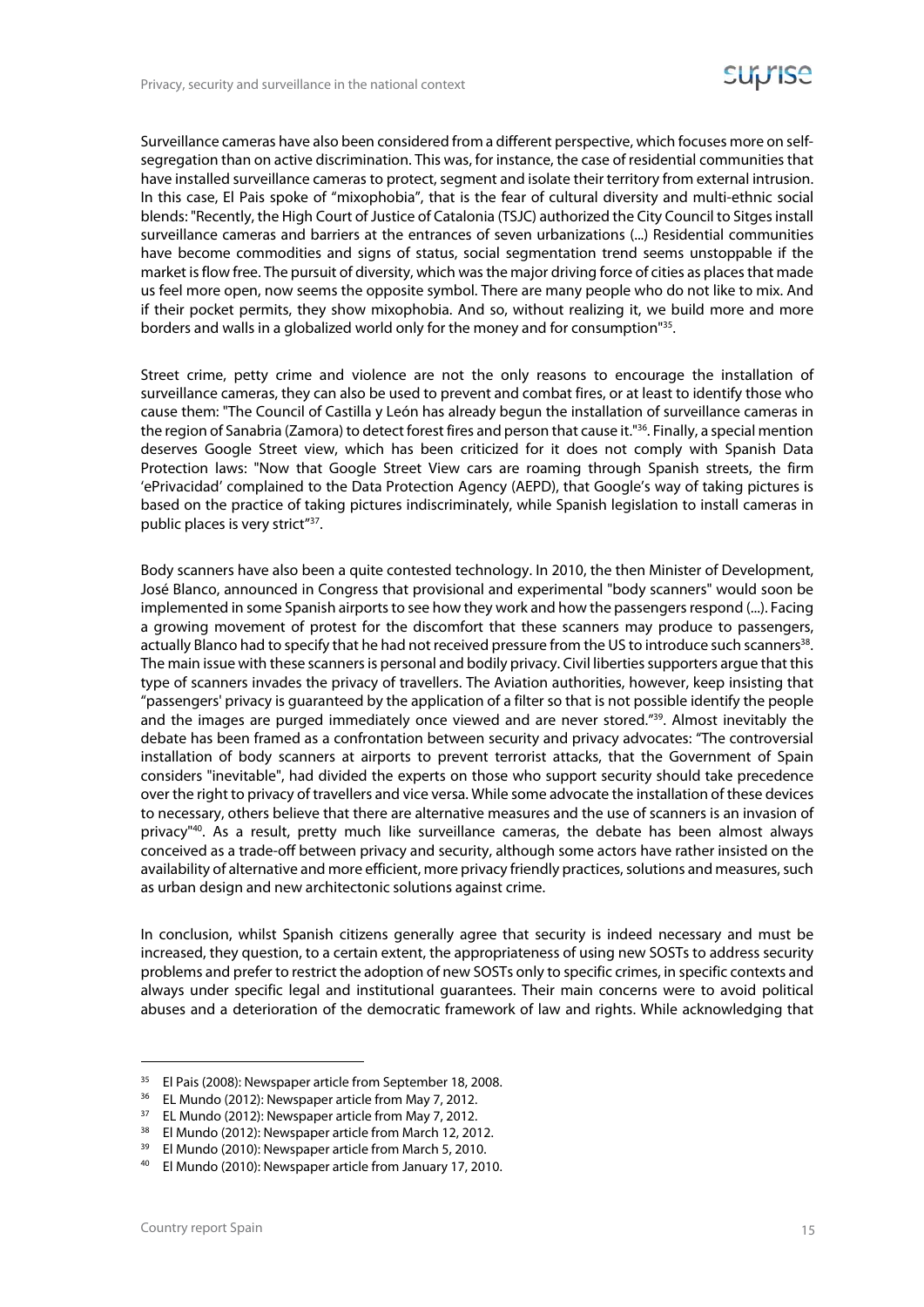

SOSTs may be useful against terrorism, they express concern that an over-emphasis on terrorism may come at the expense of other threats that they perceive as more imminent and familiar<sup>41</sup>.

<sup>41</sup> Pavone, V. and S. Degli Esposti (2012) "Public assessment of new surveillance-oriented security technologies: Beyond the trade-off between privacy and security " Public Understanding of Science 21(July): 556-572.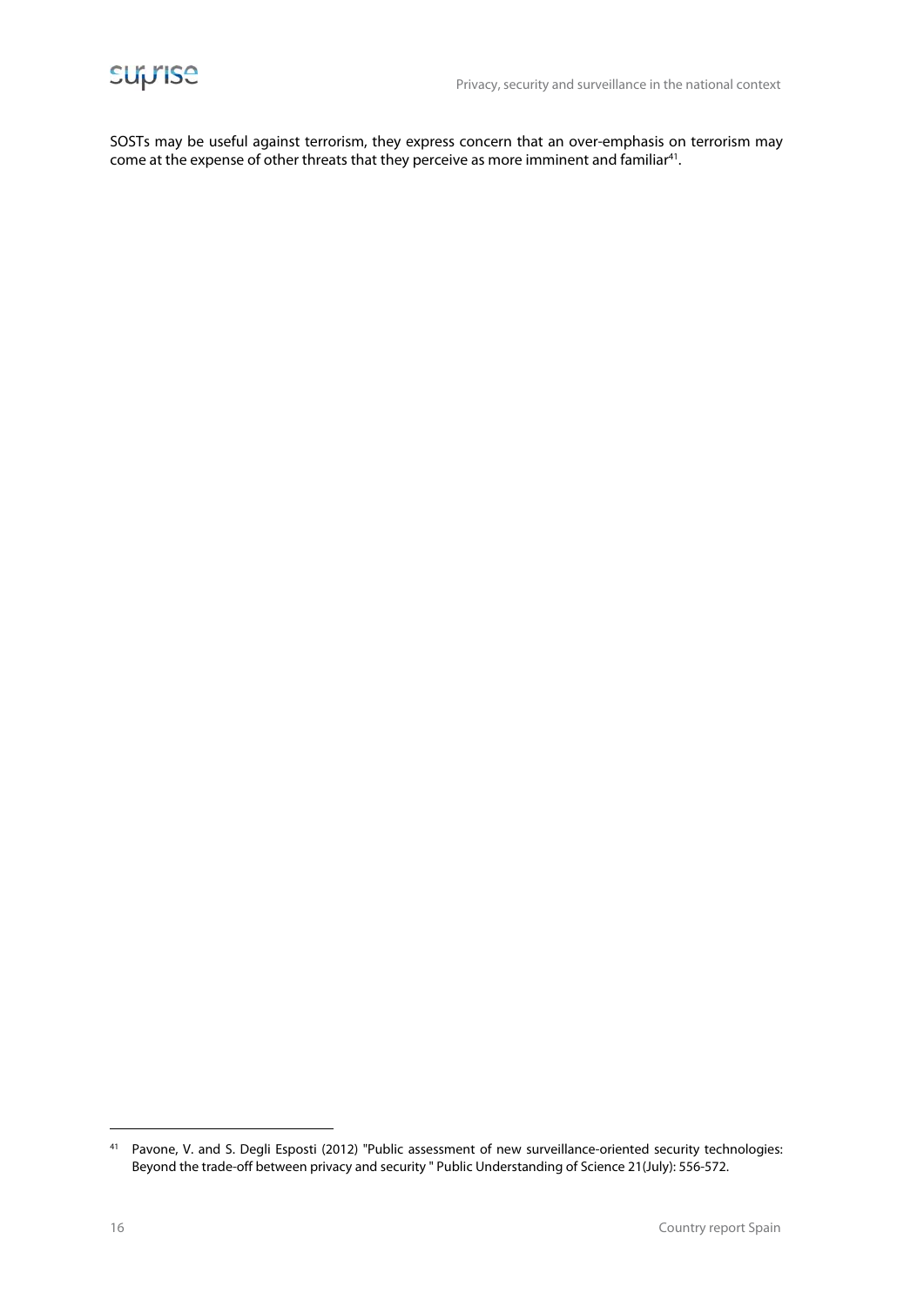# **3 Process design – the citizen summit in Spain**

The Spanish Surprise Citizen Summit was held in Madrid, on Saturday the 1st of February 2014, in the Holiday Inn Hotel close to Santiago Bernabeu Football stadium. Out of 220 people, who had confirmed their attendance the day before the event, 185 effectively took part in the event.

Spanish participants received the Spanish version of the Surprise booklet, with information about three SOSTs: Smart CCTV, Smartphone Location and Deep Packet Inspection (DPI). The day of the event, participants were grouped into heterogeneous groups – in terms of gender, education and age – of 8 people per group, and seated around round tables. At each table a facilitator was present to help people feel comfortable, answer questions by using clickers and share their views in a respectful manner. The head facilitator, Dr. Elvira Santiago, guided citizens throughout the event from the main stage. As part of the introduction, Elvira introduced the clickers (wireless audience response system) and explained how citizens had to use them to answer questions appearing on the three screens positioned around the stage.

Clickers not only registered anonymous responses from each participant, they also made these responses instantly available: aggregated results were displayed on a big screen at the center of the venue after each question. These aggregated statistics helped participants to get an impression of what were other people's opinions. The Spanish summit ran smoothly throughout the afternoon with a coffee break organized in a room opposite to the main venue almost halfway through the event.

#### **3.1 Description of the Event**

| <b>Time</b> | <b>Activity</b>                                                                  |
|-------------|----------------------------------------------------------------------------------|
| 14:45       | Registration                                                                     |
| 15:20       | Introduction given by Elvira Santiago and Vincenzo Pavone                        |
| 15:40       | 1st round of questions - general questions                                       |
| 15:50       | Emilio Aced's, Head of the Support Unit of the Spanish Data Protection Authority |
| 16:20       | 2nd round of questions - questions on smart CCTV                                 |
| 16:25       | Smart CCTV Film                                                                  |
| 16:35       | Questions on Smart CCTV - questions on smart CCTV                                |
| 16:45       | 45-min Discussion Round on Smart CCTV                                            |
| 17:30       | 3rd round of questions - questions on smart CCTV                                 |
| 17:50       | Coffee break                                                                     |
| 18:20       | 4th round of questions - questions on DPI                                        |
| 18:25       | DPI Film                                                                         |
| 18:35       | 5th round of questions - questions on DPI                                        |
| 18:45       | 45-min Discussion Round on DPI                                                   |
| 19:40       | 6th round of questions - questions on DPI                                        |
| 19:50       | Recommendation round                                                             |
| 20:35       | 7th round of questions - general questions                                       |
| 20:50       | 8th round of questions - demographic questions                                   |
| 20:55       | 9th round of questions - evaluation of the event                                 |

Table 2: Program of the Spanish Citizen Summit

The registration process was simple: respondents were identified, and then received an empty nametag, and their table number. Mr. Emilio Aced, Head of the Inspection Unit at Spanish Data Protection Agency,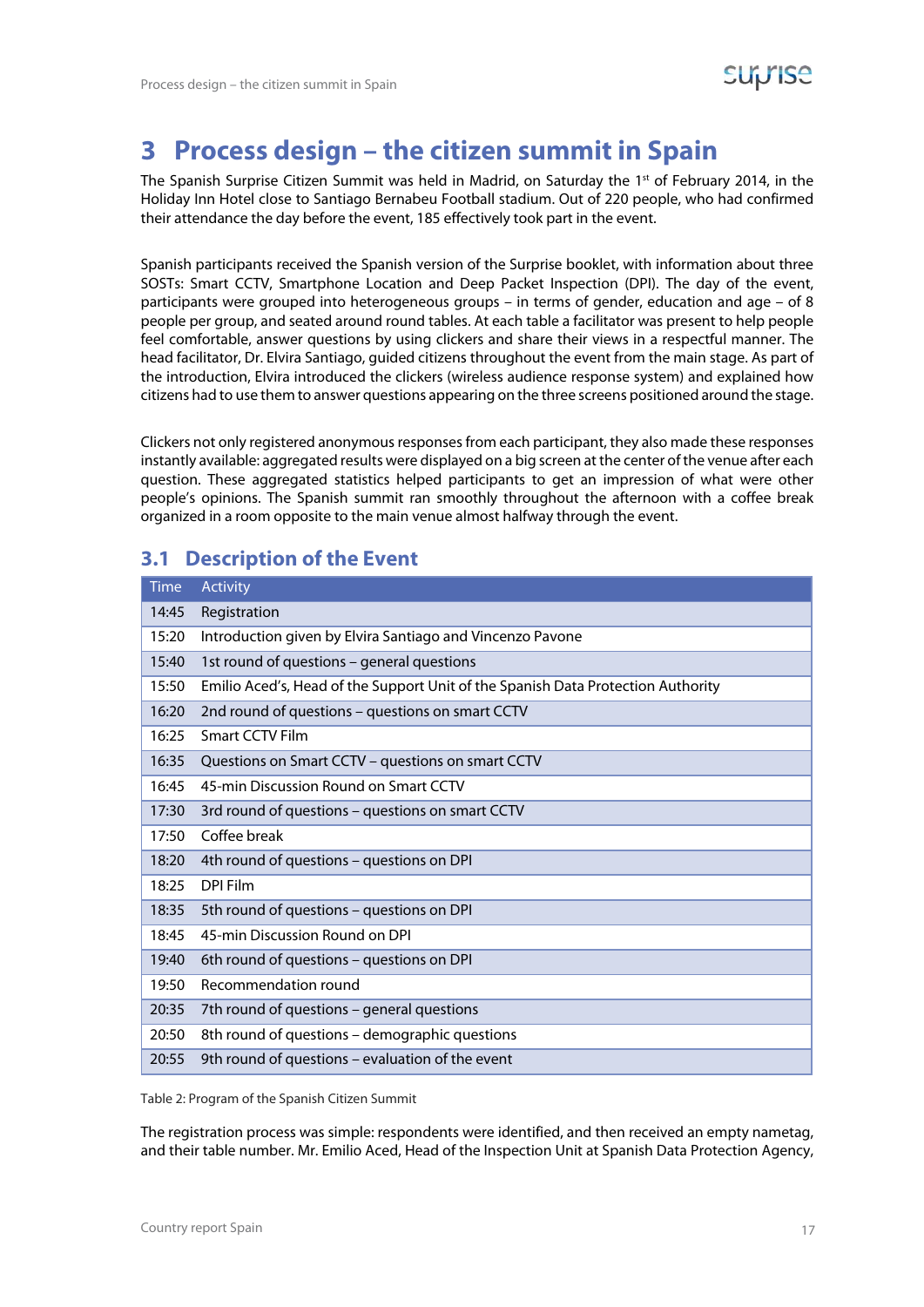opened the summit. As he was a bit late, his speech (a PowerPoint presentation) followed Elvira's introduction and welcome speech.

Cadena Ser, the biggest private radio network in Spain was present throughout the event and prepared an extensive report on the event. A few days later, Cadena Ser invited Elvira Santiago and Vincenzo Pavone to a half-hour radio program, called Punto di Fuga. Meanwhile both Elvira Santiago and Vincenzo Pavone were interviewed by Radio Ecca, Radio Galega, Onda Cero, Radio Cope and Radio Extremadura, and also by the EFE press agency.

During the citizen Summit, the initial phase was followed by a series of general questions related to security, such as the use of technology to tackle security problems or the level of anxiety perceived by people with regard to their safety. Once participants finished answering this set of questions, the host explained that the discussion would focus on three specific surveillance-orientated security technologies (SOSTs), which were then introduced by a short documentary film, lasting about 7 minutes each. Participants had received detailed information about each technology through the booklet they received when they decided to register to participate to the citizen summit. When the film ended, the host handed over the discussion to table moderators who facilitated both exchange of opinions and deliberation at tables.

Summit participants worked on formulating recommendations for those who are in charge of choosing, using and deploying the technology. The table moderator or, in her absence the table secretary, took notes of participants' comments and remarks. A standardized template was available to table participants to help their work as a group. After having the chance of commenting advantages, disadvantages and alternatives to the SOST at the center of the discussion, participants were then asked to answer another set of questions. This time questions referred specifically to the SOST presented in the films. The same structure was repeated two times, for two different SOSTs (Smart CCTV and Deep Packet Inspection). At the end of the day, participants had a chance to provide comments and suggestion in order to evaluate the day, their experience and their overall satisfaction with the citizen summit. At the finalization of the event, participants were given a gift card, a value of EUR 50, which included reimbursement of travelling and was handed by the table moderators in return for the clickers.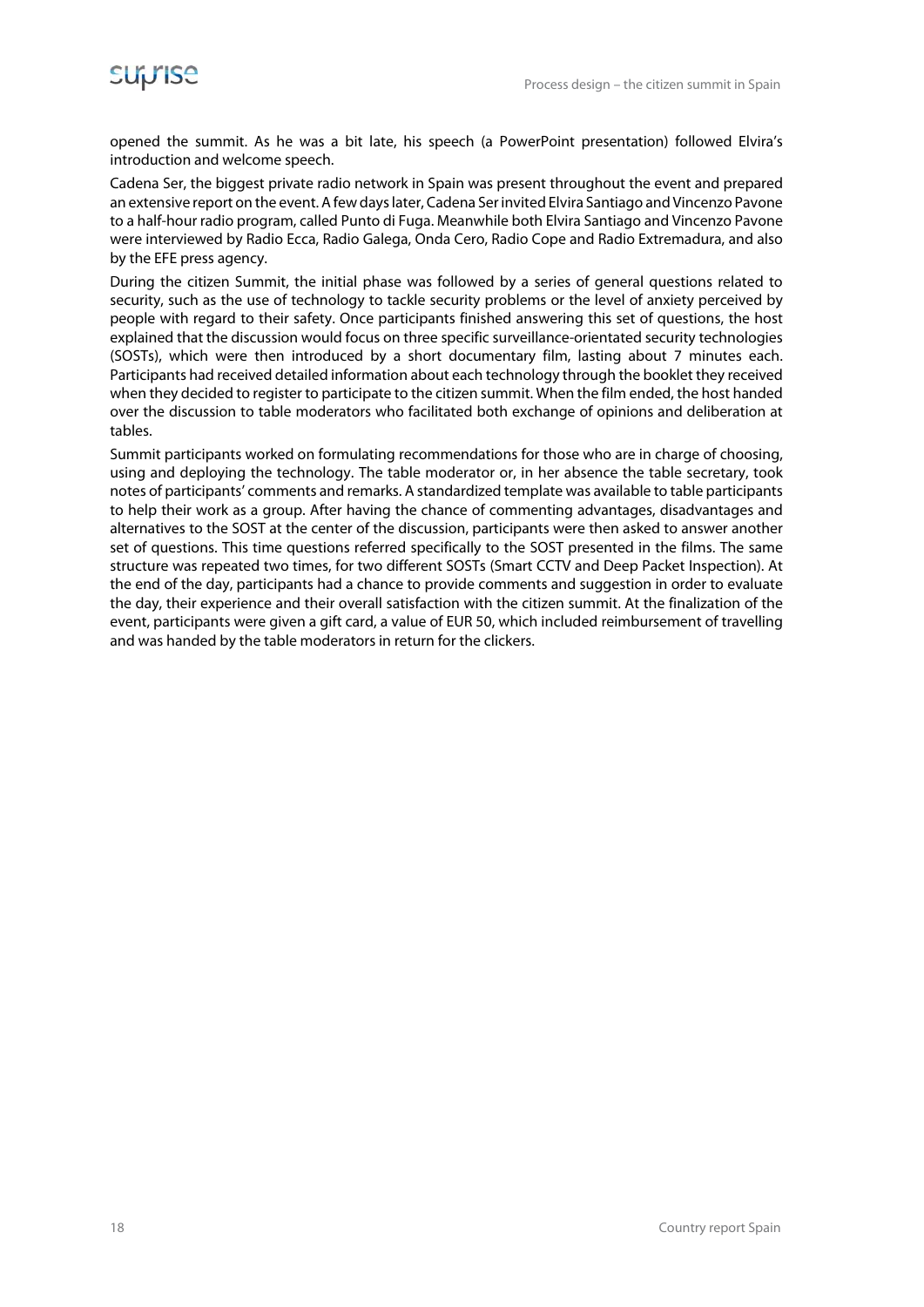



#### **3.2 Recruitment Strategy**

The chosen method for the SurPRISE citizen summit was "on site recruitment". Once the target population was defined the subcontracting company identified the appropriate composition of the participants. Then, according to the required characteristics, the company elaborated a brief recruiting questionnaire that reports about:

- Socio-demographics variables:
	- o Age
	- o Gender
	- o Geographical zone (rural, urban and metropolitan)
	- o Educational level
	- o Occupation
	- o Household income
- Attitudinal profile
- Use and availability of new technologies
	- o Computer, laptop, ...
	- o Tablet, eBooks, ...
	- o Smartphone
	- o Other gadgets
- Time availability
- Contact details.

The recruitment company recruited participants through a random process, operating directly in those places where it was feasible to find the required profile. Each person has been approached and explained what the participation is about and the gratification obtained. If they agreed to participate, they were asked to complete the recruiting questionnaire and, in case they matched the required profile, they were included in a list of potential participants for the citizen summit. If the candidate profile was appropriated, and his/ here profile necessary, he/she was contacted to confirm the time availability and the willingness to participate. If they were still interested in attending, the company communicated them the dates and times, sent the information material and got in touch with them two more times, a week before and two days before the event.

The same company also recruited table moderators among qualitative research professionals with expertise in focus group moderation and master students in social research techniques. All moderators and note-takers attended two sessions of training: the first meeting was held two weeks before the event with a duration of three hours in which they got acquainted with the different parts and content of the event, the films were shown and they put together different tools for moderating groups. The second (two-hours meeting) was held during the morning of the event, and they reviewed the content and the agenda of the day, and became familiar with the rooms.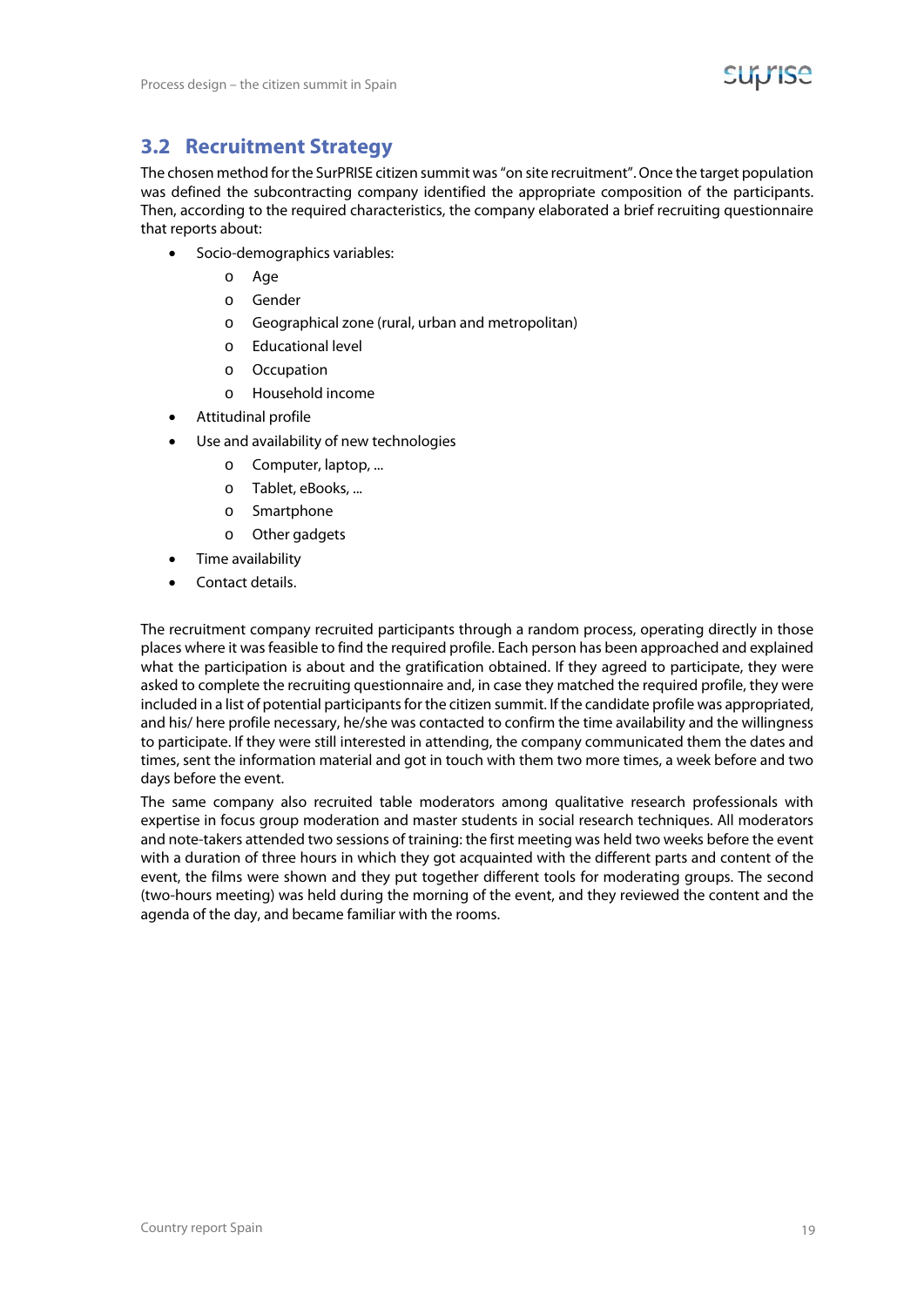### **3.3 Structure of the citizen panel**

Out of 220 confirmed participants on the day before the event, only 185 were finally present. Most people who had confirmed their attendance but ultimately did not show up were young (under 30 years). Distribution by gender was balanced (52% females, 46% males) (fig. 2). With regards to age, those under 30 and over 60 were slightly under-represented, and those in their thirties and forties were slightly overrepresented (fig. 1). The rate of ethnic minority was 9%. Whilst the different educational levels were represented in a balanced way (fig. 3), the unemployed were slightly over-represented (fig. 4), and so were the professionals and the clerical workers (fig.5).



Figure 1: Age (Percentages)



Figure 2: Gender (Percentages)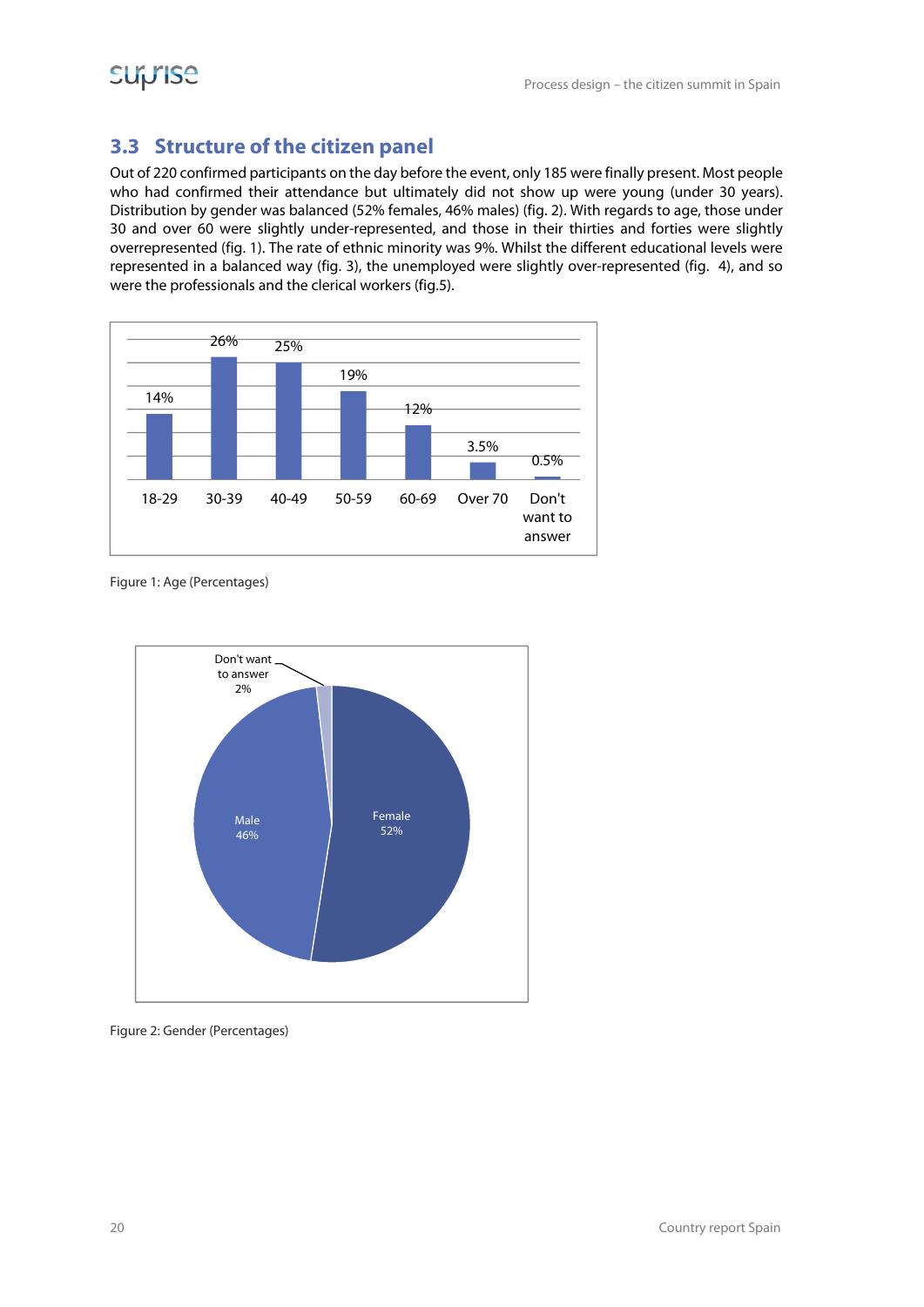# **Suprise**



Figure 3: Level of studies (Percentages)



Figure 4: Occupation A (Percentages)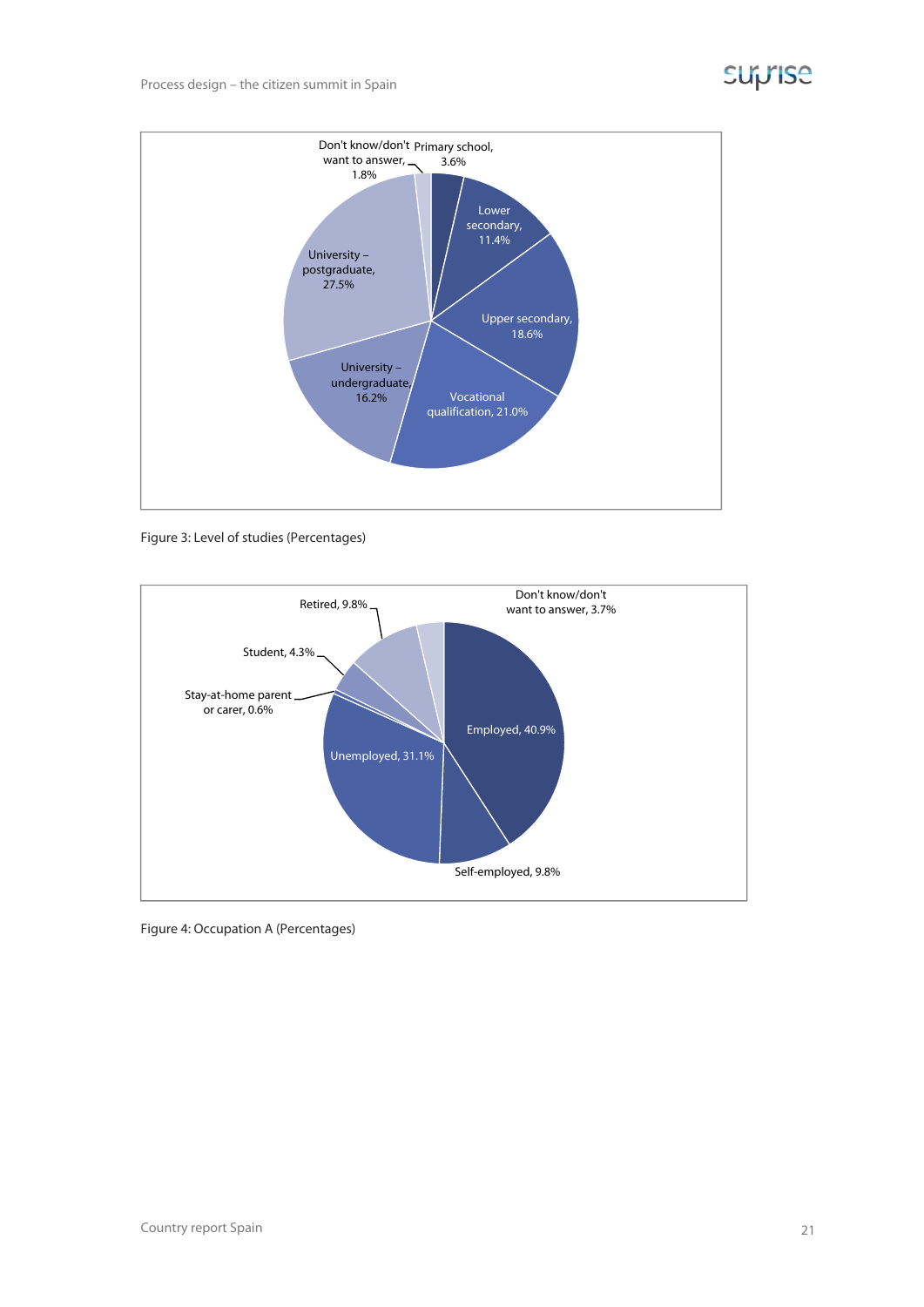

Figure 5: Occupation B (Percentages)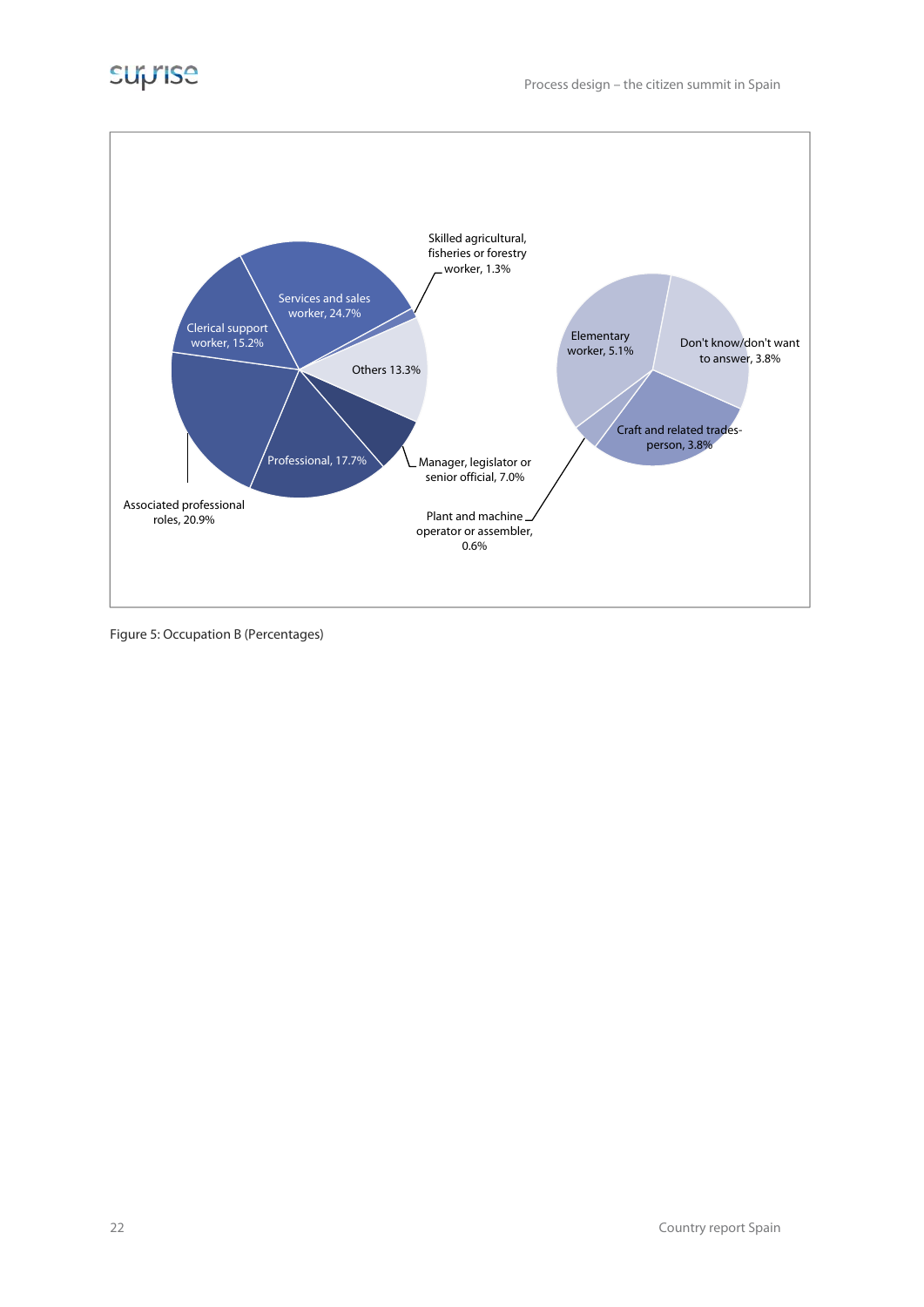#### **3.4 How citizen assessed the summit**

The atmosphere was friendly and fun during the citizen summit. Both the participants and the moderators enjoyed the day. Elvira, the head facilitator led the event in a smooth and relaxed way, it had an atmosphere of a TV quiz show. She read all the answers to the questions only at the beginning, until participants were getting familiar with the clickers. It was crucial not to weary the participants.

Participants offered a very positive attitude toward the organization of the participation process feedback. They considered themselves fortunate to have been involved in this experience, they will be happy to participate in similar future events and to receive information about the results. A 77% of the participants felt that they gained a new perspective (fig. 6). The 65% agree or strongly agree with the sentence "this event produce a valuable knowledge for politicians" (fig. 7).



Figure 6: Evaluation question - I have gained new insight by participating in the citizen summit (Percentages)



Figure 7: Evaluation question - I believe the citizen summit has generated valuable knowledge for the politicians (Percentages)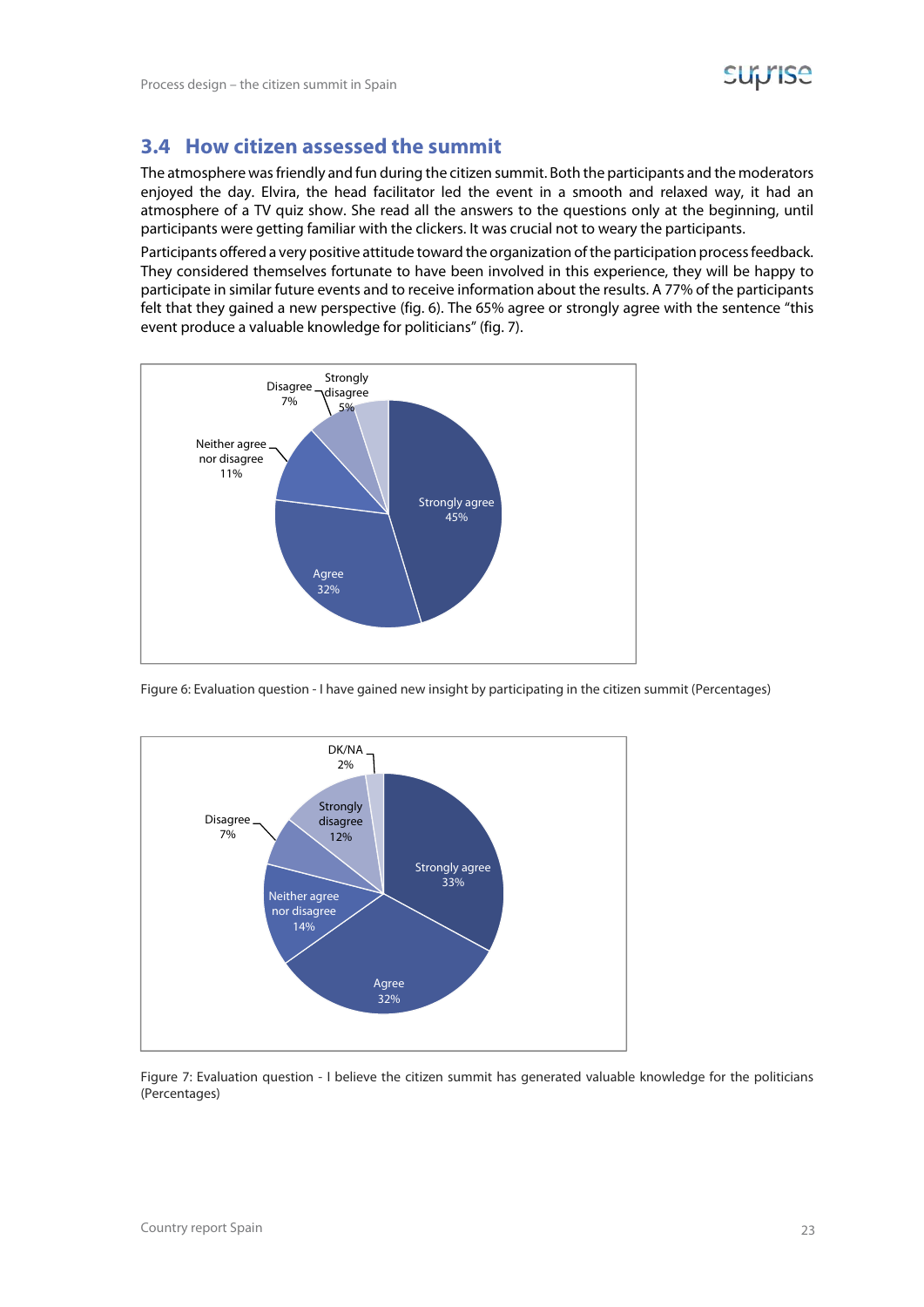

Overall, 42% of participants did not change their attitude towards SOSTs while 16% had a more positive and 39% had a more negative attitude after participating in the event (fig. 8). Yet, the general attitude towards the implementation of SOST is comparatively more negative at the end of the event. However, it is important to consider that this change in attitude, though remarkable it may look, has been less significant compared to the average change registered in the other citizen summits. In fact, in Spain the amount of participants who changed their attitudes negatively at the end of the event was 15 percent less than in the other countries of the consortium.



Figure 8: Evaluation question - Has this experience changed your attitudes regarding security oriented surveillance technology? (Percentages)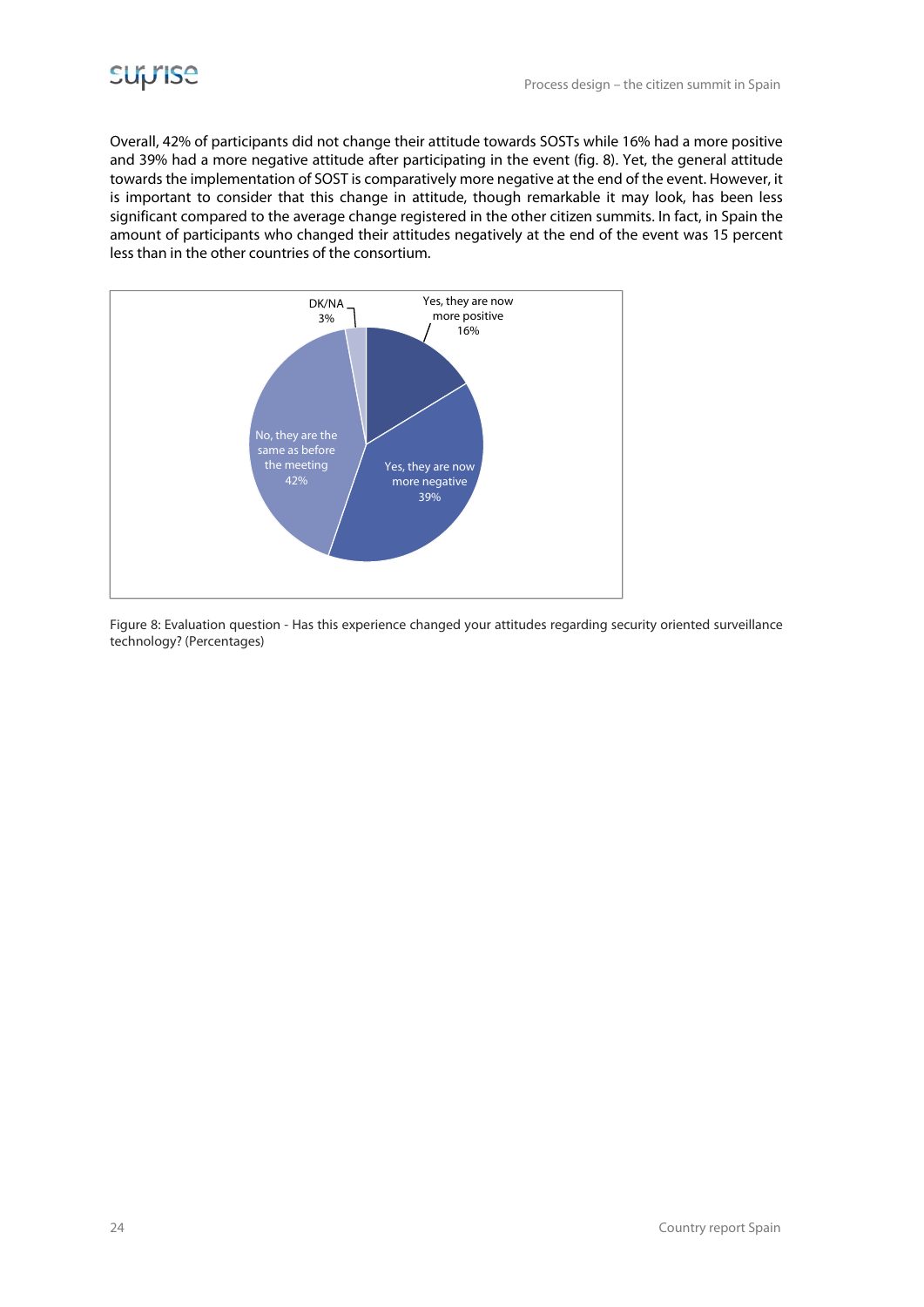# **4 Empirical results of the citizen summit**

#### **4.1 General attitudes on privacy and security**

It would be impossible to understand the level of acceptance of SOSTs without taking into account the seriousness of those threats that these technologies try to address and prevent. However, this project was not meant to measure objective level of threat - by means of crime statistics or equivalent figures -but to assess how people perceive threats around them.

In this respect, it is important to consider that the majority of the participants to the summit feel pretty secure in their daily life and consider that Spain is a safe place to live (fig. 9). Yet, this data are significantly lower than the ones retrieved in other citizen summits conducted elsewhere in Europe, where often more than two thirds of participants felt secure and safe. As a matter of fact, when we look at specific questions around the perception of security, for instance how safe participants felt in the cyberspace, the perception of security is much lower than expected. As a result, it seems that participants feel mostly secure in general terms but have worries and concerns when specific areas or domains, such as the cyberspace, are taken into account (fig. 9). This incongruence gives rise to an interesting paradox, where people who feel generally safe end up asking for more and more security measures and technologies. This paradox may be due to a number of factors, as we discuss in this report later one, and yet it may also have cultural roots. It may well be the case that our societies are indeed safe, certainly safer than they were decades or centuries ago, but citizens have changed and are less willing to tolerate risks or threats, and do not accept the feeling of being unable to act in order to reduce insecurity more and more. It seems that a desire for absolute security, which is obviously not attainable, is being gradually instilled in western societies. This would explain very well why citizens keep asking for more security even if they feel generally secure and the security of the society as objectively improved over the past twenty years.



Figure 9: Perceived level of threat (Percentages)

It is again interesting to note that the attitudes towards these technologies, especially with regards to their role in improving national security, are more positive at the beginning than at the end of the event. At the beginning, 63.4 percent considered positively the role of SOSTs in improving national security, whilst at the end only 58.5 shared this idea. Meanwhile the amount of skeptical participants jumped from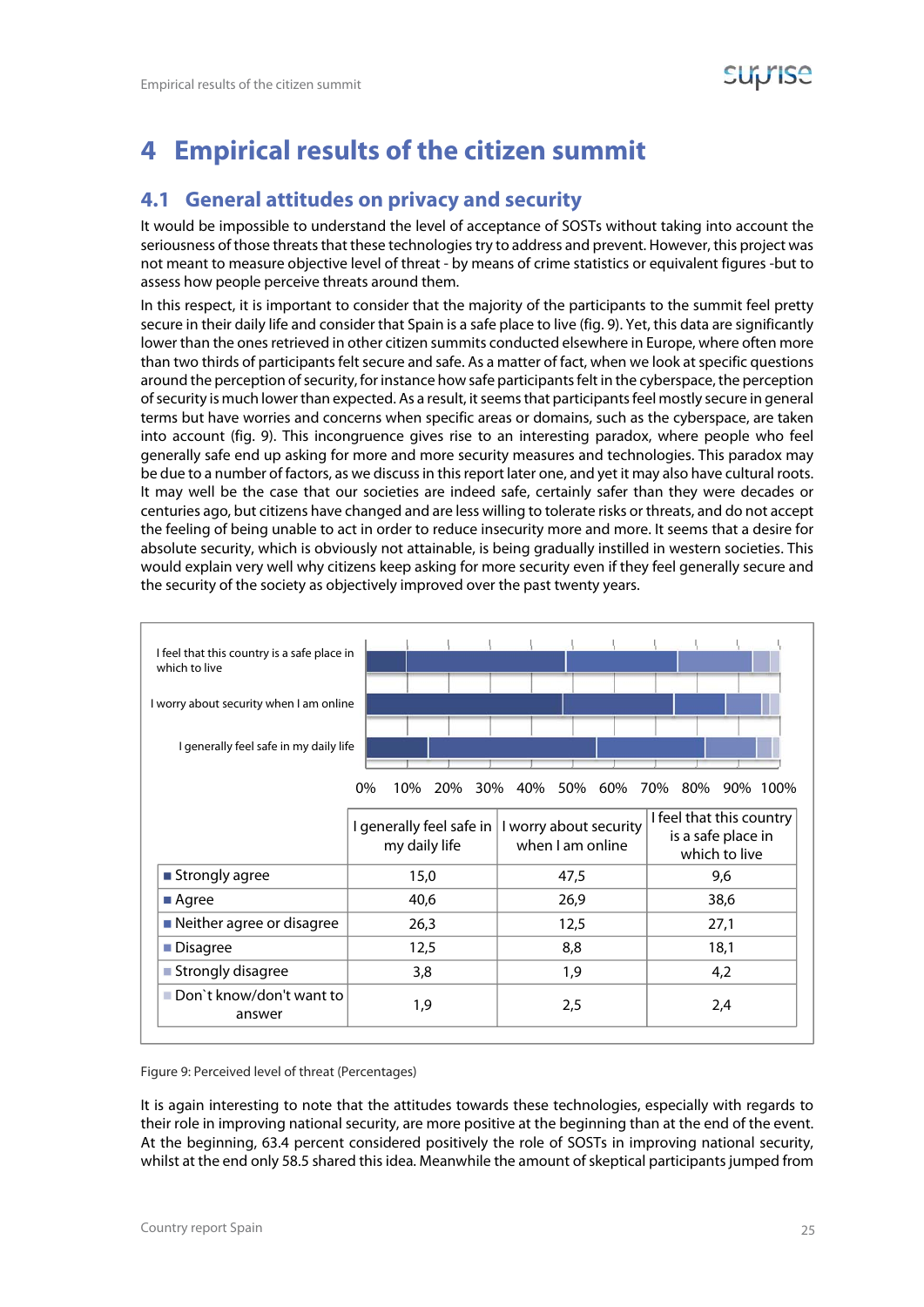

19.5 to 24.5. The difference may not look very relevant, but it is the outcome of the radicalization of extreme positions: the percentage of those who radically approved of or opposed these technologies increased at the end of the event.



This process of polarization can be observed in the following figure (fig. 10):

Figure 10: Changes in the security attitudes - Overall I believe surveillance-oriented security technologies should be routinely implemented to improve national security (Percentages)

A similar shift can be observed with regards to whether these technologies are perceived as intrusive and privacy infringing, in both personal and collective terms. In both cases, at the end of the event, the participants felt more concerned with privacy erosion than at the beginning (fig. 11).



Figure 11: Change in the security attitudes (B) - Concerned that SOSTS usage erodes... (Percentages)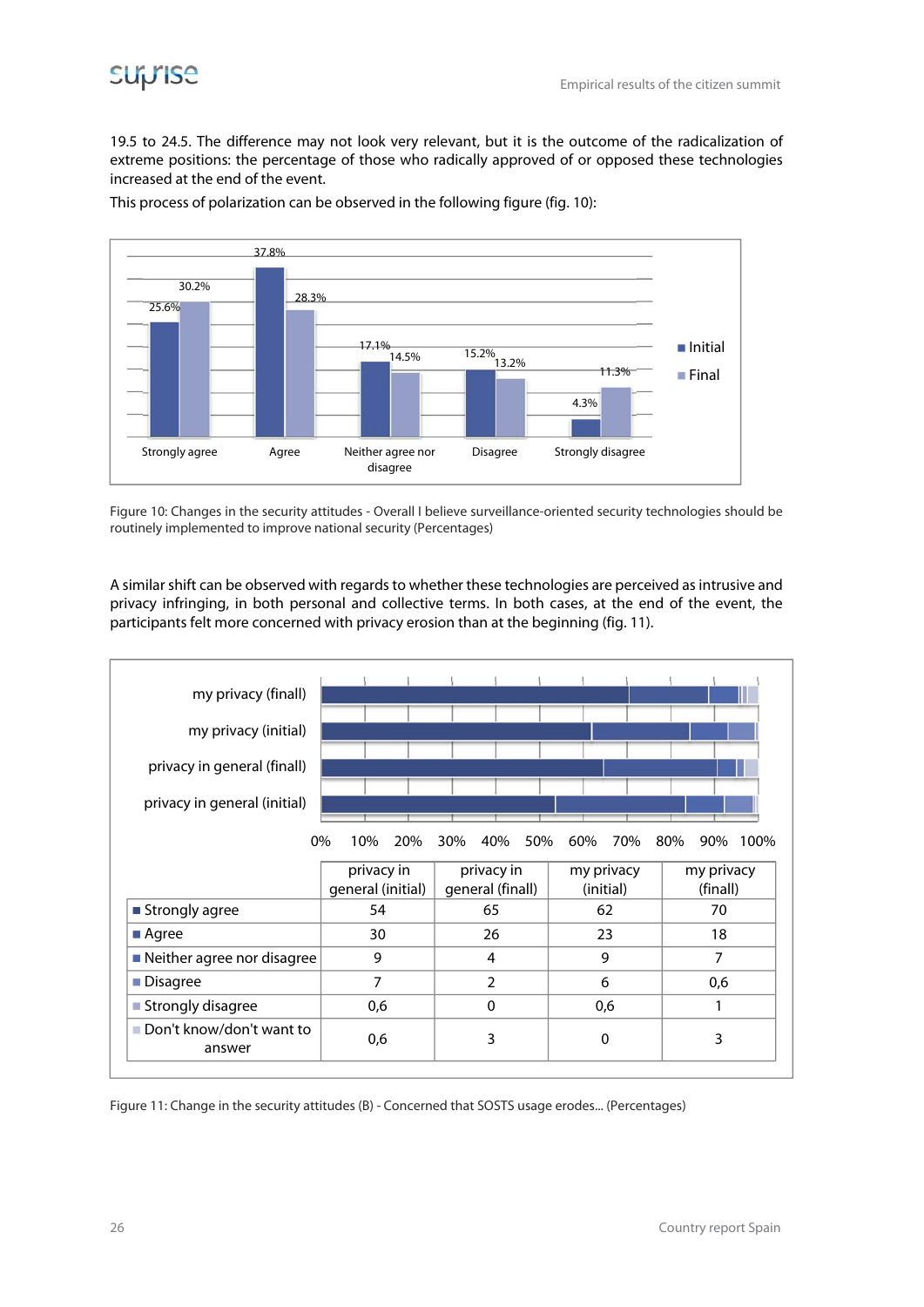#### **4.2 How do participants perceive the use of surveillance-oriented security technologies?**

#### **4.2.1 General attitudes**

Smart CCTVs (Closed Circuit Television) systems are perceived in Spain differently depending on its private or public use. Citizens are more critical towards the private use of CCTV cameras, which are considered intrusive, while quite supportive of the use of cameras in public locations. Security cameras in private establishments protect the owners of eventual theft and assault, but not ordinary citizens. The main purpose of private cameras seems to be controlling consumers' purchasing habits rather than the security of either objects or people. DPI is perceived as a measure more used to pursue economic goals than to increase public security. Traditional CCTV receives more support than smart CCTV. Smart CCTV systems located in private residential areas are considered typical examples of measures conceived to protect wealthy families and their belongings: these cameras are perceived to increase separation between rich and poor people, and increase social inequalities.

While traditional CCTV systems are considered fairly equitable forms of surveillance, it is not clear when, by whom, and for what reasons people are monitored by means of DPI. The fundamental lack of transparency and information around DPI raises serious concerns among citizens. The 'algorithmic' components of both smart CCTV and DPI also worry participants. It is not clear what are the rules establishing what it is defined normal or what is considered to be abnormal behavior. The autonomous decisions taken by algorithms also raise and leave unanswered important questions about fairness and equality. Certainly, this preliminary recognition of Surprise citizen Summit results leaves many questions open and ask for a more in-depth analysis of both quantitative and qualitative results.

#### Familiarity

The presence of CCTV systems in European cities' public spaces is nowadays no longer perceived by citizens as seriously intrusive or particularly annoying<sup>42</sup>. Citizens are familiar with this surveillance technology (fig. 12): "Surveillance of the street is not annoying as it is not an intimate space, I do not bother to see surveillance cameras in public spaces" (Group Discussion 1), which could lead us to think that their acceptability will be high based on previous studies related the effect of the familiarity increasing acceptability<sup>43</sup>. However, the processes by which citizens accept or reject a controversial technology are more complex and need further inquiry into the social discourse surrounding it.

| In the area where you live, how often do you see<br><b>CCTV</b> cameras? |           |         | I understand what smart CCTV is |           |         |
|--------------------------------------------------------------------------|-----------|---------|---------------------------------|-----------|---------|
|                                                                          | Frequency | Percent |                                 | Frequency | Percent |
| Never                                                                    | 26        | 14.4%   | Strongly agree                  | 86        | 47.8%   |
| Rarely                                                                   | 34        | 18.9%   | Agree                           | 64        | 35.6%   |
| Sometimes                                                                | 53        | 29.4%   | Neither agree nor<br>disagree   | 11        | 6.1%    |
| Often                                                                    | 23        | 12.8%   | <b>Disagree</b>                 | 3         | 1.7%    |
| All of the time                                                          | 34        | 18.9%   | Strongly disagree               | 5         | 2.8%    |
| Total                                                                    | 170       | 94.4%   | <b>Total</b>                    | 169       | 93.9%   |

Figure 12: Familiarity with CCTV

<sup>42</sup> Hempel and Töpfer, 2004.

<sup>43</sup> Slovic et al, 1986.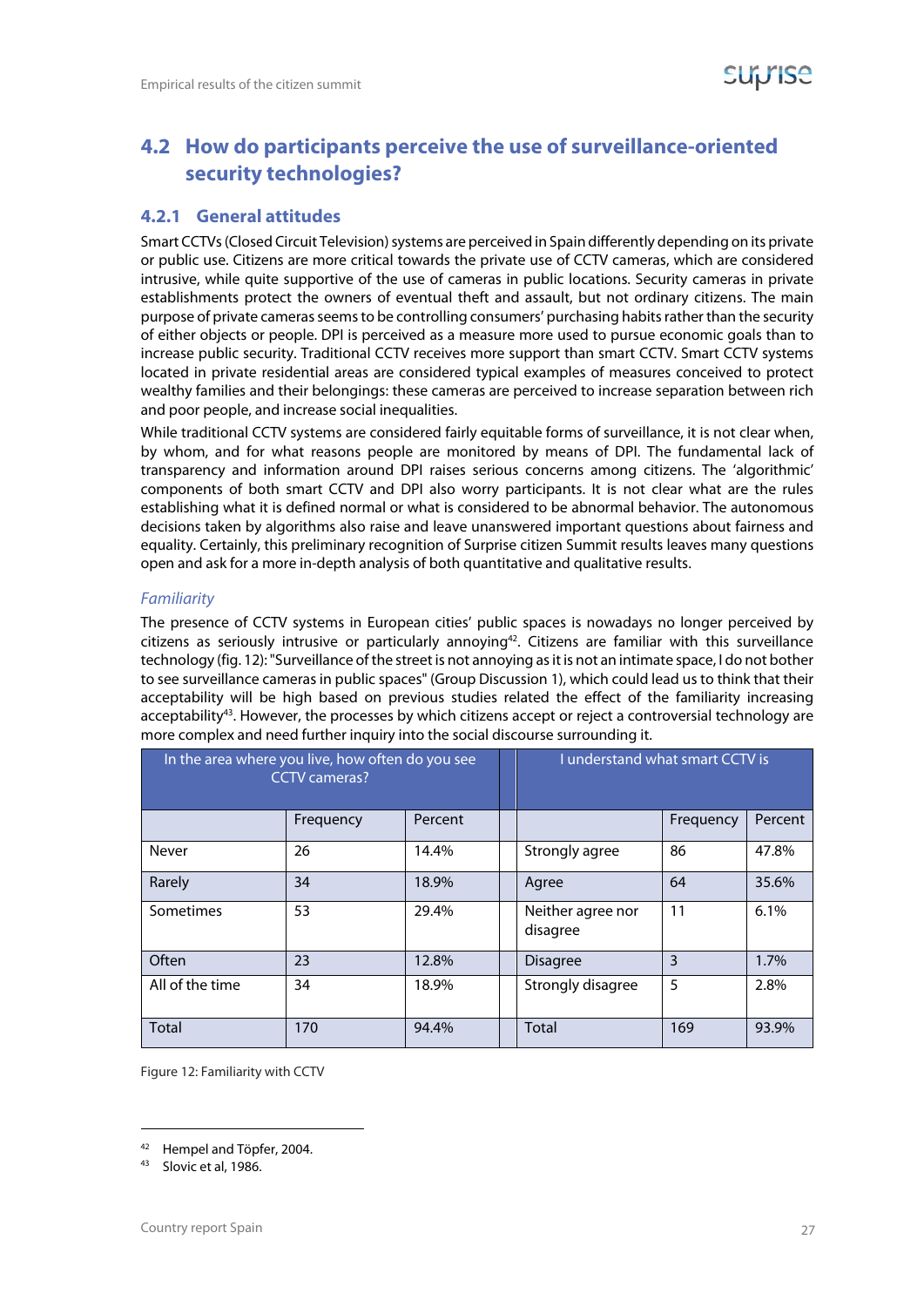As far as CCTVs are concerned, the first consideration to keep in mind is that even though the cameras are familiar to the citizens (60% of the participants in the event see cameras sometimes, often or all the time; and more than the 80% understand well what CCTVs are), the participants make a clear distinction between public cameras (streets, and public buildings) and private cameras (shops and private neighborhoods). As a result, the first step to discuss the acceptability of video surveillance is to establish a clear contextualization of the use and practices. The video surveillance cameras in public places are more accepted than in privately owned ones. Participants considered that the cameras located in public spaces exert an equal and universal untargeted surveillance, which led them to define CCTV as an unbiased Surveillance Oriented Security Technology:

"The CCTVs have a function of "objective observation" of abnormal situations, whose images could go over to posteriori to have accurate information and help in clarify situations and identify suspects. Cameras are a reliable witness who provides truthful and not misleading information" (Group Discussion 1)

In a way, it is commonly accepted that the recordings of these cameras offer a real and indisputable picture of possible criminal acts, and these images can work as "objective evidences". The ability to provide such evidences is considered the cameras' main advantage, but citizens are aware that its ultimate utility is always dependent on the existing law and in what is considered as legitimate recordings.

"The CCTV are mere witnesses silent and inert of criminal situations, provided pictures as evidence, but the actual consequences of using them depend entirely on the judicial system and criminal law" (Group Discussion 15).

Despite this generally positive view of CCTVs, citizens also highlighted the inability of the camera to act in the immediate time "Although the offense committed will be serious, the aid comes from the use of the cameras is not immediate" (Group Discussion 16) and therefore they only can be considered as a useful technology to complement more sophisticated security systems: "The cameras are good because they can monitor all sites and guarantee surveillance, that doesn't mean they always watch you ... but if something bad happens…, it is a complement to security" (Group Discussion 21).

It is interesting to highlight that, in spite of the fact that 82 percent of the participants are used to navigate on the internet (a figure that is only slightly lower than the average of the consortium, i.e. 88 percent), only about 60 percent actually understand what DPI is about, which is significantly lower than the 74 percent registered for CCTVs (fig. 13). Contrary to smart CCTVs, DPI is perceived to act in the immediate time, in the present of the "here and now". As a result, the participants admitted that DPI might be useful to contrast serious crimes like terrorism or child pornography. Doubts, however, also emerged, not only because terrorists are perceived to be more sophisticated than how they are generally described: "Is not an effective tool to stop terrorists because they are more sophisticated and are not so foolish as to talk about the crimes through internet" (Group Discussion 1) but also because many participants were not really sure that DPI could help catch so many terrorists as generally believed: "How many terrorists have been caught using DPI? [This technology] questions the privacy of all to detect one" (Group Discussion 2)

| How often do you use the Internet? |                |         | I understand what DPI is   |           |         |
|------------------------------------|----------------|---------|----------------------------|-----------|---------|
|                                    | Frequency      | Percent |                            | Frequency | Percent |
| Never                              | 11             | 6.8%    | Strongly agree             | 38        | 23.6%   |
| Rarely                             | $\mathfrak{D}$ | 1.2%    | Agree                      | 57        | 35.4%   |
| Sometimes                          | 15             | 9.3%    | Neither agree nor disagree | 33        | 20.5%   |
| Often                              | 28             | 17.4%   | <b>Disagree</b>            | 17        | 10.6%   |
| All of the time                    | 104            | 64.6%   | Strongly disagree          | 13        | 8.1%    |
| DK/DA                              |                | 0.6%    | DK/DA                      | 3         | 1.9%    |
| Total                              | 161            | 100%    | Total                      | 161       | 100%    |

Figure 13: Familiarity with DPI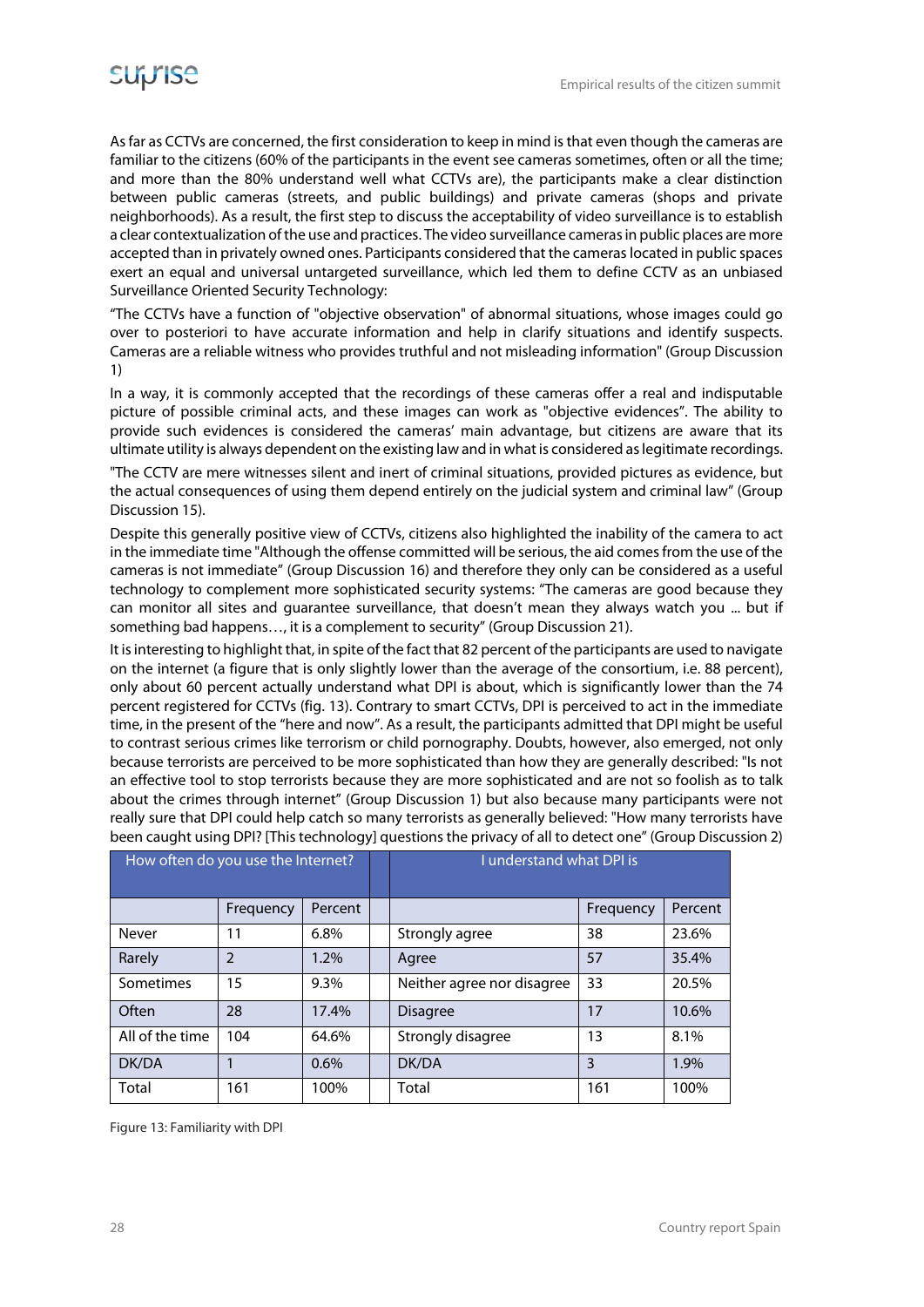

#### Perceived effectiveness vs. intrusiveness of SOSTs

According to the risk-benefit framework, the more beneficial and less risky a technology is perceived, the higher will be the level of acceptance and acceptability. In the context of this study, perceived risks are enclosed in the variable "perceived intrusiveness", while perceived benefits are covered by the variable "perceived effectiveness". Following Sanquist (2008), both constructs have four constitutive dimensions each.

Perceived intrusiveness is composed by:

- Risk of Disclosure The likelihood that private information about you or some aspect of your life (such as your financial or medical records) would be disclosed without your knowledge or permission.
- Risk of Embarrassment The likelihood that the application of the security system would lead you to feel ill-at-ease, uncomfortable, self-conscious or ashamed.
- Intrusiveness The extent to which the security is forced upon you without invitation or permission.
- Risk of Civil Liberties Infringement The extent to which you believe the security system might violate human rights.

#### Perceived effectiveness is formed by:

- Perceived security as a personal benefit The extent to which there is a desirable outcome, such as feeling more secure or protected, that follows as a result of applying the security system.
- Public Security Perception that the security system is able to reduce risks of terrorist or criminal activities.
- Accuracy The extent to which the security system properly detects and identifies risks, or contains error-free records of your personal information.
- Validity The extent to which the security system actually addresses a real threat, and uses appropriate data to identify that threat.

While perceived intrusiveness is expected to negatively influence acceptability, perceived effectiveness should have a positive effect on acceptability. In other words, the more SOST is perceived as intrusive and risky, the less acceptable it will appear. In contrast, the more effective, accurate, and capable of enhancing personal and public security SOST is perceived, the more acceptable it will be considered.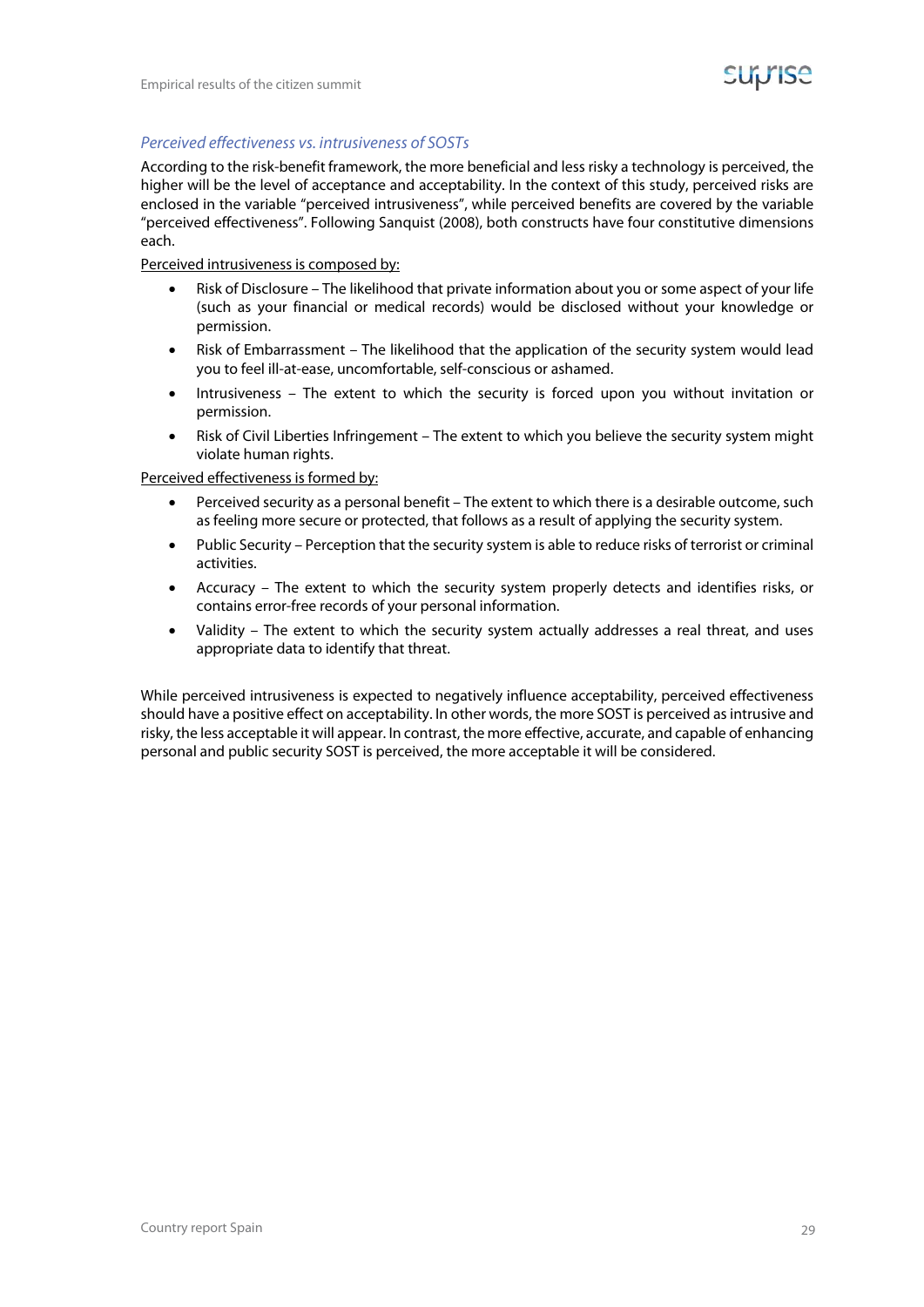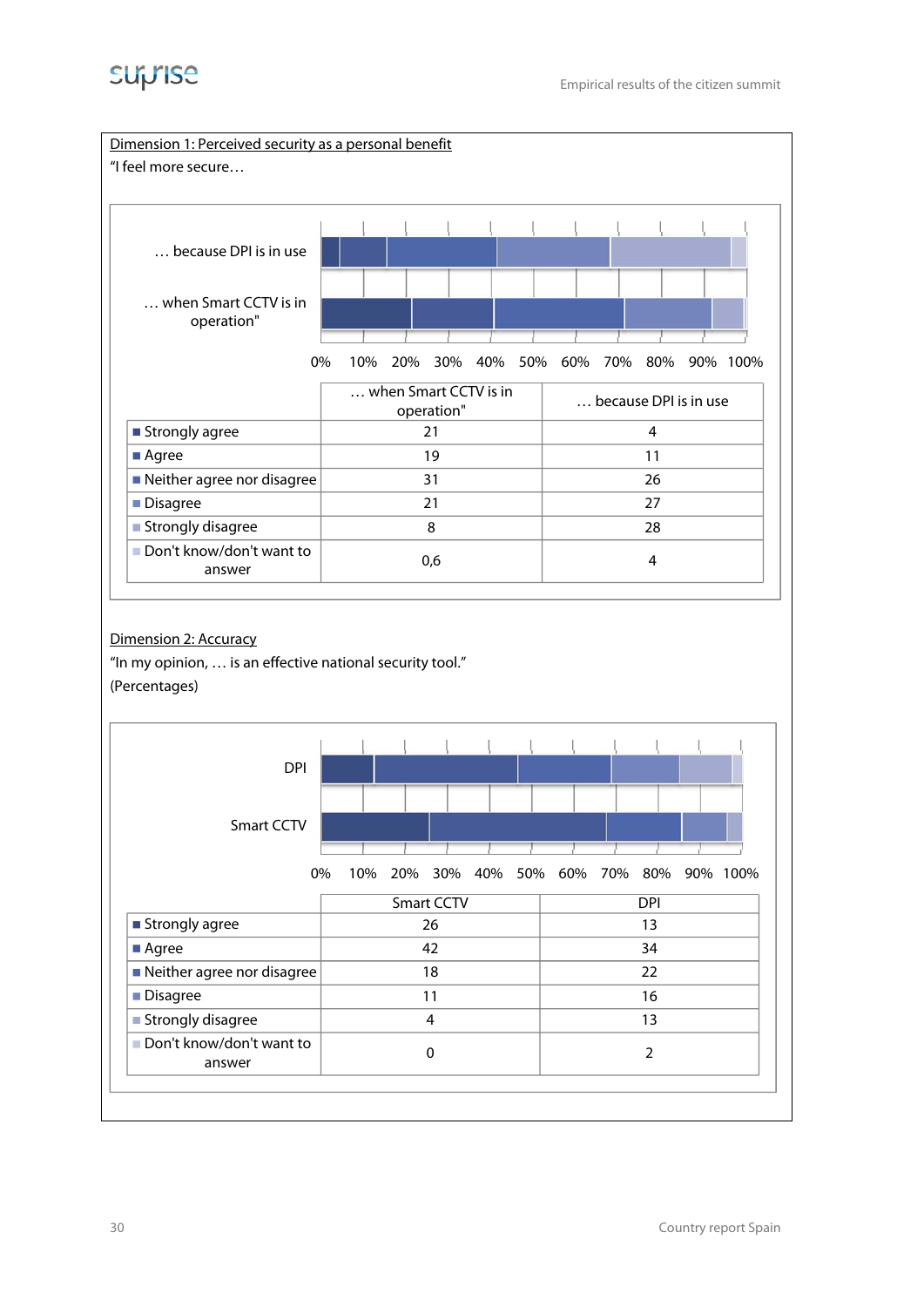



Figure 14: Perceived effectiveness (Percentages)

Although DPI and CCTVs are generally considered good tools to improve security (fig. 14), when participants were asked to consider whether such tools actually improve security, only 47.7 percent in the case of CCTVs and 39 percent in the case of DPI actually believed so. In fact, if we look at the same question this time focused in personal security the percentages are even lower: only 15.4 percent feel more secure when DPI is operated and 40.7 percent when CCTVs are at work.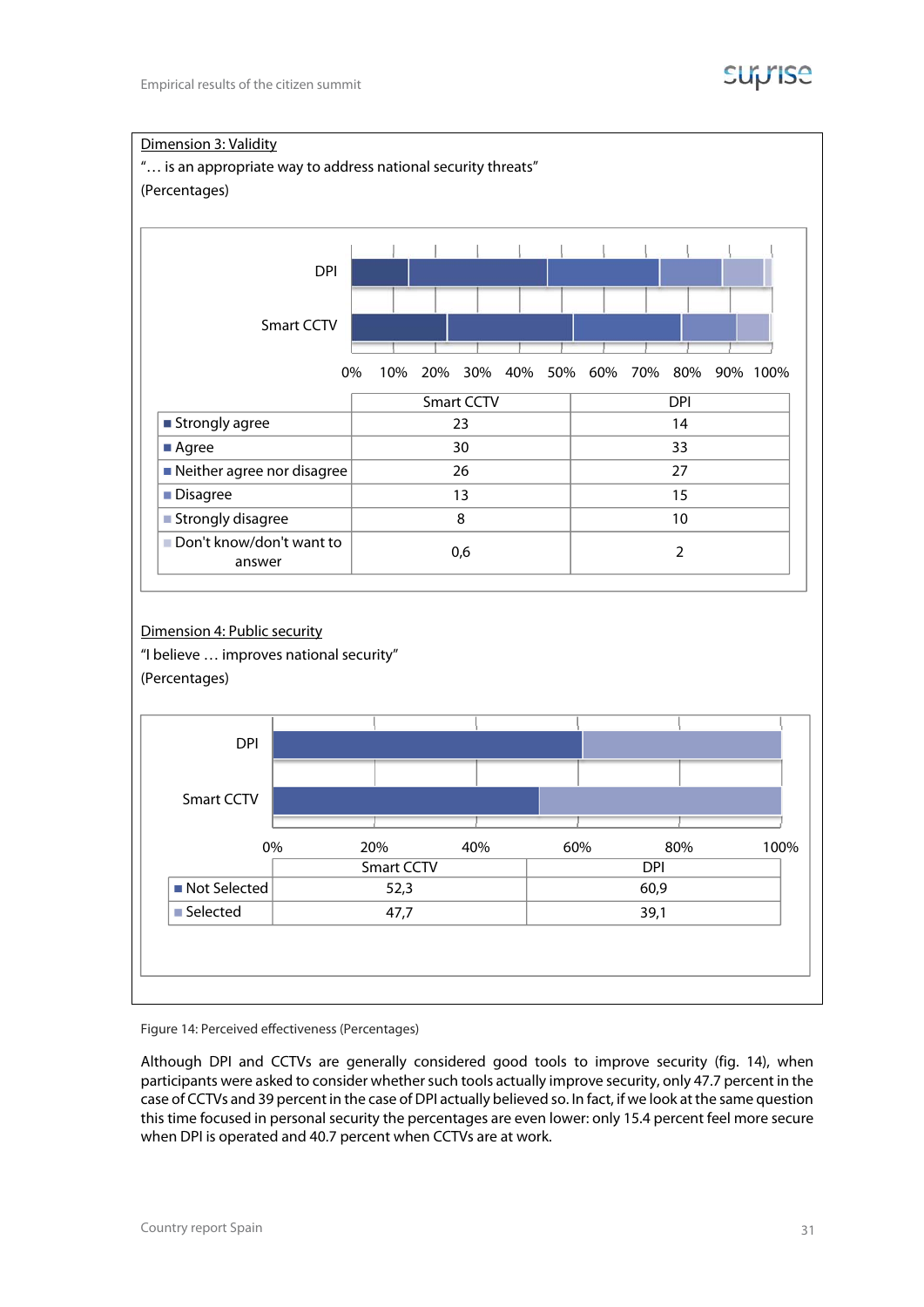

| <b>Smart CCTV</b>            |          |  |            |  |  |   |  |            |  |                                          |
|------------------------------|----------|--|------------|--|--|---|--|------------|--|------------------------------------------|
|                              |          |  |            |  |  |   |  |            |  |                                          |
|                              | 0%       |  |            |  |  |   |  |            |  | 10% 20% 30% 40% 50% 60% 70% 80% 90% 100% |
|                              |          |  | Smart CCTV |  |  |   |  | <b>DPI</b> |  |                                          |
| ■ Strongly agree             |          |  | 51         |  |  |   |  | 71         |  |                                          |
| ■ Agree                      | 27<br>19 |  |            |  |  |   |  |            |  |                                          |
| ■ Neither agree nor disagree | 14       |  |            |  |  | 4 |  |            |  |                                          |
| ■ Disagree                   |          |  |            |  |  |   |  |            |  |                                          |
| ■ Strongly disagree          |          |  |            |  |  |   |  |            |  |                                          |

3

Don't know/don't want to answer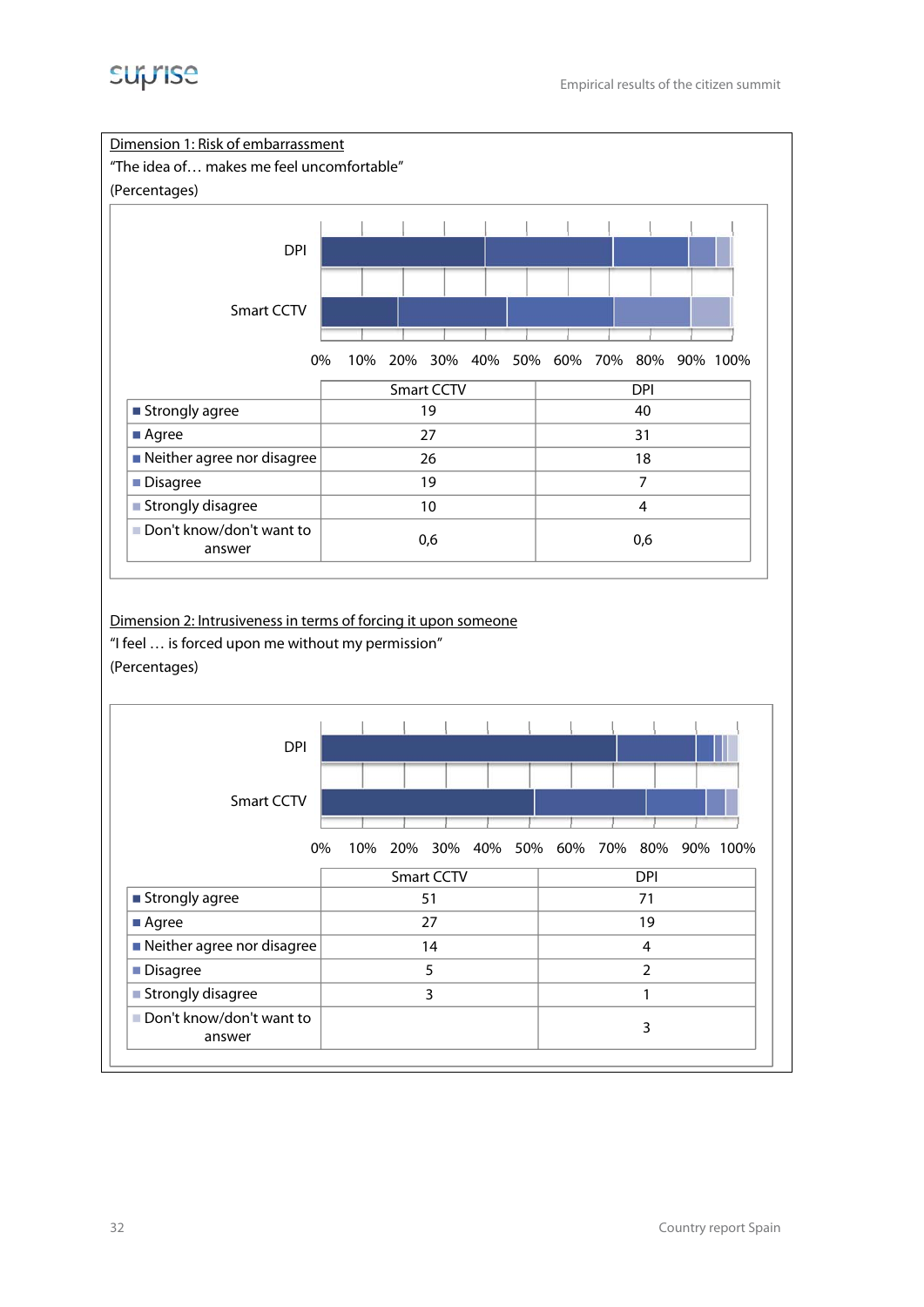### **Suprise**



Dimension 3b: Risk of civil liberties infringement-collective aspect "worries me because it could violate everyone's fundamental human rights" (Percentages)



Figure 15: Perceived intrusiveness (percentage)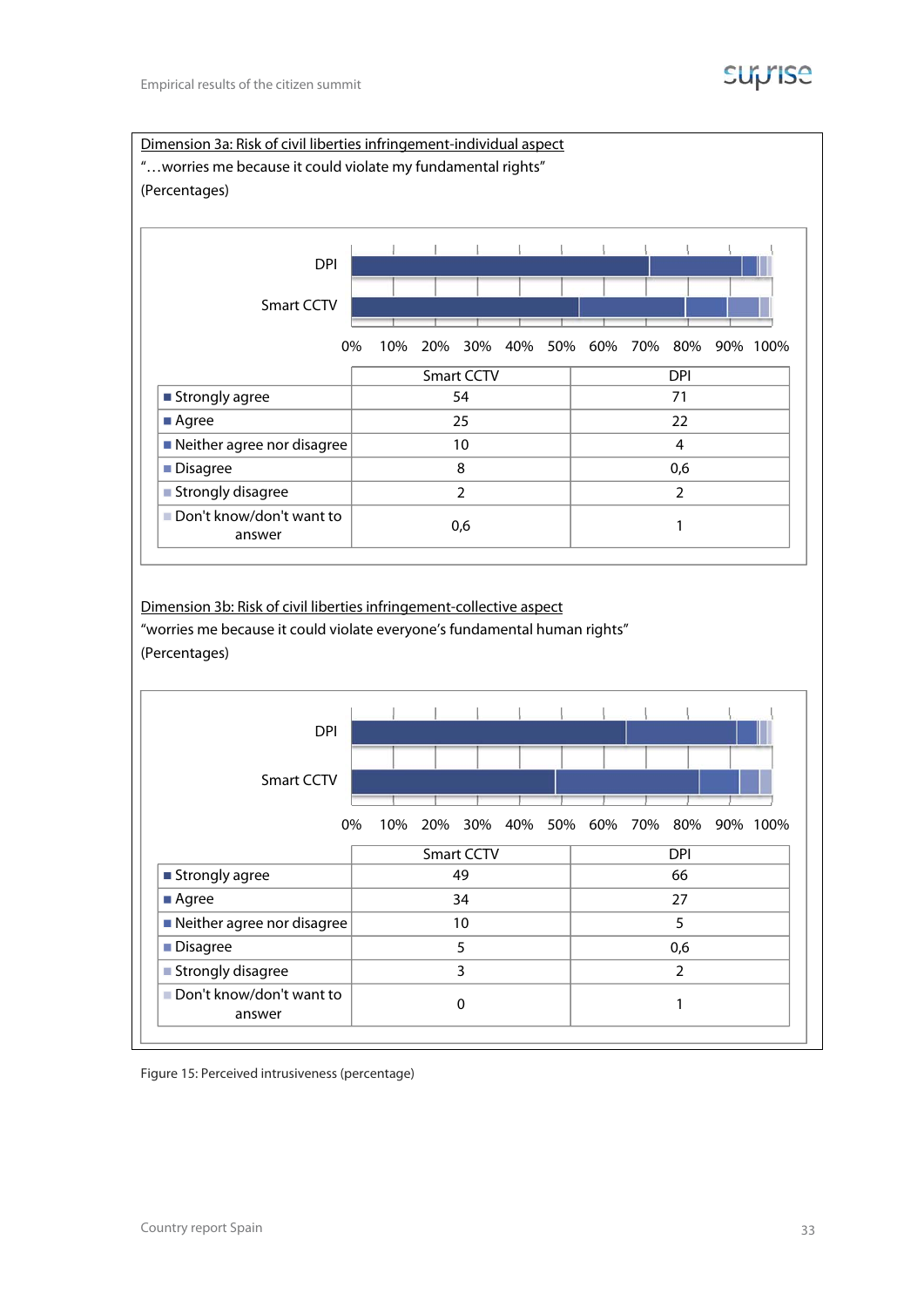The point is that the participants consider both technologies very intrusive, with DPI perceived as more intrusive than CCTVs. The reason is, first, that participants insist that both technologies operate without their consent: this is the case for 78 percent of participants in the case of CCTVs and 90 percent in the case of DPI (Figure 15). But also the risk of embarrassment is higher in the case of DPI, as DPI makes citizens feel more uncomfortable than CCTV (70.9% of participants agree or strongly agree with the statement vs. 45.5% in the case of CCTV). Secondly, as confirmed by the debates at the tables, participants agree that both technologies violate their own fundamental rights at the social level and at the individual level, but insist that DPI could be more intrusive in this dimension than CCTVs.

In the round of group debates, the participants affirmed that the effectiveness of cameras could be appreciated in the "here and now" but, rather 'before' the criminal action is perpetrated, due to their dissuasive power or 'after' the crime has occurred, since recordings can be helpful both to look for portrayed criminals or as evidences in a trial. Nonetheless, they were also aware of the potential misuses of this technology including commercial purposes and manipulation of images "Images can be hacked or manipulated (...) there may also be a market for images" (Group Discussion 1). Misinterpretation of individual behaviors was also a matter of serious concern: 79% of participants agreed or strongly agreed the statement "Smart CCTV worries me because it could result in my behavior being misinterpreted". CCTVs were also questioned on the ground of basic civil rights such as privacy and freedom: "With the use of video surveillance cameras our privacy is trampled and our privacy is violated (…) Smart CCTV undermines the right of the individuals to be free" (Group Discussion 1). Such a statement is by no means confined to one table discussion: 79% of participants strongly agree or agree with the statement "Smart CCTV worries me because it could violate my fundamental human rights".

Compared to smart CCTVs, Deep Packet Inspection (DPI) was welcomed with even greater distrust and criticism, as it was generally considered a more intrusive technology whose implementation and modalities of operation raised remarkable concerns. The participants were especially concerned with the high degree of arbitrariness when it came to who, what, where and why DPI operators choose to monitor and track. DPI was understood as a technology that clearly requires a prior value judgment to define what are the communications, actions, words or images that may be associated to risky behaviors: "Who decides what behavior is suspicious and on what basis? (Group Discussion 21). In addition monitoring through DPI implies targeted surveillance, which is mostly oriented towards private spaces of communications and virtual interactions on the web. This specific aspect of DPI not only triggered extensive debate, it also encouraged the participants to claim that citizens should take some degree of responsibility for their self- performance while in the web: "It is our responsibility to learn how DPI works" (Group Discussion 7).

#### Privacy concerns

In our concise typology of privacy dimensions and functions<sup>44</sup>, we have claimed that general privacy can be divided into information and physical privacy. Physical privacy is then partitioned into four dimensions, which are: intimacy, solitude, anonymity and reserve. Each dimension identifies a portion of personal space, which needs to be protected from intrusion. In detail: Intimacy refers to the protection of an individual's body and feelings; Solitude concerns the defense of one's geographical location; Anonymity implies the safeguard of social relationships and social behavior; Reserve is about guarding communications from prying.

In general, the participants expressed concerns that the implementation of SOSTs may infringe their intimacy, as the concept is described and embodied in Spanish law, and reveal sensitive information about them. This was especially the case for DPI, which worried more than 86 percent of the participants, who agreed or strongly agree with the statement "DPI worries me because it could reveal sensitive information about me" (figure 16). Though not as high, 73 percent, still a very high percentage of participants were worried about CCTV. People were especially worried that DPI and CCTVs could reveal their position, but they were also concerned that the use of these technologies may cause a misinterpretation of their behavior.

**-**

<sup>44</sup> See Deliverable 2.2, p. 94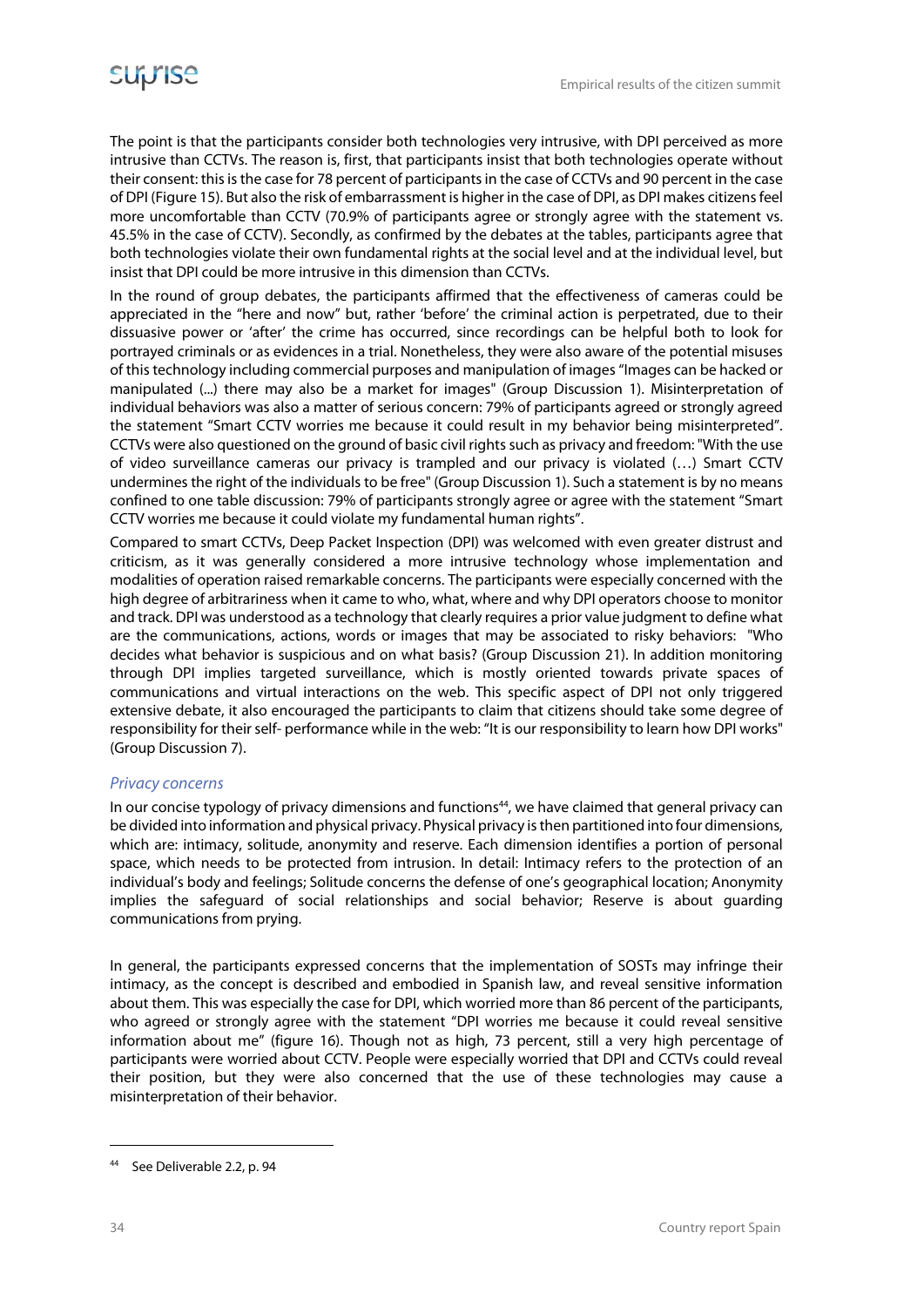

# Dimension 1: Intimacy ".. worries me because it could reveal sensitive information about me" (Percentages) 0% 10% 20% 30% 40% 50% 60% 70% 80% 90% 100% **CCTV** DPI **CCTV** DPI  $\blacksquare$  Strongly agree  $\blacksquare$  40  $\blacksquare$  63 Agree 23 23 Neither agree nor disagree 15 7 ■ Disagree 2 2  $\blacksquare$  Strongly disagree  $\blacksquare$  4 3 Don't know/don't want to answer  $0,6$  0,6 0,6

#### Dimension 2: Solitude

"…worries me because it could let strangers know where I am" (Percentages)

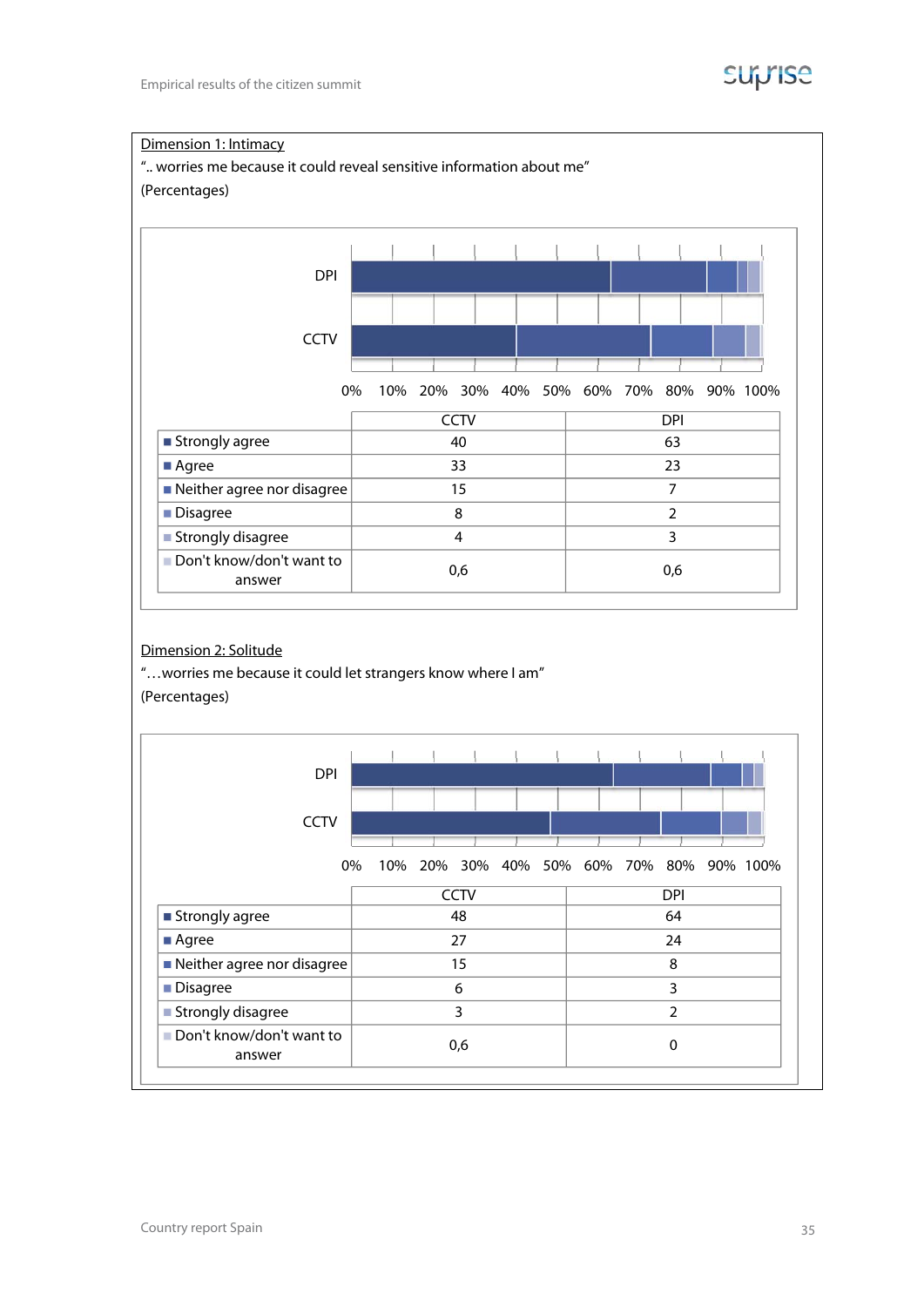



Figure 16: Privacy concerns (Percentages)

In the case of DPI, the major privacy concern was that DPI was perceived as monitoring and tracking what participants considered as their fundamentally private space. The participants stated clearly that their online communications should be protected exactly in the same way their mail communications were protected. Moreover, being ubiquitous and beyond reach as to when it operates, where and for how long, DPI affected citizens' private space and privacy in a way that does not allow anyone to choose whether to be monitored or not. In the table discussions, this was often contrasted to smart CCTVs whose location and operation in both public and private spaces is always announced, giving citizens the possibility to avoid places and buildings where CCTVs are installed, if they wish to do so.

Moreover, participants were especially concerned with the destination and use of their own personal information: "We do not know where all this information goes" (Group Discussion 7). As a consequence, the participants explicitly asked for a better management of private information, suggesting it was necessary to manage these data in a more transparent way, always allowing people to have access to their own data: "it should be possible to have access to our own stored data and the right to delete them or withdraw consensus to use it any time" (Group Discussion 4). In fact, some participants even suggested the creation and implementation of a law of transparency that could regulate in a clear and accessible way the retrieval, storage and use of personal information: "We need a law of transparency, as much as we have a law on data protection" (Group Discussion 5) "

Apart from the specific privacy concerns provoked by these technologies, the group debates revealed some more general concerns about information privacy. Information privacy was meant to be observed and analyzed through three main dimensions: 1) Unauthorized secondary use, 2) Improper access and 3) Errors: anxieties about accidental errors in personal data due to poor data handling, inaccurate records. If we look at both qualitative and quantitative data, Spanish participants expressed a special concern for information privacy. 91.5 percent of participants, for instance, expressed concern for the amount of personal information collected and even more, 95.7 percent, were worried about this information being shared with third parties without consent. Slightly lower percentages could be observed when it was asked about worries that this information could be used against them or that this information could be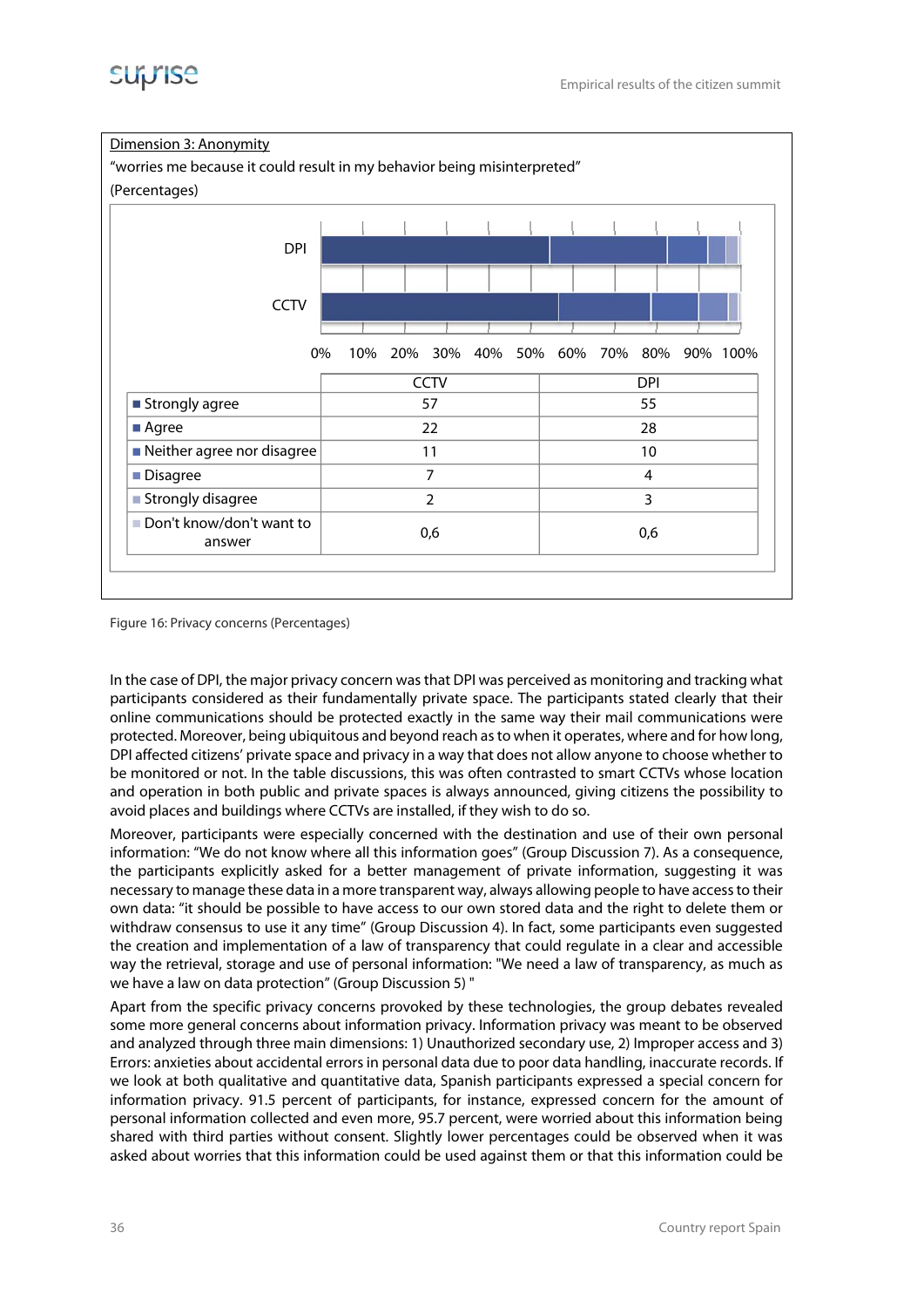wrong or not updated (fig. 17). These figures are significantly higher than the average of the consortium, which are around 60-70 percent on collection, errors and improper access but reach a similar 91 percent unauthorized secondary use. As a matter of fact, Spain represents the country where most concerns have been expressed about information privacy.

|                                                                                         | N   | <b>Strongly</b><br>agree/<br>Agree | Neither,<br>nor | Disagree/<br><b>Strongly</b><br>disagree | <b>NA</b> | <b>Total</b> |
|-----------------------------------------------------------------------------------------|-----|------------------------------------|-----------------|------------------------------------------|-----------|--------------|
|                                                                                         |     |                                    |                 | Percentages                              |           |              |
| "I am concerned that too much<br>information is collected about me"                     |     | 91.5%                              | 4.8%            | 3.6%                                     |           | 100%         |
| Unauthorized secondary use                                                              |     |                                    |                 |                                          |           |              |
| "I am concerned that my personal<br>information may be shared without my<br>permission" |     | 95.7%                              | 1.2%            | 1.2%                                     | 1.8%      | 100%         |
| Improper access                                                                         |     |                                    |                 |                                          |           |              |
| "I am concerned that my personal<br>information may be used against me"                 |     | 92.9%                              | 3.2%            | 3.2%                                     | 0.6%      | 100%         |
| Errors                                                                                  |     |                                    |                 |                                          |           |              |
| "I am concerned information held<br>about me may be inaccurate"                         | 165 | 87.9%                              | 6.1%            | 5.4%                                     | 0.6%      | 100%         |

Figure 17: Information privacy concerns

#### Proximity

Proximity is composed of three dimensions: social proximity, space proximity and time proximity. The first one refers to the ambivalence associated with the acceptability of some SOSTs: for instance, if video surveillance focuses on criminals and not on common citizens it comes to be considered more acceptable than when it does not make distinction between criminals and common citizens. As the NIMBY<sup>45</sup> syndrome suggests, space proximity is also relevant when it comes to establish where it is more acceptable to have surveillance-oriented security technologies (public spaces) and where it is not acceptable (private homes, private spaces). Finally, temporal proximity focuses on the possibility of misuses in the future, that is, the lack of trust about the future use of the information retrieved through SOSTs, which may negatively affect the acceptability of them.

**-**

<sup>&</sup>lt;sup>45</sup> Not In My Back-Yard: in the litearature of public understanding of science and risk studies, this is the acronym used to denote the typical attitude of those citizens who are in favor of given technologies to be introduced but only insofar these are implemented far from their meaningful life spaces, i.e. home, work etc…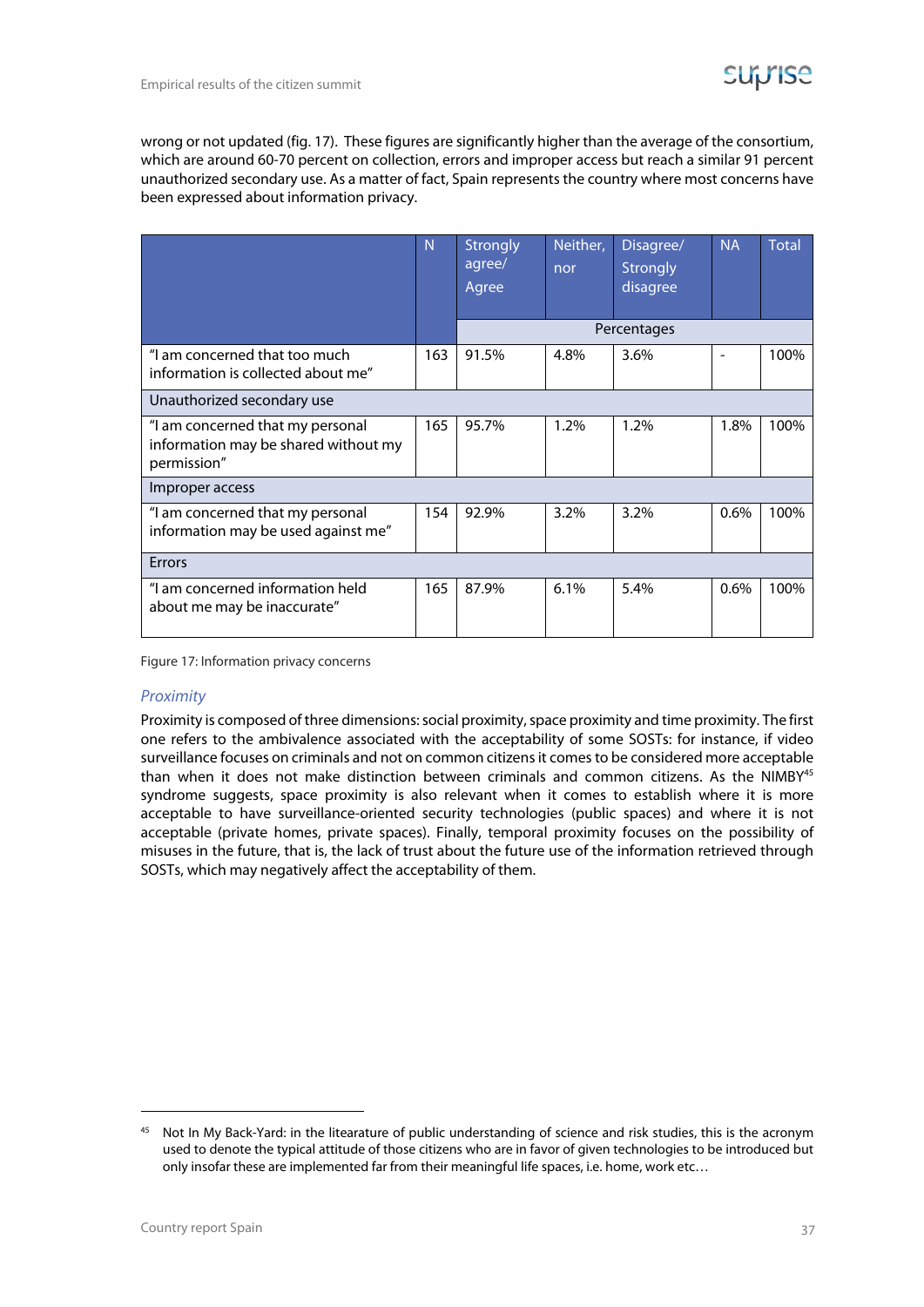

Figure 18: Social Proximity "… does not bother me as long as it only targets criminals"(Percentages)

Figure 18 shows clearly how the participants would be less worried about the implementation of SOSTs if the latter were consistently and exclusively oriented towards targeted criminals (58% agree or strongly agree with the statement in the case of Smart CCTV vs. 48% average of the consortium, and 63% in the case of DPI vs. 54 percent average of the consortium). The difference between DPI and CCTVs is possibly due to the fact that the latter are mostly installed in public spaces, which makes it more difficult to configure them in such a way that they may target exclusively criminals or suspects. However, the participants proposed clear criteria to operate these technologies: "DPI should only be used to monitor specific people, who have criminal records and only after judicial consent; CCTVs should only be operated in public spaces" (Group Discussion 1). Nonetheless, the participants expressed some skepticism about the real capability of these technologies to help catch the most serious criminals, who are considered to be able to use sophisticated tools and procedures to avoid DPI surveillance: "It may not be so effective, considering that terrorists are more sophisticated and not so careless as to use the internet to organize their activity and communicate with each other" (Group Discussion 1).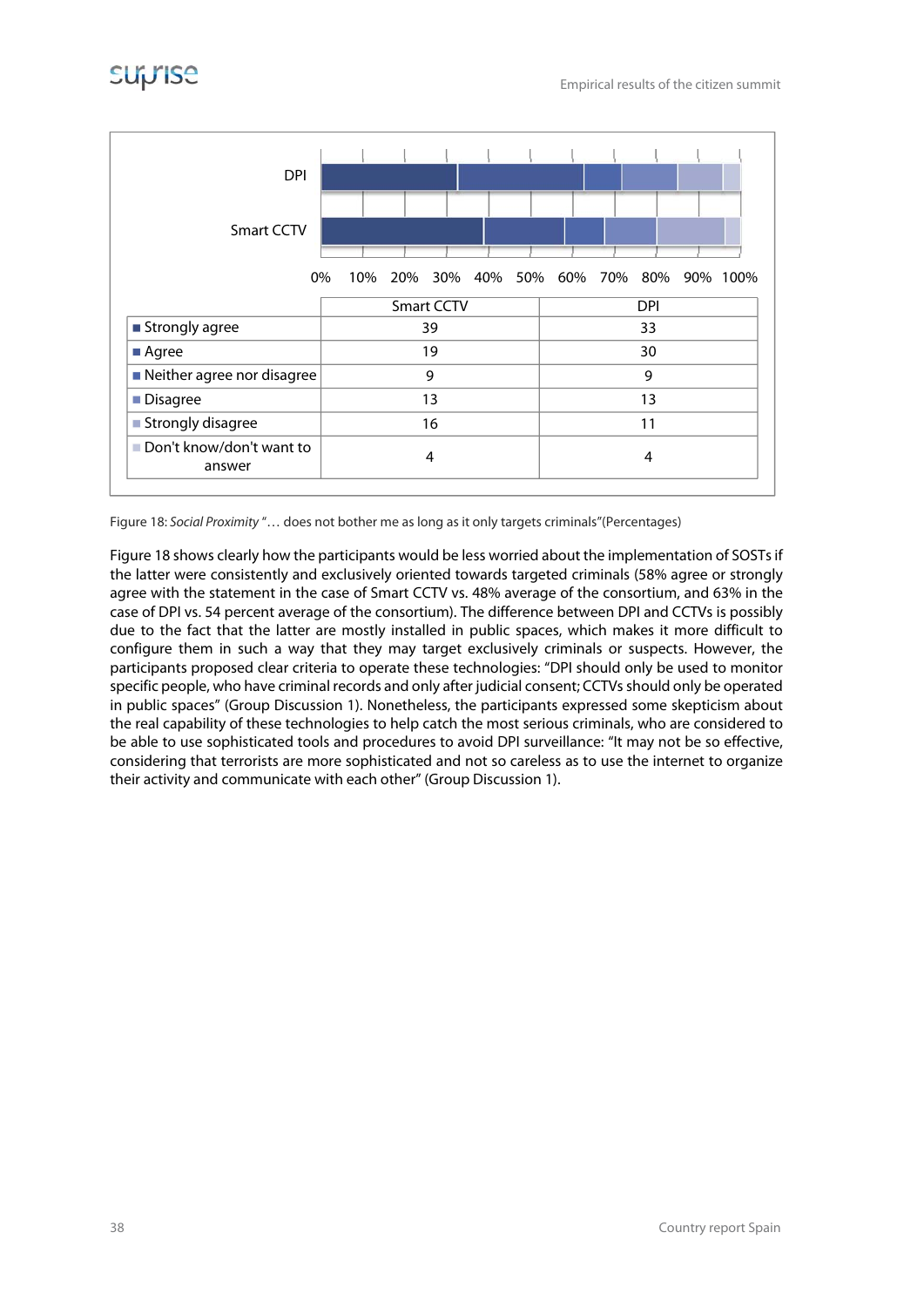

Figure 19: Temporal Proximity "I worry about how the use of… could develop in the future"(Percentages)

As figure 19 shows, the possible use of these technologies in the future also generates important concerns, which negatively affects their acceptability. A staggering 93 percent of the participants are concerned the future use of CCTVs (agree or strongly agree with the statement) and an even more disquieting 94 percent is worried about the future use of DPI. These figures are especially high and above the average found in the consortium, which stay at 67 percent for CCTVs and 87 percent for DPI. Yet, it can also be observed that they come close to the German figures for CCTVs and to the Austrian figures for DPI.

Looking at the prospected future, and even in the case SOSTs are currently used in an acceptable and controlled way, the participants are worried that these technologies may be easily abused in order to match the interests of powerful political elites and/or commercial actors. "The use of SOSTs can be good when used well, the problem is when they are used without control" (Group Discussion 5). The participants, thus, expressed clear interest in knowing not only how technologies are used and regulated today, but also how are they likely to be used and regulated in the future and how likely is that they can be abused. That is why citizens demanded that clear limits on what are the frameworks for action for this kind of surveillance-oriented security technologies, what are the parameters under which surveillance acts.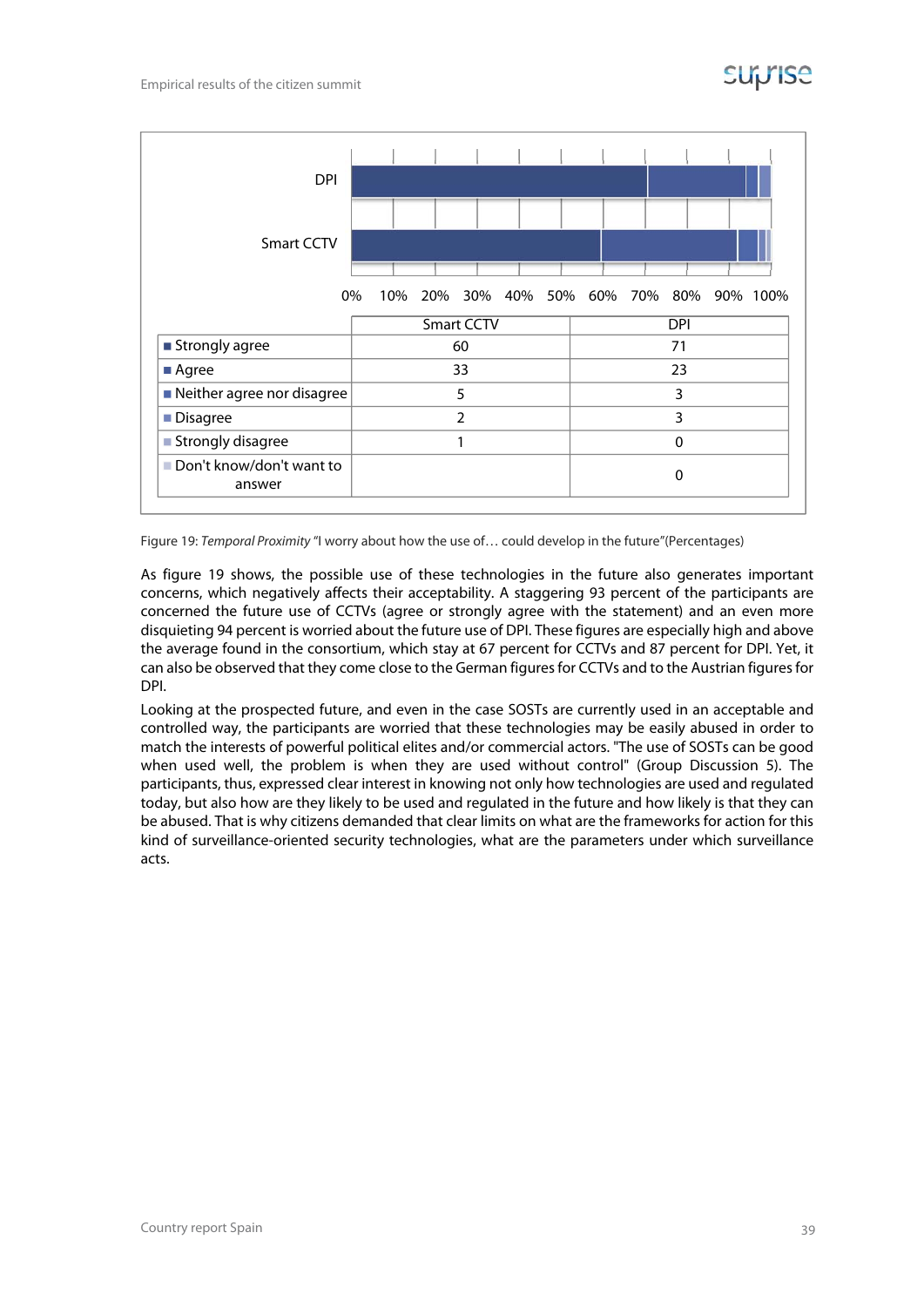

| "DPI only bothers me if it is used to<br>track my online activities"<br>"Smart CCTV only bothers me if it<br>is used in areas where I live and | 0%                                                                           | 10% | 20% |  | 30% 40% 50% 60% 70% 80% |  |                             |  | 90% 100%                              |
|------------------------------------------------------------------------------------------------------------------------------------------------|------------------------------------------------------------------------------|-----|-----|--|-------------------------|--|-----------------------------|--|---------------------------------------|
|                                                                                                                                                | "Smart CCTV only bothers me if it is<br>used in areas where I live and work" |     |     |  |                         |  | track my online activities" |  | "DPI only bothers me if it is used to |
| ■ Strongly agree                                                                                                                               |                                                                              |     | 16  |  |                         |  | 30                          |  |                                       |
| ■ Agree                                                                                                                                        |                                                                              |     | 8   |  |                         |  | 23                          |  |                                       |
| $\blacksquare$ Neither agree nor disagree                                                                                                      |                                                                              |     | 18  |  |                         |  | 11                          |  |                                       |
| Disagree                                                                                                                                       |                                                                              |     | 32  |  |                         |  | 17                          |  |                                       |
|                                                                                                                                                |                                                                              |     |     |  |                         |  |                             |  |                                       |
| ■ Strongly disagree                                                                                                                            | 17<br>23                                                                     |     |     |  |                         |  |                             |  |                                       |
| Don't know/don't want to<br>answer                                                                                                             | $\overline{2}$<br>1                                                          |     |     |  |                         |  |                             |  |                                       |
|                                                                                                                                                |                                                                              |     |     |  |                         |  |                             |  |                                       |

Figure 20: Spatial proximity (Percentages)

It is interesting to highlight that the spatial proximity not only is perceived very differently in the cases of DPI and CCTVs, it is also affects the acceptability of these technologies in opposite directions (fig. 20). This is probably due to the fact that CCTVs are only generally used in public spaces and people in Spain are used to their presence in these spaces, which are not perceived as especially private. The opposite is true for DPI, which is used to monitor our communications and social interactions on the internet, which is perceived as a much more private space of interaction: "The surveillance of a public street does not bother me too much because that is not an intimate space. […] In contrast, DPI infringes my right to intimacy completely…I mean it is inside my house!" (Group Discussion 1).

#### Trade-off

Only those people who believe that SOSTs are privacy infringing and security enhancing at the same time can be considered to adopt the trade-off approach<sup>46</sup>. However, other approaches are also theoretically possible:

- People may consider SOSTs as useful in terms of security and with no risk for their privacy. This group, characterized by a high level of confidence in the context implementing SOSTs, considers security the main issue.
- Alternatively, they may consider SOSTs as a useless solution to enhance security, but as a very risky option for their privacy. This group, characterized by an overall concerned attitude towards SOSTs, gives priority to the protection of privacy as the fundamental issue at stake.
- Finally, they can consider SOSTs both useless to increase security and innocuous in terms of privacy. These people can either find the debate uninteresting or they could use alternative, unexplored categories to frame the relationship between privacy and security.

**-**

<sup>46</sup> Pavone and Degli Esposti, 2012.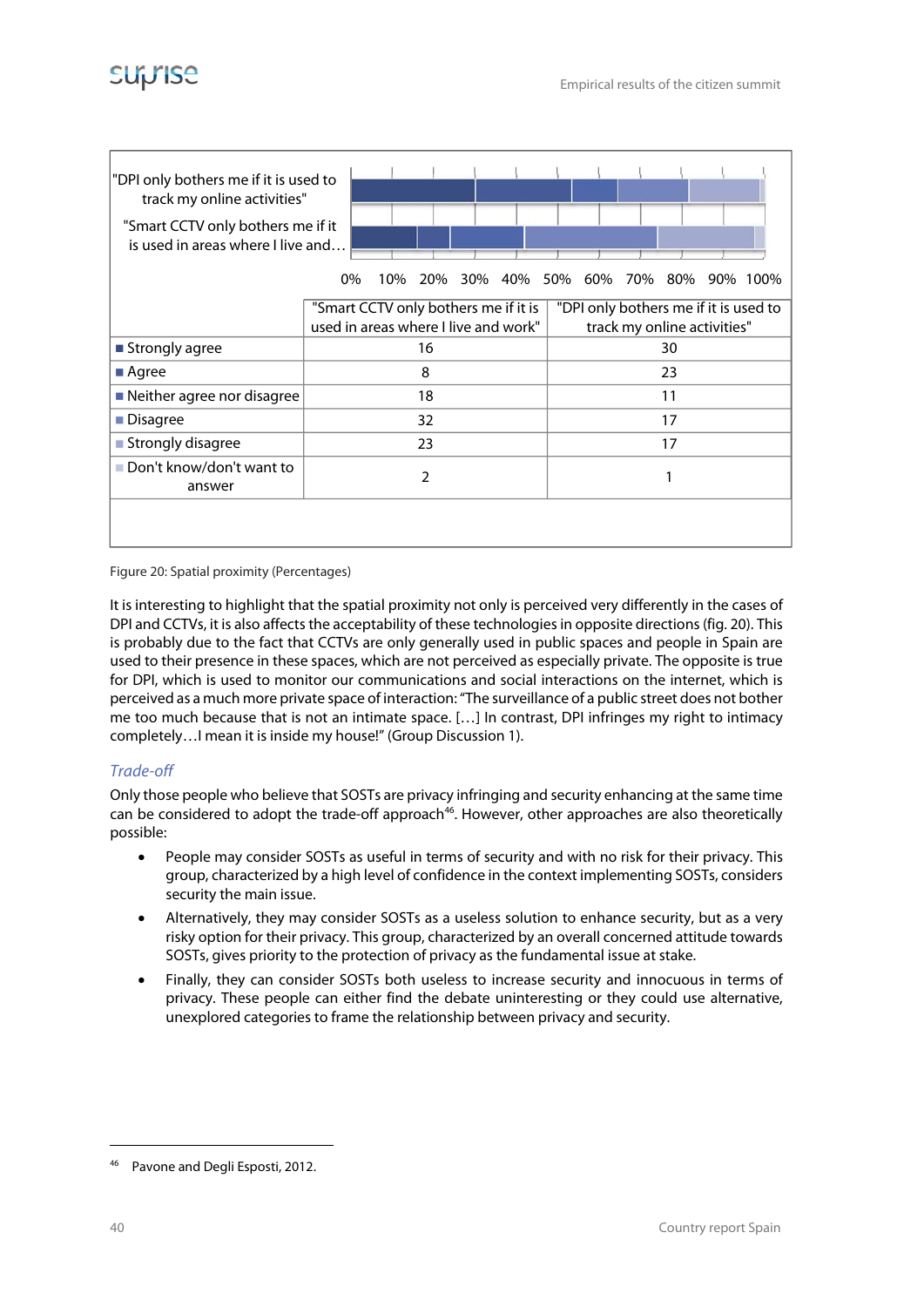

In the Spanish Citizen Summit, half of the participants – 51% in CCTVs (fig. 21) and 56.2% in DPI (fig. 22)– actually adopted this specific frame to consider the relationship between privacy and security: they explicitly affirmed that security and privacy stood in a zero-sum game, as SOSTs were perceived as both privacy infringing and security enhancing. However, this does not mean that they were willing to trade privacy in exchange for security, as only a very small percentage of them were prepared to do so. The other half of the participants did not adopt the trade-off approach, and believed that these technologies are either highly intrusive but not really effective (21.1% for CCTV and 28.4% for DPI), or, quite to the contrary, considered these technologies very effective in terms of improving security but not really privacy infringing (23.5% for CCTV and 11% for DPI). Finally, a very small group of participants believes that SOSTs do not increase security levels but do not infringe privacy either (1.2% for CCTVs and 2.5 % for DPI).

|                       | <b>Useful</b> | <b>Useless</b> |
|-----------------------|---------------|----------------|
| Highly<br>intrusive   | 51.2%         | 21.1%          |
| Not very<br>intrusive | 23.5%         | 1.2%           |

| Useful | <b>Useless</b> |                            | Useful | <b>Useless</b> |
|--------|----------------|----------------------------|--------|----------------|
| 2%     | 21.1%          | <b>Highly</b><br>intrusive | 56.2%  | 28.4%          |
| 5%     | 1.2%           | Not very<br>intrusive      | 11%    | 2.5%           |

Figure 21: Trade- off Smart CCTV Figure 22: Trade- off DPI

Some participants, who insisted that privacy and security could co-exist, explicitly challenged the tradeoff approach. The traditional approach based on the trade-off is based on the idea that citizens trade (voluntarily) part of their privacy in exchange for more security, as if they were buying goods in the market. In this summit, some participants made it clear that there is no exchange at all: whilst they feel forced to renounce to part of their privacy, it is not clear what they get in exchange for it and what are the rules that regulate this (forced) exchange: "There is no trade-off between privacy and security, we have to provide our personal information but there is no control and it is not clear what happens afterwards" (Group Discussion 11). In this context, it is easy to understand why there is a general attitude of mistrust, which, however, is not directed so much towards the security technology per se but rather to its use and implementation: "Whilst the use of these technologies may be good when it used correctly and for the right purposes, the problem arises when these technologies are used without control" (Group Discussion 5)

Another problem is that the risks that such technologies are intended to prevent are often specific risks that may affect individual citizens differently. For example, most ordinary people are concerned about terrorism and consider it one of the major problems of the contemporary world, yet very few citizens believe they may be victims of a terrorist attack. Therefore the cost of using these technologies may be perceived very differently, even when is commonly believed that these technologies may be very effective. Most of the times, considering the risk-benefit balance of many of these technologies, they are considered excessive, especially when the threat to democratic values and human rights they constitute is taken into account. In many cases, the risks and benefits in the use of these technologies are accounted for at different levels, because benefits are most often considered at individual level whilst the risks are usually assessed at the level of social structures and values. Obviously, individual experiences may affect this general posture, for someone who has been victim of a terrorist attack or has some family who experienced it, will tend to evaluate both risks and benefits at the individual level and be more prone to accept any limitation of rights and freedoms in order to increase security and be protected from these threats.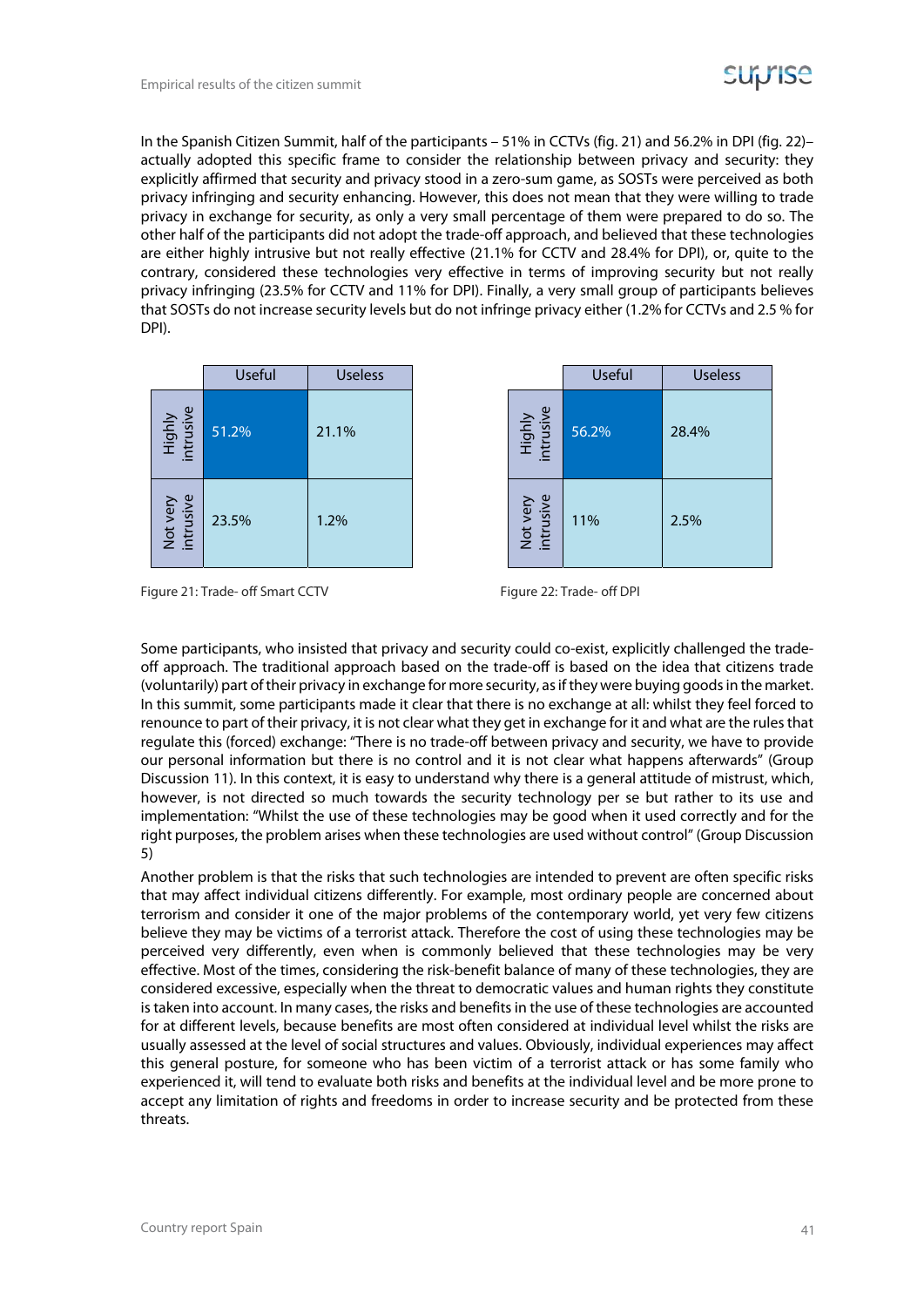

#### Acceptability

A technology is considered acceptable when it is capable or worthy of being accepted, which means that it is received favorably or with approval, and also capable of being endured, because it is tolerable, adequate, and conforms to approved standards. In the pursuit of a difficult balance between acceptable and inacceptable uses of CCTV, citizens clearly believe that only public authorities should implement, control and operate smart CCTVs in order to guarantee of the effectiveness and the correct use of CCTV. Public authorities should also control and manage the storage of the images recorded using a transparent protocol. "Citizens need more justification and transparency in relation to who is managing your images recorded by CCTVs" (Table Discussion 15). This action protocol must collect in detail the procedure to be followed to inform citizens about their rights and the ability to retrieve their recordings if it is needed for security or privacy purposes: "Responsible authorities should ensure access to the stored data itself and the right to delete or revoke consents" (Discussion Group 2).



Figure 23: Overall I support the adoption of SOSTs as a national security measure (Percentages)

As figure 23 shows, DPI as a security measure is only accepted by 43 percent and rejected by 39 percent of the participants, whilst CCTV is more accepted, as nearly 53 percent supports its adoption and only 26 percent rejects it. In general, Spanish participants are less inclined to support the adoption of these technologies, compared to the participants in the other countries, but it is important to consider that there is a significant amount of participants, 20 percent, that is undecided; this percentage is similar to Germany but the amount of people explicitly in favor of the adoption of CCTVs there only reaches 15 percent.

Engaging in interesting comparisons between DPI and smart CCTVs, participants were also involved in relevant discussions on the general political and social context in which these technologies are implemented and operated. Participants criticized the fear-based approach used not only to increase their feeling of insecurity but also to manipulate their opinion in order to make these SOSTs more acceptable. A participant from group 11 compared the ubiquitous use of DPI to an indiscriminate use of antibiotics, even for minor illnesses: "With DPI, it is used the same fear approach that is ill used in the case of the use of antibiotics" (Group Discussion 11).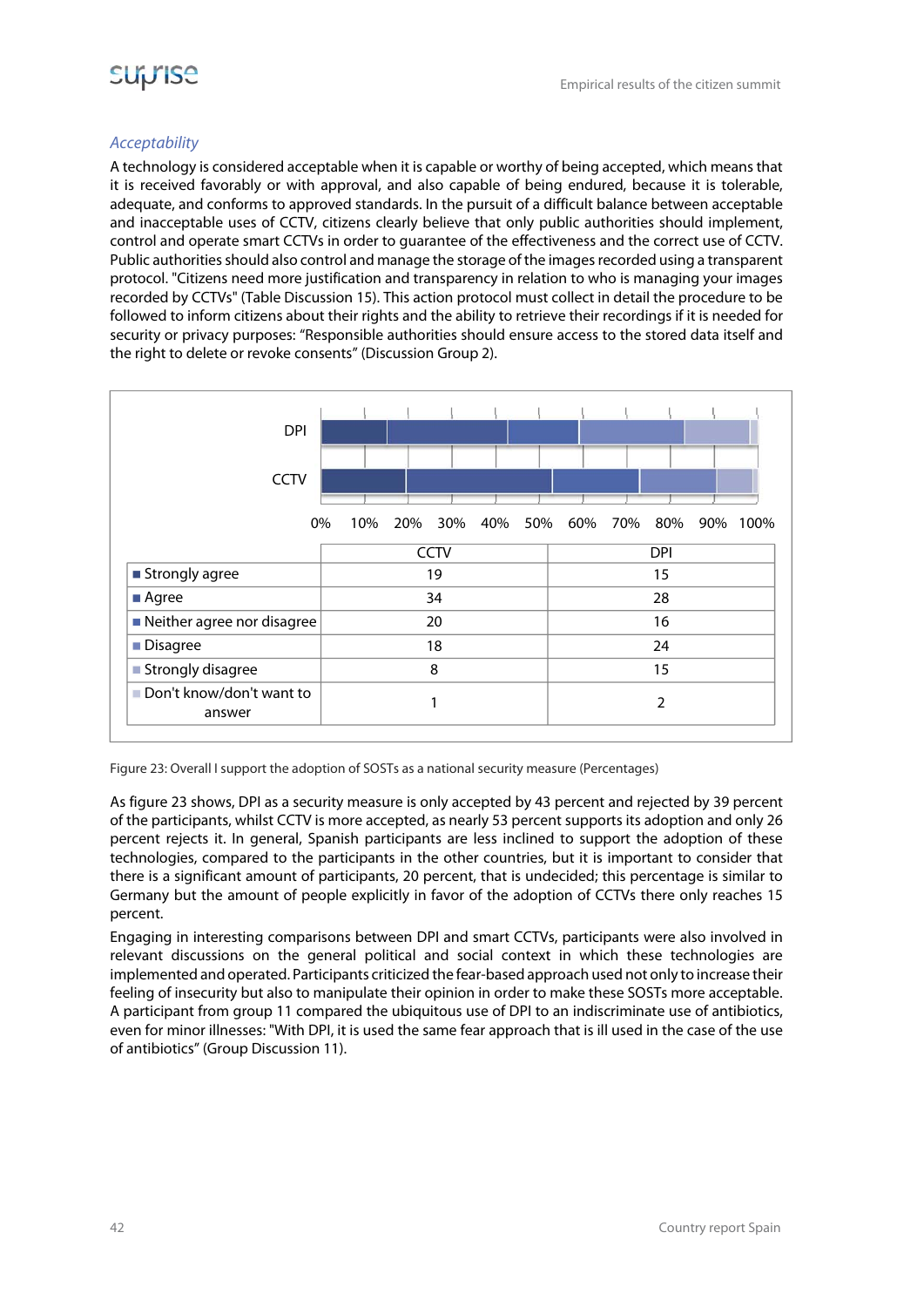

### **4.3 Avoidance and resistance against surveillance**

The participants showed very different attitudes towards the two technologies discussed and assessed in the summit. For instance, only about five percent of the participants would actively engage in any activity that may effectively reduce the use of CCTVs whilst this percentage rises to 18 percent in the case of DPI (fig. 24). It is clear that DPI, for the reasons mentioned above, mobilizes more resistance and opposition then CCTVs. The point is that DPI is considered definitely more intrusive than CCTVs. However, it is also important to point out that the Spanish participants expressed more resistance towards DPI than the rest of the participants in the other countries and that the difference between resistance to DPI and CCTVs is higher in Spain than elsewhere. In spite of their higher acceptance in Spain, CCTVs are not opposed only by 12 percent (fig. 24), whereas the acceptance, or non-opposition, is 28 percent on average in the rest of the countries. The same applies to DPI: non-opposition to DPI reaches only 2 percent in Spain (fig. 24), but increases to 11 percent, on average, in the rest of the countries organizing the citizen summit and evaluating these technologies.

One of the main reasons behind resistance and active opposition to SOSTs in Spain is that these technologies are considered to advance too rapidly, in such a way that this generates mistrust and concern. As a matter of fact, both in the cases of CCTVs and DPI, several participants considered that these technologies advance more rapidly than the society (Group Discussion 11). In both cases, the majority of the participants asked for more information on both the advances of the technologies and about the ways in which it may be still possible to protect their privacy: "There must be public campaigns to inform citizens on what are the implications of using internet" (Group Discussion 16). In fact, the participants also asked for information on how to access their data and how to use them: "we need to get information on how to complain and how to solicit information, to whom and how can citizens use their own information, for instance in a trial or in a civil litigation" (Group Discussion 18).



Figure 24: Challenging the use of the technology for security purposes (Percentages)

As a result, we may expect an active mobilization to avoid the use of these technologies or to avoid being exposed to them. In fact, the majority of the respondents would not change their behavior in order to avoid the surveillance that the implementation of these technologies implies. As shown in fig. 25, it is important to consider that the amount of participants who may be willing to change their behavior in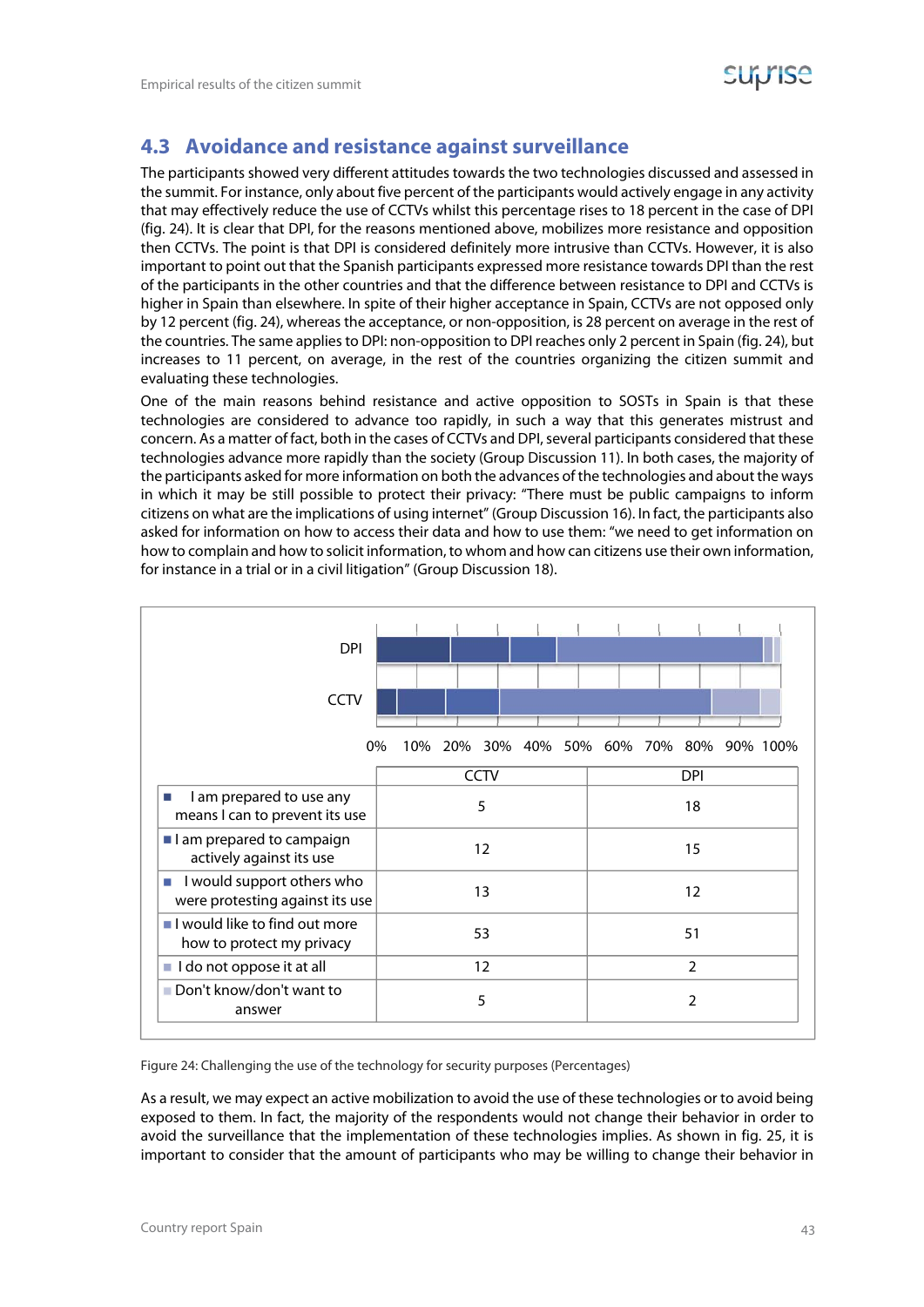order to avoid the surveilling gaze of the technology is significantly higher in the case of DPI than in the case of CCTVs (29,4 percent vs. 13.3 percent)

| smart CCTV                                                      | <b>DPI</b> |                                                      |       |  |  |  |  |
|-----------------------------------------------------------------|------------|------------------------------------------------------|-------|--|--|--|--|
| Percentages                                                     |            |                                                      |       |  |  |  |  |
| I would never go into areas where smart<br>CCTV is used         | 5.1%       | I would not go online because of DPI                 | 2.5%  |  |  |  |  |
| I would avoid going into areas where<br>smart CCTV is used      | 12.0%      | I would avoid going online because<br>of DPI         | 6.1%  |  |  |  |  |
| I would change my behavior in areas<br>where smart CCTV is used | 13.3%      | I would change how I behave online<br>because of DPI | 29.4% |  |  |  |  |
| I do not think I would change my behavior<br>because of it      | 52.5%      | I do not think I would change my<br>behavior online  | 40.5% |  |  |  |  |
| I would definitely not change my behavior<br>because of it      | 12.0%      | I would definitely not change my<br>behavior online  | 12.9% |  |  |  |  |
| <b>NA</b>                                                       | 5.1%       | <b>NA</b>                                            | 8.6%  |  |  |  |  |
| Total                                                           | 100%       | Total                                                | 100%  |  |  |  |  |

Fig. 25: Active avoidance of the technology

### **4.4 Perceptions of individual and collective aspects**

Participants are aware that the implementation of new security technologies is part of a legitimate strategy of lowering the costs of security: "These technologies are cheaper in relation to human resource to be used to have the same security" (Group Discussion 7), but they still prefer higher investments in traditional human resources, such policemen, judges and security operators: "Years ago security was really dependent on the local policy, or on the serenos, who were people paid by local residents to watch the streets at night, but now the police forces have been reduced, these other figures have disappeared and they have been completely replaced by technologies that have been developed very far away (Group Discussion 22), and an increase in civil solidarity: "It would be very important to educate people to those values that promote solidarity and unity among neighbors, which in turn would reduce the crime rates" (Group Discussion 11).

Yet, if security has to be necessarily improved through security technologies, participants claim that there is urgent need for a new legislation adapted to the new realities of this century and its new threats. This legislation should be designed, approved and respected at European level but without neglecting regional inequalities: "A global comprehensive legislation to provide transparency and information to citizens" (Group Discussion 6). In this new system, control mechanisms must be transparent and citizens should receive clear information about the use and rules of security technologies: "We, the citizens, we need more transparency and legitimate justification about who accesses our information and for what purposes" (Group Discussion 15).

As previously observed, and consistently with the following table, participants' attitudes towards SOSTs are caught in a paradox: whilst SOSTs are generally considered a suitable instrument to improve security, at the individual level they are not perceived as actually doing so. Moreover, SOSTs generate several concerns related to their use, to the actual regulation and to the possible abuses. Even when participants considered that there is nothing about their individual behavior that convert them into a suspect, 60 percent of them believe that SOSTs generate concern and 90 percent affirm that, once in operation, they can easily be abused by the security agencies or the public authorities (fig. 26).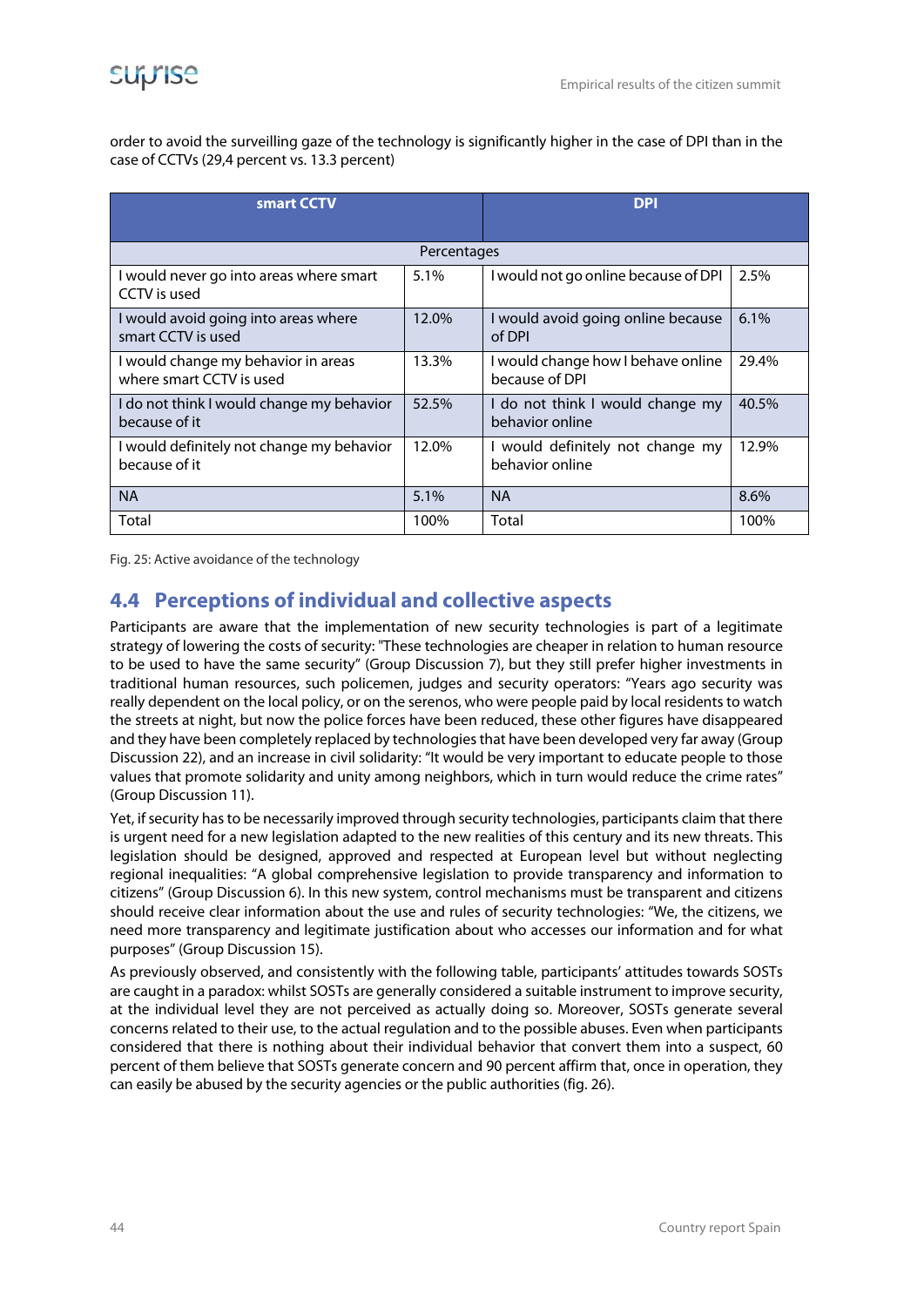|                                                                                                                        | N)  | Strongly<br>agree/<br>Agree | Neither,<br>nor | Disagree/<br><b>Strongly</b><br>disagree | <b>NA</b> | <b>Total</b> |
|------------------------------------------------------------------------------------------------------------------------|-----|-----------------------------|-----------------|------------------------------------------|-----------|--------------|
|                                                                                                                        |     |                             |                 | Percentages                              |           |              |
| Positive attitude variables                                                                                            |     |                             |                 |                                          |           |              |
| "The use of surveillance-oriented security<br>technologies improves national security"                                 | 159 | 58.5%                       | 14.5%           | 24.5%                                    | 2.5%      | 100%         |
| "If surveillance-oriented security<br>technology is available national<br>governments might as well make use of<br>it" | 171 | 40.9%                       | 18.1%           | 39.7%                                    | 1.2%      | 100%         |
| "If you have done nothing wrong you do<br>not have to worry about surveillance-<br>oriented security technologies"     | 173 | 29%                         | 10.4%           | 60.2%                                    | 0.6%      | 100%         |
| Negative attitude variables                                                                                            |     |                             |                 |                                          |           |              |
| "Surveillance-oriented security<br>technologies are only used to show that<br>something is being done to fight crime"  | 170 | 26.5%                       | 17.1%           | 55.9%                                    | 0.6%      | 100%         |
| "Once surveillance-oriented security<br>technologies are in place they are likely<br>to be abused"                     | 163 | 90.8%                       | 2.5%            | 5.6%                                     | 1.2%      | 100%         |

Figure 26: Positive and negative attitudes

### **4.5 Perceptions on the trustworthiness of security authorities**

It is been hypothesized that social trust simultaneously influences both perceived risks and perceived benefits. For most technologies, the associated risks and benefits are not directly visible; therefore, people rely on risk-benefit information provided by the sources they trust<sup>47</sup>. Trust in authorities, companies and scientists involved in regulating or using a technology was found to have a positive influence on perceived benefits and a negative influence on perceived risks<sup>48</sup>.

Whilst this general view on social trust was found to be correct, the Spanish Citizen Summit provided interesting insights about it. The participants made clear, for instance, that trust in operating and regulating actors can only be limited and contextualized: participants' trust was presented as dependent on a number of social and institutional factors. For instance, it was framed as dependent on whether the purpose for which the technology is implemented is actually respected and what are the rules and principles governing the operations of those in charge of controlling the controllers, so to speak: "Who watches the watchers in charge of the cameras?" (Group Discussion 7). Trust and confidence cannot, thus, be considered as stable postures: they need to be constantly negotiated: "Responsible authorities must be honorable, this is the best recommendation and the most important security measure. If you put CCTVs, police forces and more and more employees but then the institution is not honorable … you just cannot trust them" (Group Discussion 19). The problem is, as they often remark, that "We have no choice but to trust the experts, as we they were doctors or physicians" (Group Discussion 4). What is needed, they insist, is that "a guarantee that the use of SOSTs is exclusively linked to security purposes is needed at all times, otherwise mistrust is inevitable" (Group Discussion 2).

**-**

Siegrist and Cvetkovich, 2000.

<sup>48</sup> Pavone and Degli Esposti, 2012.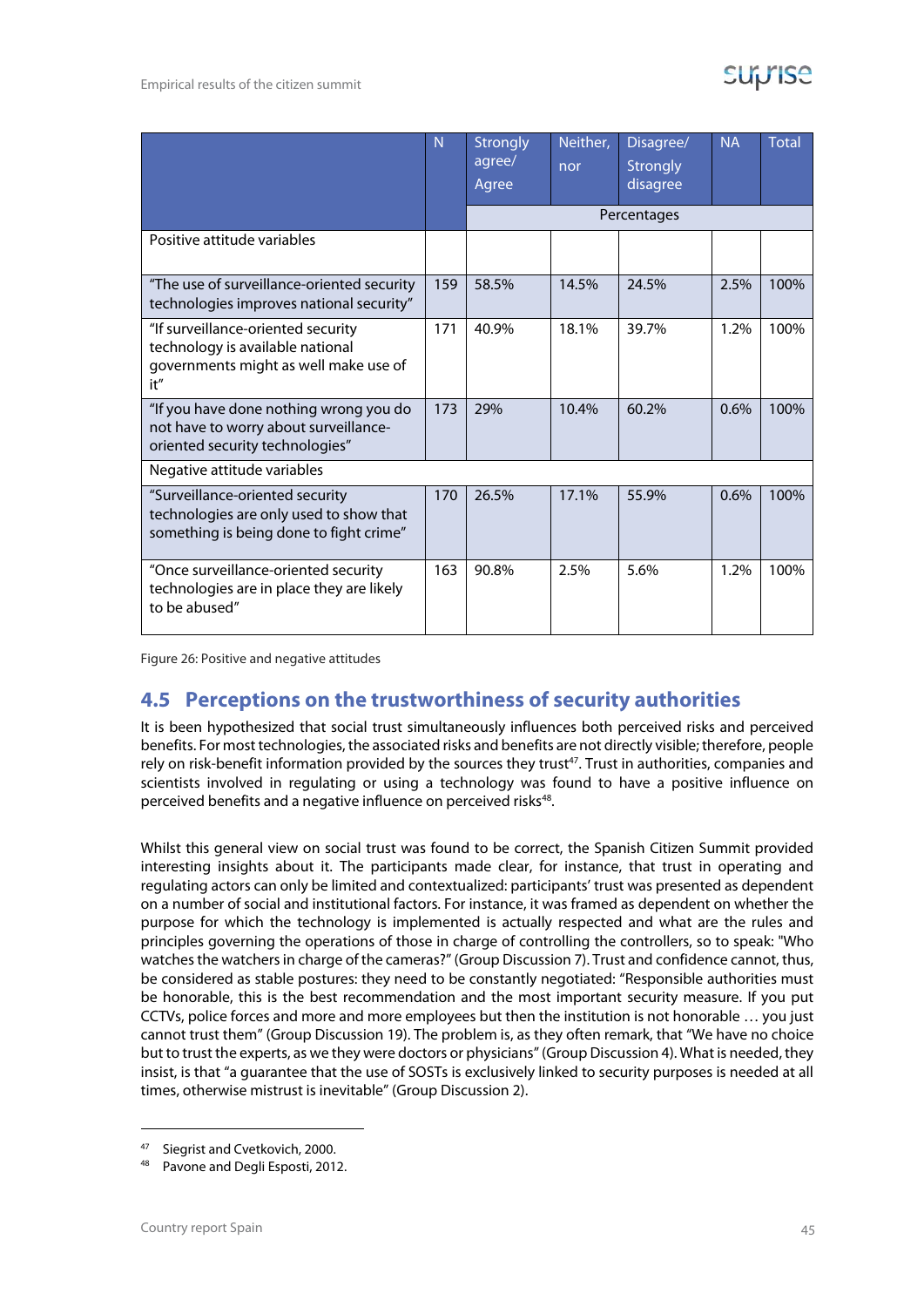Another interesting finding in the group debates – which supports the socio-cultural approaches to the analysis of risk – relates to the need of involving the public in order to manage new risks and new threats of the twenty-first century. SOSTs should be regulated at European level to ensure fairness of treatment to all Europeans whilst national and regional peculiarities and demands should contribute to shape overarching policies. For instance, in order to combine effectiveness and legitimacy, participants asked for an institutional mediator or tutor, able to create a permanent and effective communication between security agencies and public authorities and civil society. The technology mediator should ensure that citizens have access to all the information they require in relation to their own data. It should inform citizens about their rights and duties and make politicians and regulators aware of citizens' opinions, concerns and suggestions. Moreover, citizens seemed to be willing not only to contribute to bear the responsibility of the protection and preservation of their data, but they wanted also to collaborate in the design of public policies and new technologies. Citizens wanted to participate actively in controlling infractions and abuses in the use of surveillance technologies.

Social trust in the authorities responsible for the use of SOSTs, therefore, is not a universal but a contextual value, which needs to be renegotiated over and over again, especially at local level. Trust is negotiated all the time, in relation to each technology and changes along with the institutional, organizational and cultural context; it is ignited and maintained only through the existence and correct function of clear rules, transparent information and effective participatory practices.

In this respect, participants expressed clear interest in knowing not only how technologies are used and regulated today, but also how they will be used and regulated in the future to prevent abuse. That is why citizens demand that clear limits on what are the frameworks for action of this kind of surveillance orientated security technologies, what are the parameters under which surveillance acts. Participants' trust in operating and regulating actors is limited and contextualized: their confidence depends on whether the purpose for which the technology is implemented is actually respected and so are the rules and principles governing the operations of those in charge of controlling the controllers.

"There is nothing new to be invented. If usually police needs a court order to act, on the Internet the same legal requirements should be applied to safeguard our privacy. Technology is used against citizens. They must comply with what's written in the Convention on Human Rights!" (Group Discussion 5, facilitator's reflections)

Within this framework, it is easy to imagine how strongly the participants mistrust public authorities and security agencies using CCTVs and DPI. Sure, as figure 27 shows, such mistrust is higher in the case of DPI (54.2 percent) then in the case of CCTVs (44.4 percent) but it is equally distributed when it comes to assess the competence of public authorities and security agencies in operating these technologies: in both cases nearly half of the participants believe that these institutions are not sufficiently competent. Most importantly, around eighty percent of the participants believe that security agencies do abuse their power when operating CCTVs (77.3%) and DPI (82%) (fig. 28).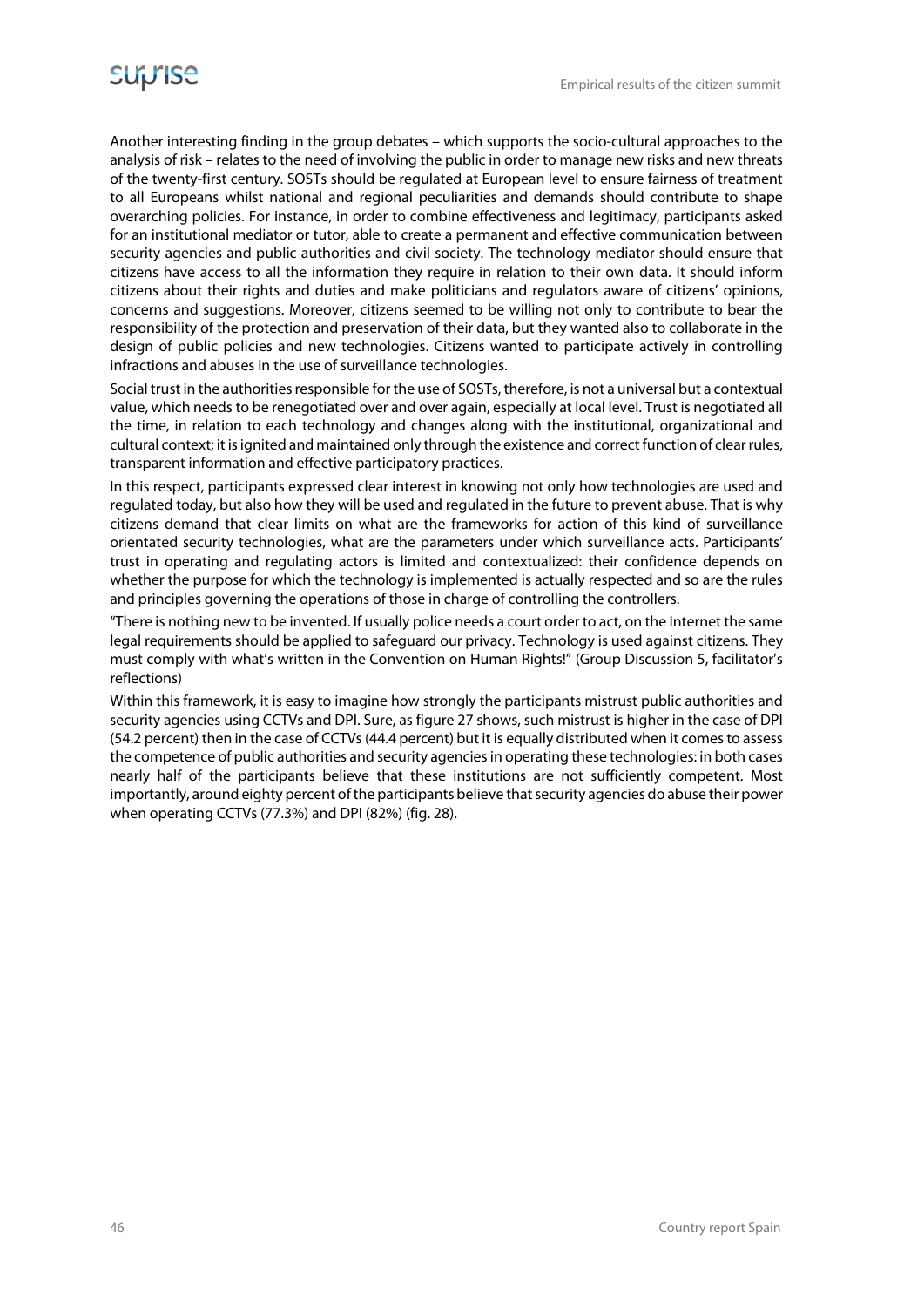|                                                                                                                          |     | <b>Totally</b><br>agree | Agree | <b>Neither</b><br>agree<br>nor<br>disagree | <b>Rather</b><br>disagree | <b>Totally</b><br>disagree | <b>NA</b> |
|--------------------------------------------------------------------------------------------------------------------------|-----|-------------------------|-------|--------------------------------------------|---------------------------|----------------------------|-----------|
|                                                                                                                          | N   |                         |       | Percentages                                |                           |                            |           |
| Security agencies which use<br>Smart CCTV are trustworthy                                                                | 171 | 7%                      | 17.5% | 30.4%                                      | 29.8%                     | 14.6%                      | 0.6%      |
| Security agencies which use<br>Smart CCTV are competent<br>at what they do                                               | 164 | 4.9%                    | 10.4% | 37.4%                                      | 28.7%                     | 13.4%                      | 3%        |
| Security agencies which use<br>Smart CCTV are concerned<br>about the welfare of citizens<br>as well as national security | 165 | 9.1%                    | 13.3% | 26.7%                                      | 29.1%                     | 21.2%                      | 0.6%      |
| Security agencies which use<br>Smart CCTV do not abuse<br>their power                                                    | 172 | 3.5%                    | 5.8%  | 12.2%                                      | 32.0%                     | 45.3%                      | 1.2%      |

Figure 27: Level of Institutional Trustworthiness – smart CCTV.

|                                                                                                                    |     | <b>Totally</b><br>agree | Agree | <b>Neither</b><br>agree<br>nor<br>disagree | <b>Rather</b><br>disagree | <b>Totally</b><br>disagree | <b>NA</b> |
|--------------------------------------------------------------------------------------------------------------------|-----|-------------------------|-------|--------------------------------------------|---------------------------|----------------------------|-----------|
|                                                                                                                    | N   |                         |       | Percentages                                |                           |                            |           |
| Security agencies which use<br>DPI are trustworthy                                                                 | 166 | 7.2%                    | 15.1% | 21.1%                                      | 32.5%                     | 21.7%                      | 2.4%      |
| Security agencies which use<br>DPI are competent at what<br>they do                                                | 161 | 4.3%                    | 12.4% | 30.4%                                      | 30.4%                     | 14.9%                      | 7.5%      |
| Security agencies which use<br>DPI are concerned about the<br>welfare of citizens as well as<br>national security. | 167 | 9%                      | 15%   | 25.7%                                      | 24%                       | 24%                        | 2.4%      |
| Security agencies which use<br>DPI do not abuse their<br>power                                                     | 173 | 1.7%                    | 2.9%  | 10.4%                                      | 30.6%                     | 51.4%                      | 2.9%      |

Figure 28: Level of Institutional Trustworthiness – DPI.

### **4.6 Role of alternative security approaches**

Participants are aware that the implementation of new security technologies is part of a legitimate strategy of lowering the costs of security, but they still prefer higher investments in traditional human resources, such as policemen, judges and security operators. Needless to say, participants insists that it will be a better alternative strategy to invest in the real causes of the insecurity, the lack of education and employment that are the most important causes of social exclusion.

"Our suggestion? Eradicate insecurity causes: invest in education and generate new jobs: unemployment is a main source of insecurity." (Group Discussion 5,)

Yet, if security has to be necessarily improved through security technologies, participants claim that there is urgent need for a new legislation adapted to the new realities of this century and its new threats. This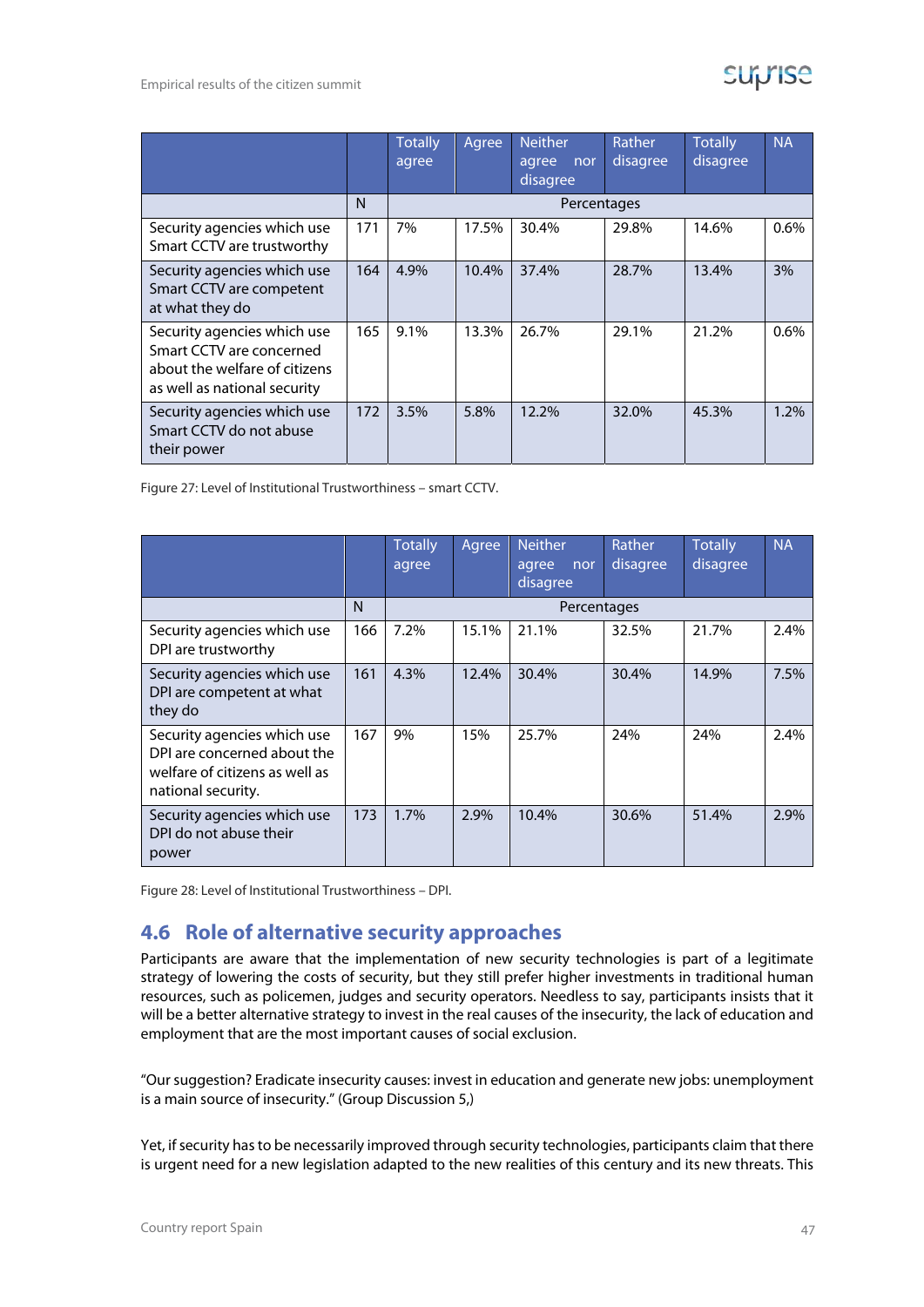legislation should be designed, approved and respected at European level but without neglecting regional inequalities.

"Our suggestion? A global comprehensive legislation able to increase transparency and public awareness." (Group Discussion 6)

In this new system, control mechanisms must be transparent and citizens should receive clear information about the use and rules of security technologies.

"…[We need] The creation of a system, a network, a set of powerful communication campaigns with the aim to provide clear and easy to understand information to the public to let people know where they need to go if they want to complain, who people should contact to make a request and finally to let people know how they could claim back their personal information if at some point they need it (in a judicial trial or to face an accusation)." (Group Discussion 9)

Participants also suggest the creation of a new figure, a mediator, that allows citizens to connect with the authorities responsible for the use and regulation of these technologies, in order to have access at all times to their personal information, to where, when and why their privacy has been legally infringed and to what are their rights in case of abuse.

"Our suggestion? The creation at regional or national level of a technological public advocate, a figure similar to the Ombudsman" (Group Discussion 9)

Needless to say, participants insisted that it will be a better alternative strategy to invest in the real causes of the insecurity, the lack of education and employment that are the most important causes of social exclusion. "The best way to prevent crime is to invest in education, work and empowerment" (Group Discussion 22).

As a matter of fact, the support for the adoption of alternative measures to security is very strong, both at the beginning (64.4 percent) and at the end of the event (74.1 percent). The increase of support is not so much due to a change of mind among skeptics but rather to the reduction of undecided participants, who were 22.9 percent at the beginning of the event and only 13.8 percent at the end (fig. 29).



Figure 29: Alternative approaches to security which do not involve surveillance-oriented security technologies should be given higher priority (Percentages)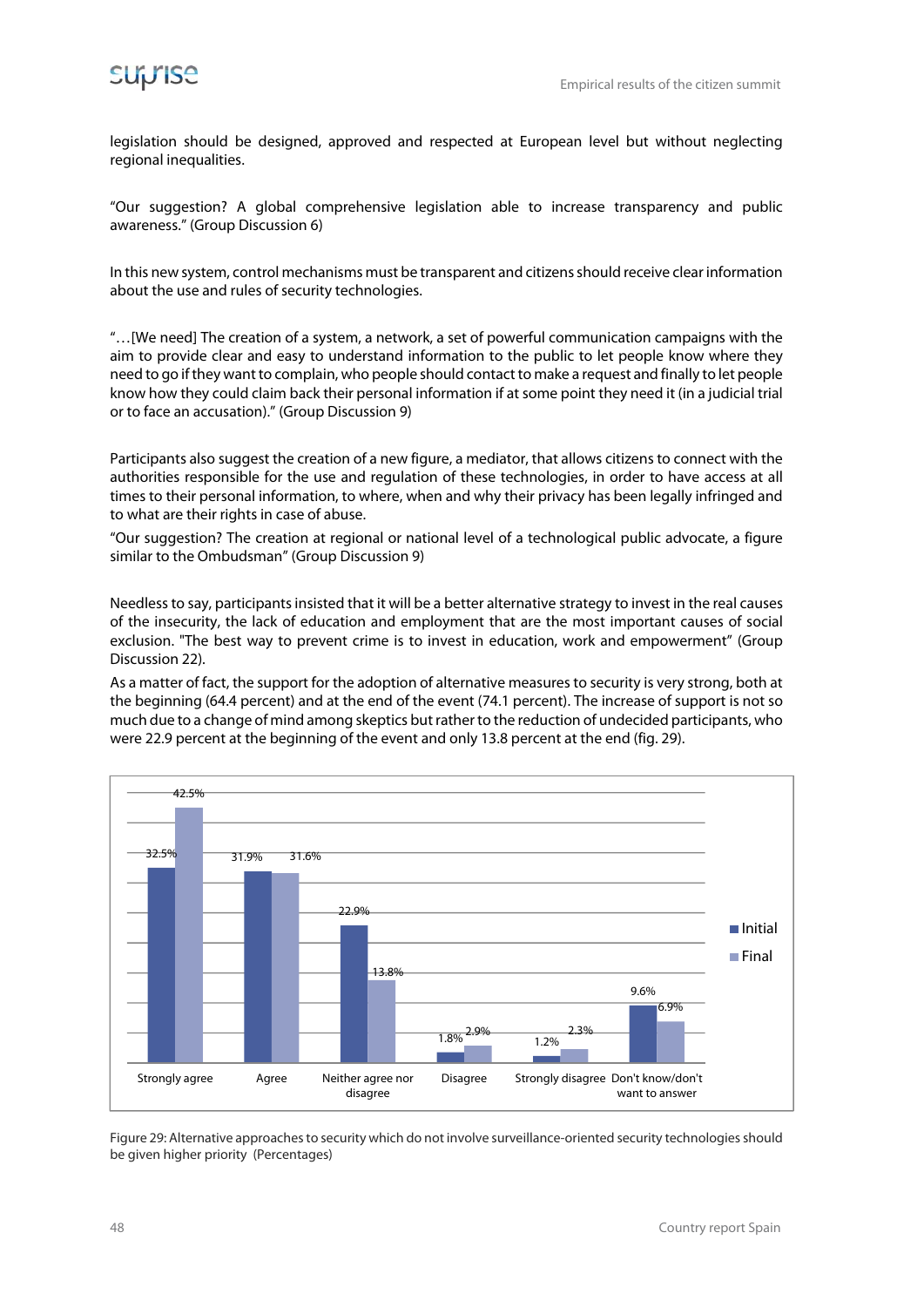

#### **4.7 Citizens' recommendations to policy makers**

Participants agreed that new technologies improve security to some extent, but they stated that their usage should be restricted in order to make them less intrusive. Regarding DPI (or "Deep Package Inspection"), participants believed that it should only be used to monitor specific individuals who have previously committed a crime and after having obtained a court warrant. CCTV should be restricted to public spaces. The use of these technologies should be limited and restricted by virtue of transparent, global and strict laws that allow their use only in specific cases. It should be controlled to avoid abuse of authority ("watching the watchmen").

In general, the debates in the tables showed a great awareness of the participants who, consistently across the groups called for broader and stricter laws related to the implementation of SOSTs. Whilst, many participants asked for severe punishment for the security agencies and the commercial actors who break the law, they also asked for a more thorough control over who, why and for what purposes, accesses their information. At the same time, they also asked for better and more extensive access to their own data, wherever they may be stored in order to increase control of their data and their own information. It was suggested to establish of a system, a net or a collection of campaigns aimed at providing this kind of information in a clear and simple way, so that we are able to identify whom to complain to, whom to address in the case of requests and, basically, being able to know how citizens could use this information, which belongs to them, at any given time (in a trial, facing a claim or an accusation, etc.). An equally interesting suggestion, again widely shared across the tables, was the adoption of a more focused, targeted and fine-grained surveillance. More than one discussion group suggested that surveillance should be adopted only towards those individuals that are reasonably considered dangerous and have criminal records or are likely to join cardinal groups and criminal activities. This is why the massive use of DPI against millions of citizens was thoroughly rejected and considered unacceptable under any circumstance.

One of the most pressing problems highlighted, however, was the wide variety of regulatory regimes visà-vis the extremely globalized fluxes of data across all the countries of the world. It was clearly understood that as long as each country adopt its own rules, it would be impossible to discipline security and data practices across the world. As a result, several participants suggested that, even though the goals of one country differ from those of another, some kind of arbitration should be implemented (similar to the United Nations system, that is, including representatives of every country) to avoid abuse of power by a country, for example the United States.

The attention of the participants, though, was not only directed at the regulatory framework. Another very interesting element of these debates was the emphasis given by several groups to a re-orientation of surveillance devices and practices. It was suggested to shift the focus of surveillance and observation from terrorism and petty criminality to fiscal frauds, tax havens and the multimillionaire flows of money and resources hidden behind the bank secret codes and the fiscal tricks and boxes used to avoid tax enforcement.

Additionally, the participants not only underlined the need for more educational and training campaigns aiming at informing and advising population on this kind of surveillance methods. They also argued that citizens, once informed, should have an option to avoid being under surveillance. For instance, one of the proposed solutions was to use computers and cell phones less frequently, as they constitute an excellent entry point for surveillance, that is, the source from which the information can be obtained. These information campaigns were expected to be set up and push forward by different institutions, such as politicians, companies and civil society associations. In some groups, it was even proposed to create a Monitoring Board, made up by members of a variety of political parties (from all across the political spectrum), companies and associations. The idea behind this specific composition was to have a body of independent members who did not owe their participation to their affiliation with the parties in power at any given time. The proposed members of this body were to include Judges, Lawyers, Scientists/IT specialists, Sociologists/philosophers and members of the lay public, too. In effect, there was a shared call for a greater protection against the political power. Generally speaking, private actors were not considered as acceptable institutions to be entrusted the responsibility of enacting security measures and/or operate security technologies, let alone monitor and control the "controllers". In contrast, it was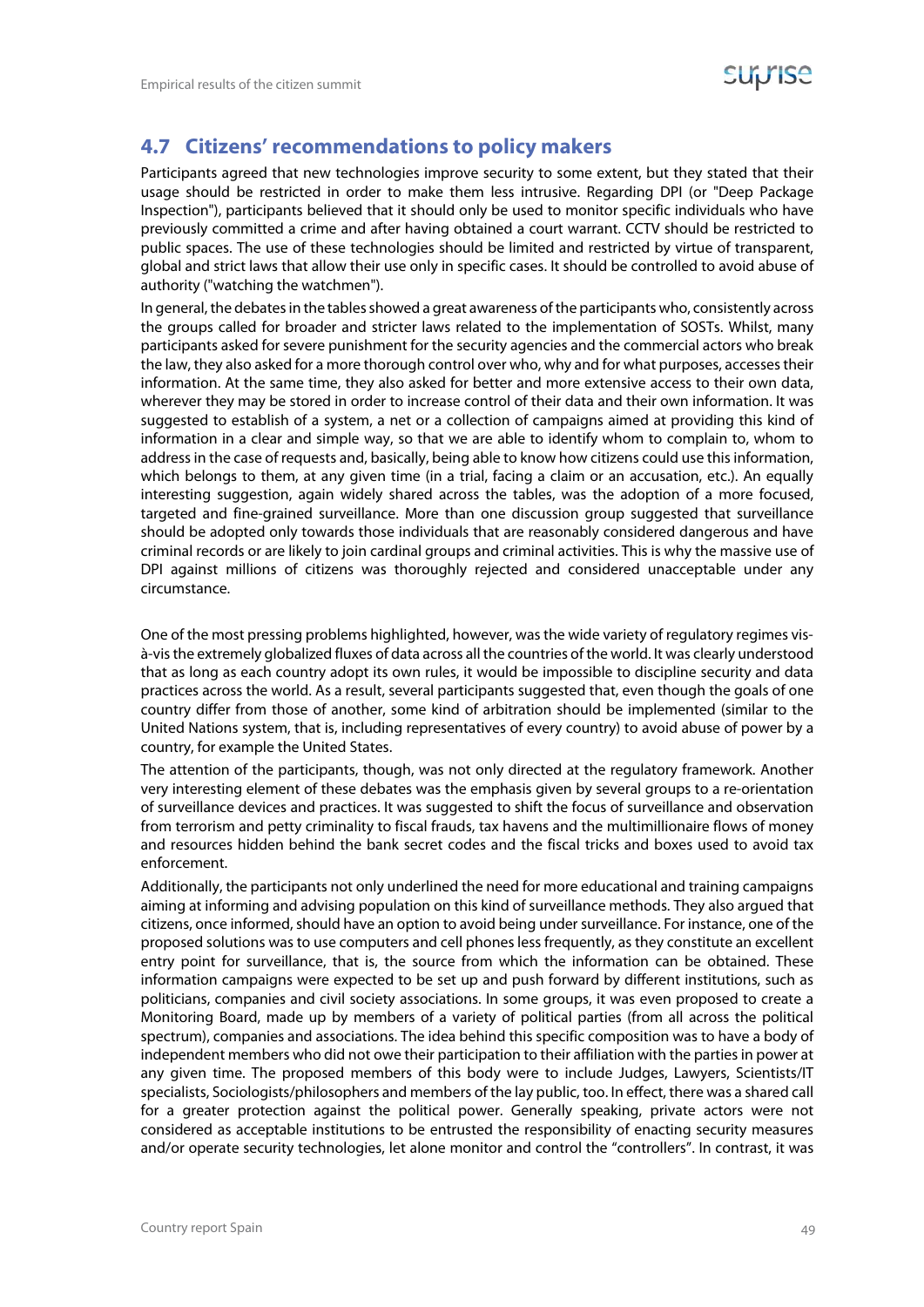explicitly suggested by all the groups that only a public body, independent from political control, should enact these tasks and operation. In sum, while some participants advocated a stricter (public) control over the controllers, some others called for a stricter implementation of the existing Data Protection Act in order to prevent the feeling of insecurity and avoid a false sense of over control.

Finally, the causes and origins of crime, terrorism and insecurity were not neglected. Though effective they may be security technologies do not eradicate the ultimate causes of crime and violence. In order to eradicate crimes, for instance, social differences should be reduced. They did not accept, to give an example, that poorer and richer neighborhoods were monitored differently in terms of extension and depth of the surveillance, as they considered this a form of discrimination. Current security measures, for example, are only concerned about the security of European and American population, not about African people. Some participants found appalling that, under the current security regimes, the problems of people living in other countries, which often force them to try to enter our European borders undocumented, do not seem to matter at all.

These proposals have been summarized in the following list:

- 1. Worldwide common law: minimum limits for private data access (this is difficult to attain due to the different notions of privacy that exist and to the fact that some countries might not sign or comply with this legislation: the USA and countries in conflict or under dictatorship).
- 2. Training and information campaigns about every consequence derived from using the Web.
- 3. Access to our own stored data as well as the right to remove them or to revoke consent (right to rectify), e.g., being able to delete a picture we uploaded a long time ago.
- 4. Forbidding the sale of data by one company to another and imposing fines aimed at enforcing the law.
- 5. Tackling the causes of insecurity: investing in education and creating employment, which may become the main source of security.
- 6. Shifting the focus to the people in power: monitoring tax havens.
- 7. Not installing CCTV in parks or private areas.
- 8. Adapting legislation to the development of the SOST and their usage.
- 9. Ensure that security is organized and managed by the public sector (under no circumstances should it come from the private sector). It must be managed by the State and its public servants, who are highly qualified for this task, unlike the private sector workers, who act according to different criteria.
- 10. Generate opinion and participation channels that are later effectively taken into account.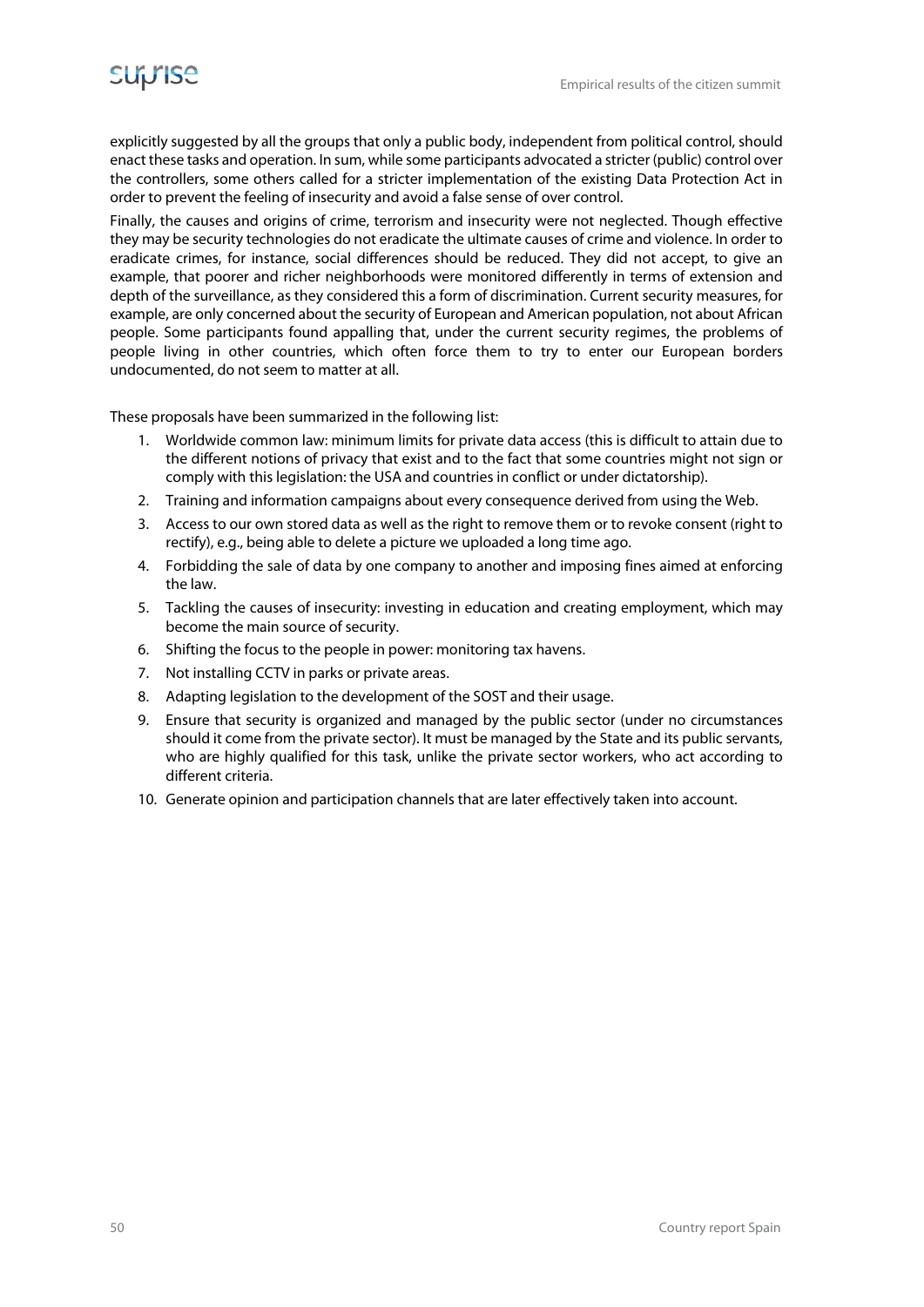

### **5 Summary and Conclusions**

The Spanish views on surveillance, security and privacy are generally similar to other countries in Southern and Central Europe. They are characterized by a generally benevolent attitude towards the implementation of new technologies but are also deeply influenced by a significant mistrust towards political authorities, which is partially due to the inheritance of their totalitarian and undemocratic past and partially to the high level of public corruption. The economic crisis has only worsened these general feelings and has extended them, like in a spill over effect, towards European institutions, too. The peculiarities of the Spanish context are, thus, more related first to its the security strategy, which has expanded security to a number of domains, such as energy, immigration and the economy, previously considered part of the traditional welfare policies. Second, they are also related to its privacy framework, which is articulated around the correct interaction and preservation of three specific rights: the right to intimacy, the right to data protection and the right to anonymity. Privacy in Spain is not so much an issue of protecting our private life, but rather an issue of having, at all times, the right to decide what to share and what to keep private.

The outcomes of the citizen summits reveal a number of interesting insights. First, the participants to the summit feel pretty secure in their daily life and consider that Spain is a safe place to live. While they support the introduction of SOSTs as a general measure to improve national security, they did not consider that these technologies actually improved their own individual security. Second, only about half of the participants actually adopted a trade-off approach and believed that security and privacy stood in a zero-sum game, however only a very small percentage of them was prepared to exchange privacy for security. Third, as expected, almost the totality of participants mistrust public authorities and security agencies and believe that security agencies do abuse their power when operating CCTVs and DPI. Fourth, smart CCTV systems are perceived in Spain differently depending on its private or public use. Citizens are more critical towards the private use of CCTV cameras, which are considered intrusive, while quite supportive of the use of cameras in public locations. The fundamental lack of transparency and information around DPI raises serious concerns among citizens, who consider this technology fundamentally unacceptable because it operates in spaces, virtual spaces, which are considered intimate. The 'algorithmic' components of both smart CCTV and DPI also worry participants. Fifth, participants consistently asked SOSTs to be regulated at European level to ensure fairness of treatment to all Europeans.

Finally, the participants did not neglect the social and economic causes of crime and violence and insisted that security technologies only address a specific aspect of security leaving these causes unattended. SOSTs, as they say, only make sense as part of a broader strategy that involve alternative security measures and also addresses the real causes of violence and crime. While they ask policy-makers to re-orient their efforts towards fiscal fraud, white-collar crimes, tax havens and multi-millionaire flows of money, they also ask for the implementation for a new regulatory regime based on a participatory framework. Citizens seem to be willing not only to contribute to bear the responsibility of the protection and preservation of their data, but they also want to collaborate in the design of public policies and new technologies and to participate actively in controlling infractions and abuses in the use of surveillance technologies. In other words, their view is that trust in public institutions and authorities cannot be taken fro granted at any point in time: it rather needs to be negotiated all the time, in relation to each technology, and maintained through the existence, and correct function, of clear rules, transparent information and effective participatory practices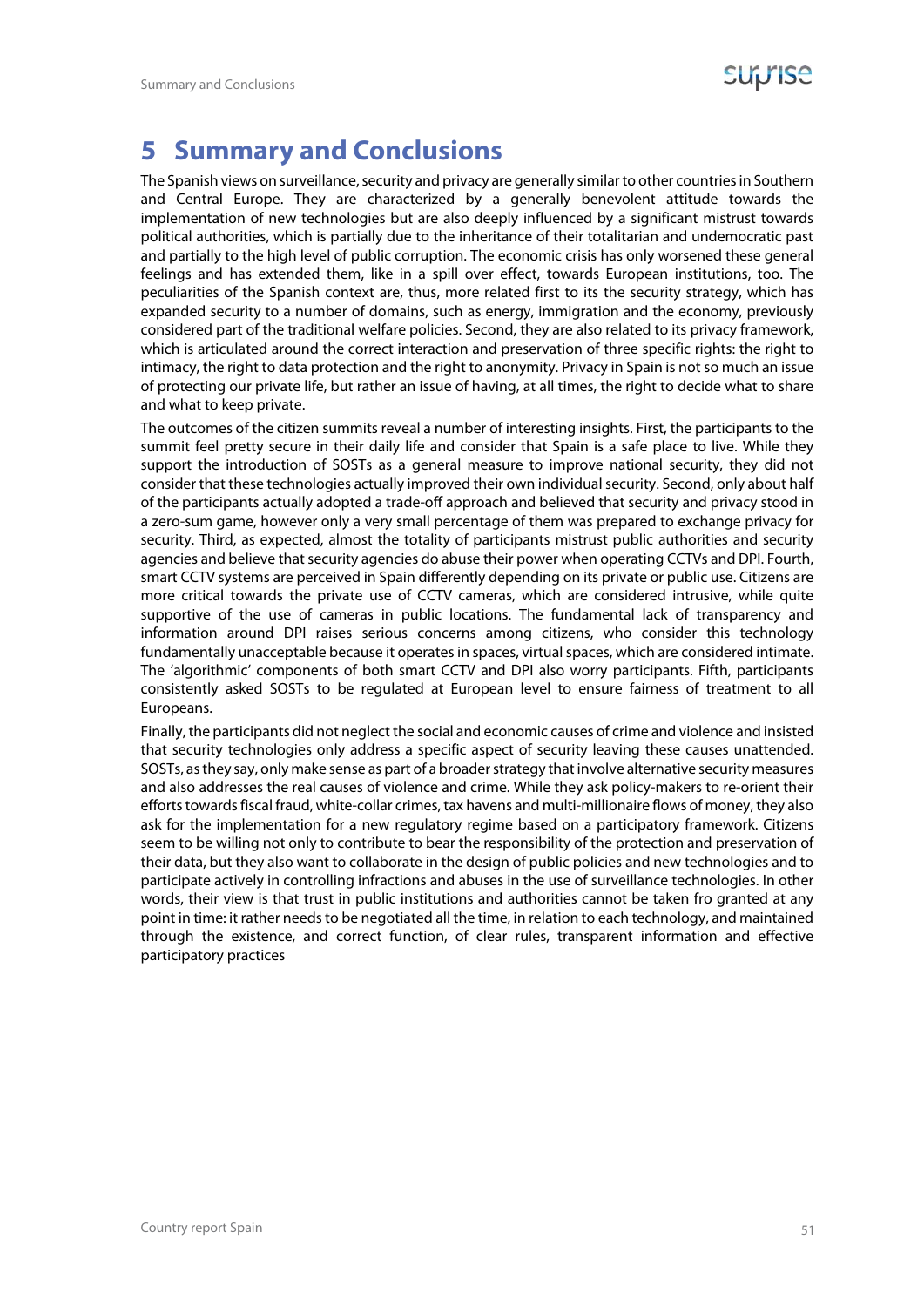## **SUPISE** Bibliography

### **6 Bibliography**

Amitai Etzioni, 2012 "Los limites de la privacidad", Edisofer, Madrid

- Blanco Navarro, José Maria (2011): "Security and intelligence: 10 years after 11-S". Working Paper, 7 September 2011, Strategy Investigation Spanish Institute
- El Mundo (2012): Newspaper article from June 27, 2012.
- EL Mundo (2012): Newspaper article from May 7, 2012.
- El Mundo (2012): Newspaper article from March 12, 2012.
- El Mundo (2010): Newspaper article from March 5, 2010.
- El Mundo (2010): Newspaper article from January 17, 2010.
- El Pais (2010): Newspaper article from June 3, 2010.
- El Pais (2012): Newspaper article from July 26, 2012.
- El Pais (2012): Newspaper article from July 11, 2012.
- El Pais (2012): Newspaper article from 24 March 2012.
- El Pais (2011): Newspaper article from Feb.16, 2011.
- El Pais (2010) Newspaper article from July 30, 2010.
- El Pais (2010): Newspaper article from June 19, 2010.
- El Pais (2010): Newspaper article from January 9, 2010.
- El País (2009): Newspaper article from 23 December 2009.
- El Pais (2008): Newspaper article from September 18, 2008.
- Encarnación, O.G. 2001. "Civil society and the consolidation of democracy in Spain." Political Science Quarterly 116(1):53-79.
- Hempel, L., & Töpfer, E. (2004). Cctv in Europe: final report. Centre for Technology and Society, Technical University Berlin, Germany (August 2004).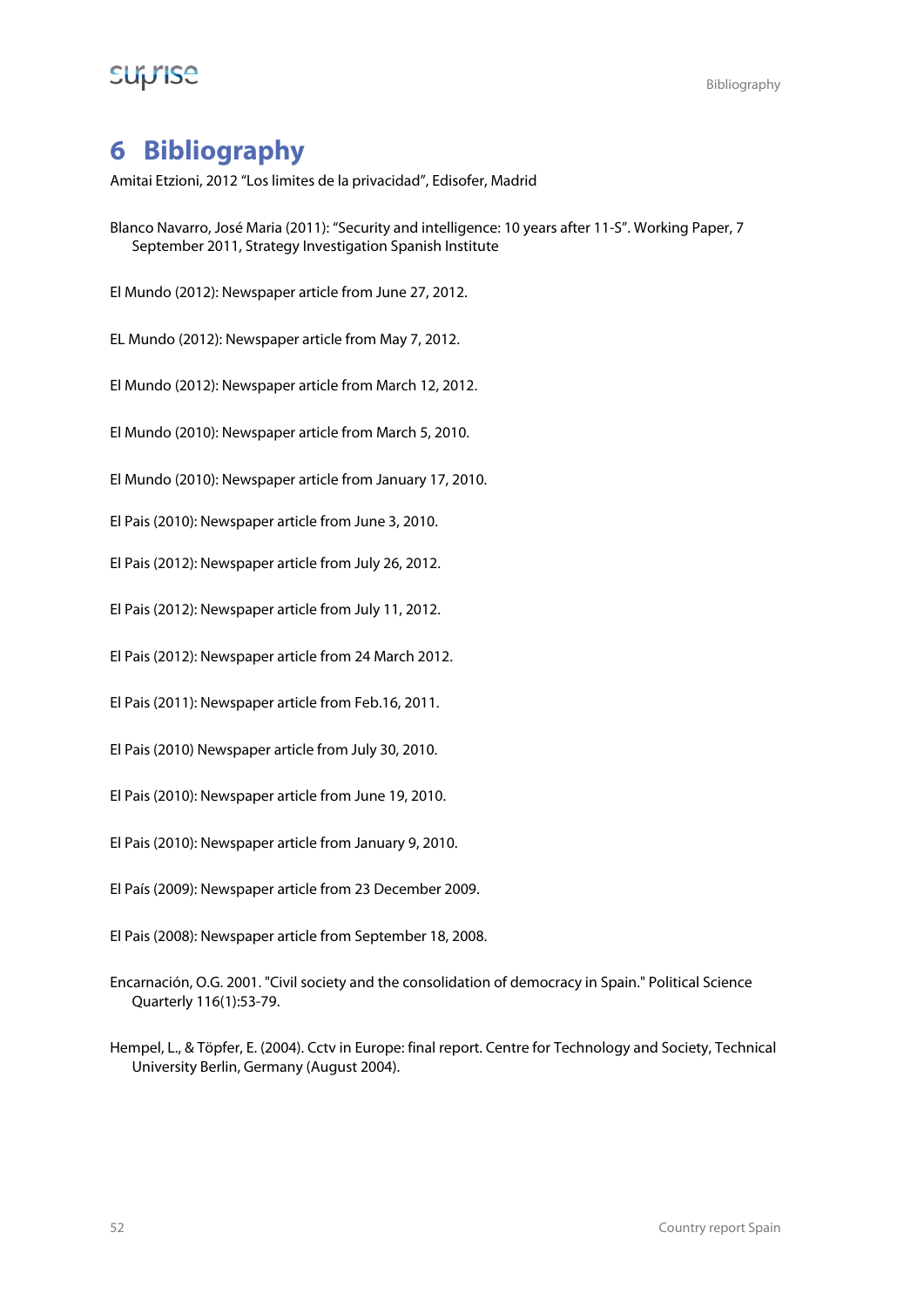López Roman y J. Mora, 2009, Un análisis de la estructura institucional de protección de datos en España, Indret, No. 2/2009, pp. 1-34. See also Cristina Gomez Piqueras, Spanish Data Protection Agency, presentación en power point accessible at:

http://www.faisscv.es/4jornadasxativa/1conferenciacristina/confidencialidad.pdf .

- Luján, J. L. y Todt O. (2000): "Perceptions, attitudes and ethical valuations: the ambivalence of the public image of biotechnology in Spain, Public Understanding of Science 9: pp. 383-392.
- Luján López, J. L. (2007): "El principio de precaución y la imagen social de la ciencia", en Fundación Española para la Ciencia y la Tecnología (FECYT), Percepción Social de la Ciencia y la Tecnología en España 2006, pp. 65-80.
- Menéndez, I. V. (2013). LA INTIMIDAD, ESE "TERRIBLE DERECHO" EN LA ERA DE LA CONFUSA PUBLICIDAD VIRTUAL. Espaço Jurídico: Journal of Law [EJJL], 14(3), 57-72.
- Montero, J., Gunther, R., & Torcal, M. (1999). Legitimidad, descontento y desafección. Estudios Públicos, 74.Torres-Albero C. (2005): "Representaciones sociales de la ciencia y la tecnología", Reis, 111 (5):pp 9-43
- Pavone, 2010. "Genetic testing, geneticization and social change: Insights from genetic experts in Spain" chapter 4 Assessing life: on the organization of genetic pp104-132.
- Pavone, V., Osuna, C., & Degli Esposti, S. (2010). Invertir en ciencia y tecnología en tiempos de austeridad económica:¿ Qué opinan los ciudadanos?. FECYT (2011) Percepción Social de la Ciencia y la Tecnología, 115-136
- Pavone, V. and S. Degli Esposti (2012) "Public assessment of new surveillance-oriented security technologies: Beyond the trade-off between privacy and security " Public Understanding of Science 21(July): 556-572.

PRISE Spanish National Report, 2008.

Publico (2008): Newspaper article from 21 October 2008.

- Sanquist, T. F., Mahy, H., & Morris, F. (2008). An exploratory risk perception study of attitudes toward homeland security systems. Risk analysis, 28(4), 1125-1133.
- Sanz-Menéndez, L., Muñoz, E., & García, C. E. (1993). The vicissitudes of Spanish science and technology policy: coordination and leadership. Science and Public Policy, 20(6), 370-380.
- Sanz Menéndez, L., & Cruz Castro, L. (2010). Análisis sobre ciencia e innovación en España.Siegrist, M y Cvetkovich G. (2000): "Perception of Hazards:The Role of Social Trust and Knowledge", Risk Analysis 20: pp. 713-720.
- Slovic P., Fischhoff B. and Liechtenstein S. (1986) "The psychometric study of risk perceptions" en Covello V.T., Menkes J and Mumpower J. (eds.) Risk evaluation and management. New York, London, Plenum Press, pp. 3-24.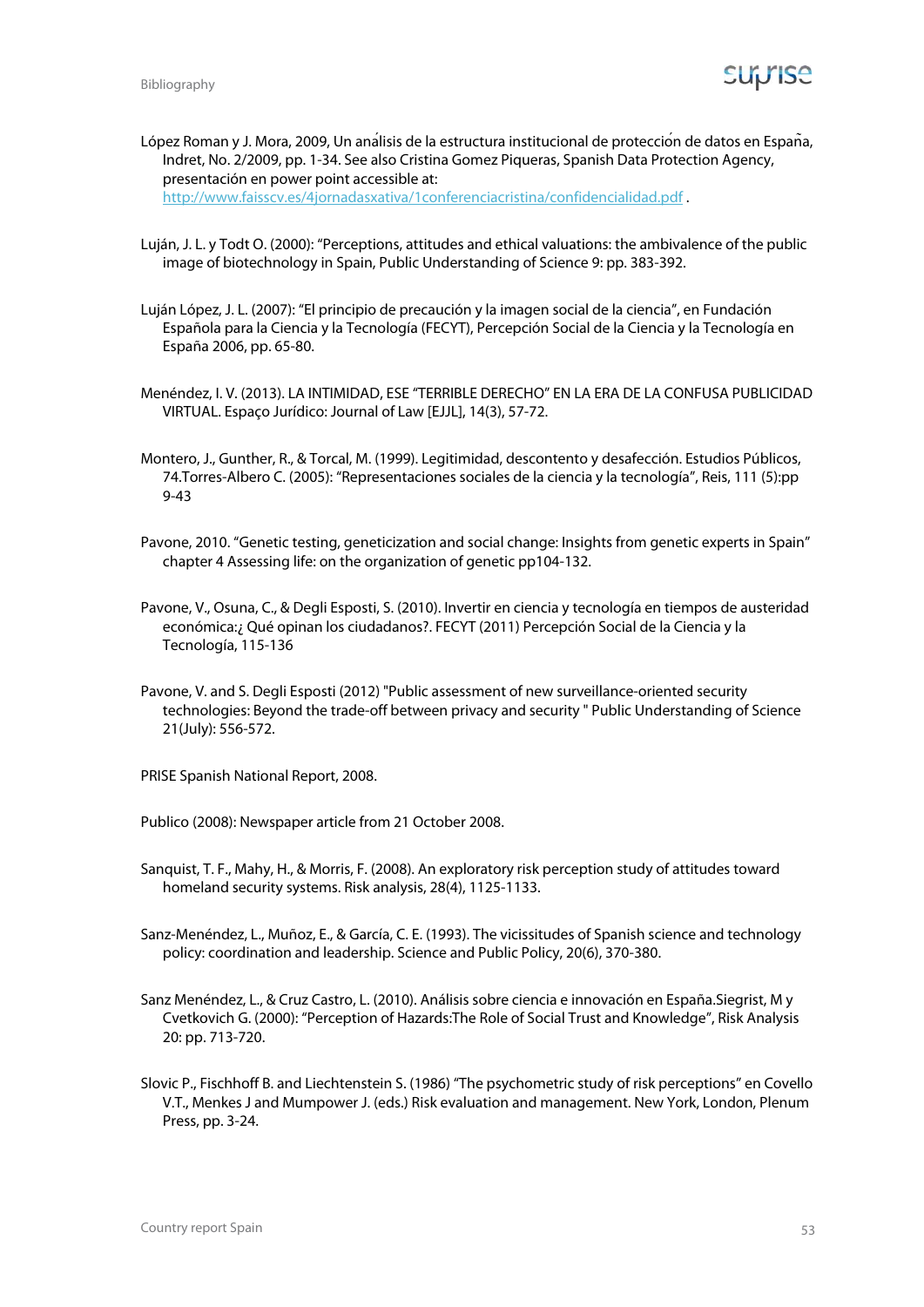

- Tálos, E. and Kittel, B., 2002, Austria in the 1990s: The Routine of Social Partnership in Question?, in: Berger, S. and Compston, H. (Eds): Policy Concertation and Social Partnership in Western Europe. Lessons for the 21st Century, New York, Oxford: Berghahn Books, 35-50.
- Tello Diaz, Lucía. 2013. "Intimacy and «Extimacy» in Social Net-works. Ethical Boundaries of Facebook." Comunicar, Vol. 21, 205-213.

The Spanish Constitution. *Lamoncloa.gob.es.* 

Torcal, Mariano and José Ramón Montero. 1999. "Facets of Social Capital in New Democracies: the Formation and Consequences of Social Capital in Spain," in Paul Whiteley and Kenneth Newton, eds., Social Capital in European Democracy. London: Routledge.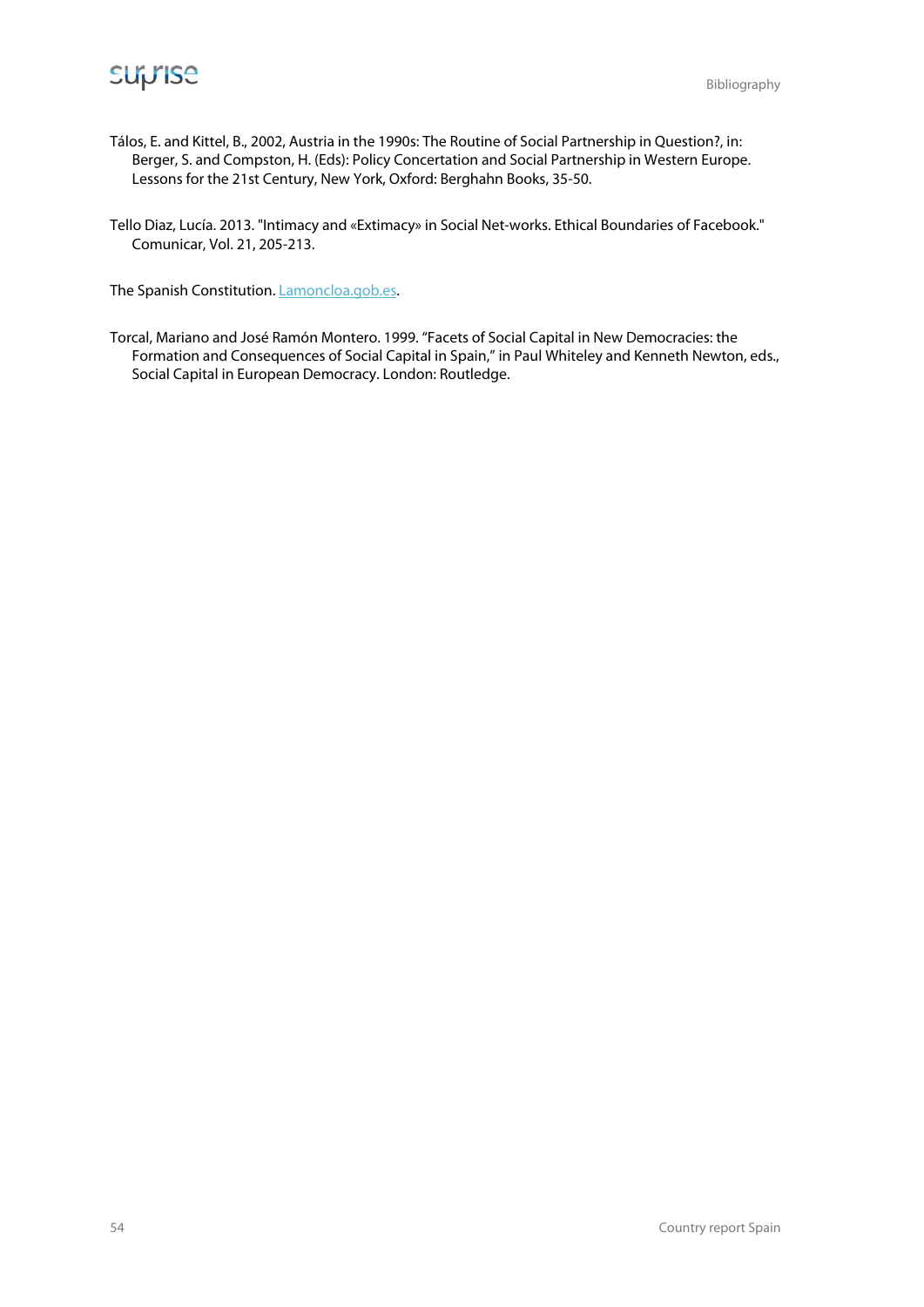## suprise

# **7 List of Figures**

| Figure 6: Evaluation question - I have gained new insight by participating in the citizen                |  |
|----------------------------------------------------------------------------------------------------------|--|
|                                                                                                          |  |
| Figure 7: Evaluation question - I believe the citizen summit has generated valuable knowledge for the    |  |
|                                                                                                          |  |
| Figure 8: Evaluation question - Has this experience changed your attitudes regarding security oriented   |  |
|                                                                                                          |  |
|                                                                                                          |  |
| Figure 10: Changes in the security attitudes - Overall I believe surveillance-oriented security          |  |
| technologies should be routinely implemented to improve national security                                |  |
|                                                                                                          |  |
| Figure 11: Change in the security attitudes (B)- Concerned that SOSTS usage erodes                       |  |
|                                                                                                          |  |
|                                                                                                          |  |
|                                                                                                          |  |
|                                                                                                          |  |
|                                                                                                          |  |
|                                                                                                          |  |
|                                                                                                          |  |
| Figure 18: Social Proximity " does not bother me as long as it only targets criminals" (Percentages)  38 |  |
| Figure 19: Temporal Proximity "I worry about how the use of could develop in the future"                 |  |
|                                                                                                          |  |
|                                                                                                          |  |
|                                                                                                          |  |
|                                                                                                          |  |
| Figure 23: Overall I support the adoption of SOSTs as a national security measure (Percentages)  42      |  |
| Figure 24: Challenging the use of the technology for security purposes (Percentages)  43                 |  |
|                                                                                                          |  |
|                                                                                                          |  |
|                                                                                                          |  |
|                                                                                                          |  |
| Figure 29: Alternative approaches to security which do not involve surveillance-oriented                 |  |
|                                                                                                          |  |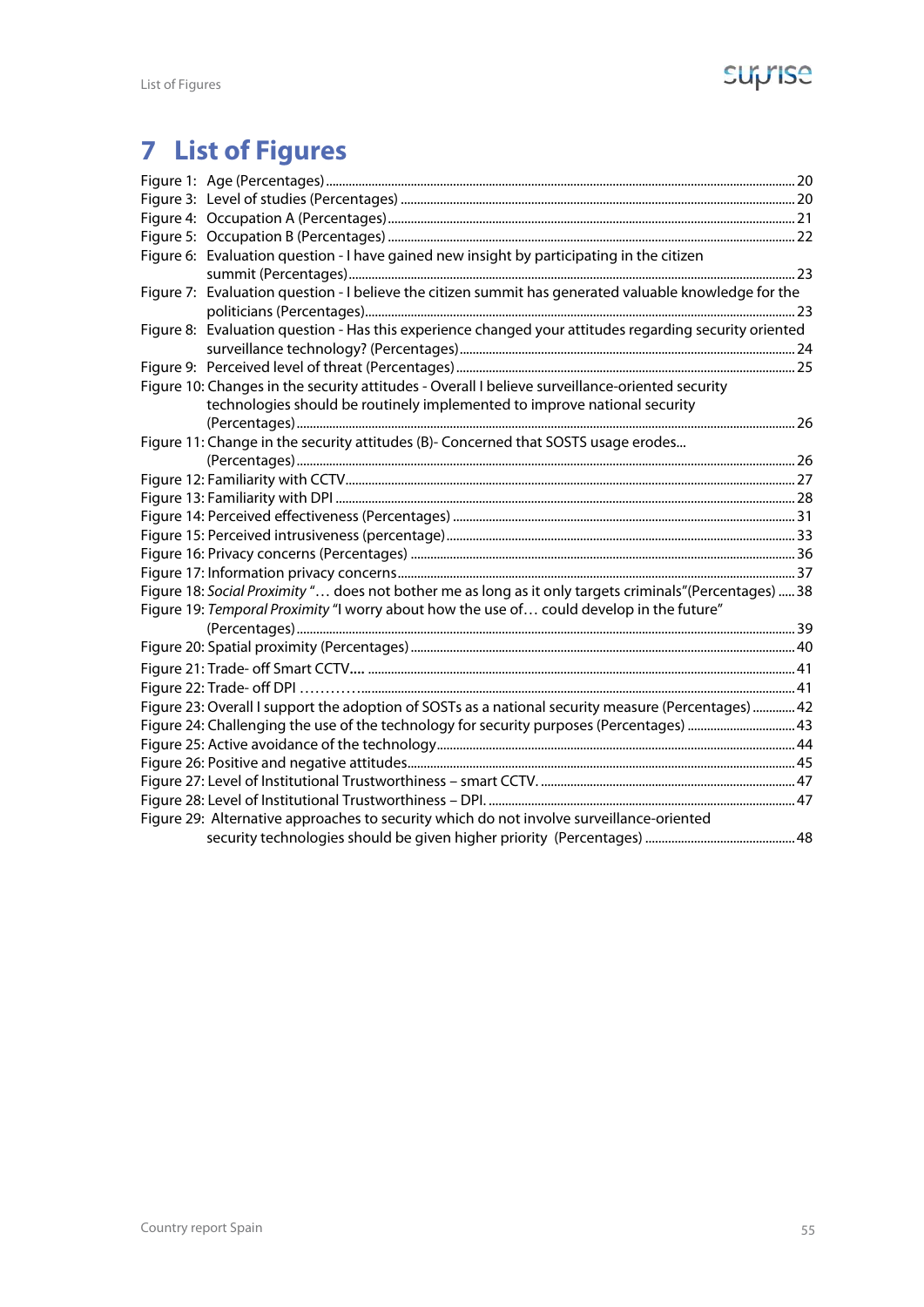## **8 List of Tables**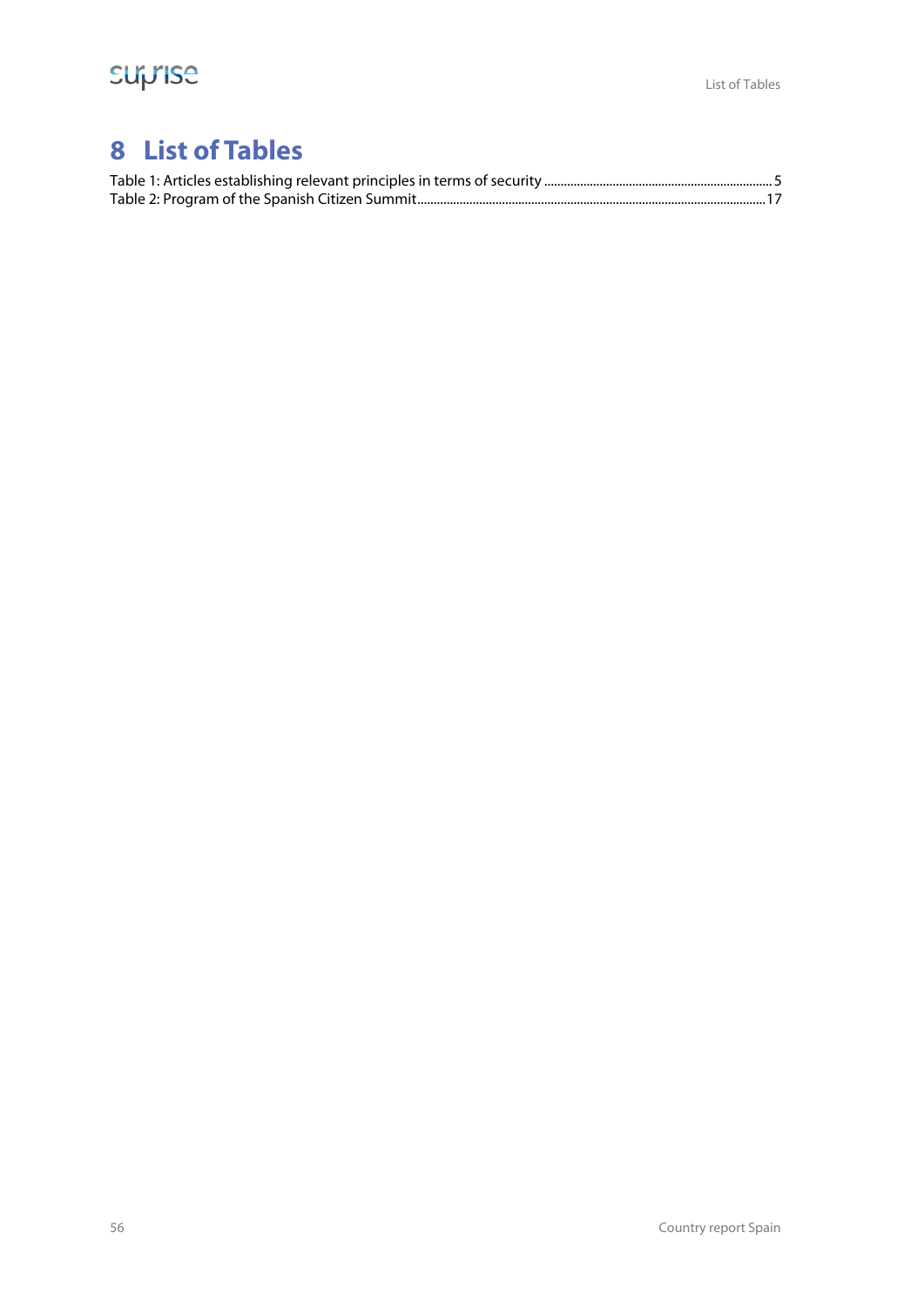# **9 List of Abbreviations**

| <b>Abbreviation</b> | <b>Definition</b>                                                                                           |
|---------------------|-------------------------------------------------------------------------------------------------------------|
| <b>AEPD</b>         | Agencia Española de Protección de Datos ("Data Protection Agency")                                          |
| <b>BBVA</b>         | Banco Bilbao Vizcaya Argentaria                                                                             |
| <b>CCTV</b>         | Closed circuit television                                                                                   |
| <b>CICO</b>         | Centro de Inteligencia Contra el Crimen Organizado ("Centre for<br>Intelligence against Organised Crime")   |
| <b>CNCA</b>         | Centro Nacional de Coordinación Antiterrorista ("National Anti-terrorist<br>Co-ordination Centre")          |
| <b>CNI</b>          | Centro Nacional de Inteligencia ("National Intelligence Center")                                            |
| <b>DPI</b>          | Deep Packet Inspection                                                                                      |
| EC                  | <b>European Commission</b>                                                                                  |
| <b>ETA</b>          | Euskadi Ta Askatasuna ("Basque Homeland and Freedom")                                                       |
| EU                  | <b>European Union</b>                                                                                       |
| <b>FECYT</b>        | Fundación Española para la Ciencia y la Tecnología ("The Spanish<br>Foundation for Science and Technology") |
| <b>GDP</b>          | Gross domestic product                                                                                      |
| <b>NATO</b>         | North Atlantic Treaty Organization                                                                          |
| <b>OECD</b>         | Organisation for Economic Co-operation and Development                                                      |
| <b>PRISE</b>        | EU Project ("Privacy enhancing shaping of security research and<br>technology")                             |
| SOST                | Surveillance-oriented security technology                                                                   |
| <b>TSJC</b>         | Tribunal Superior de Justícia de Catalunya ("High Court of Justice of<br>Catalonia")                        |
| <b>UN</b>           | <b>United Nations</b>                                                                                       |
| <b>WTO</b>          | <b>World Trade Organization</b>                                                                             |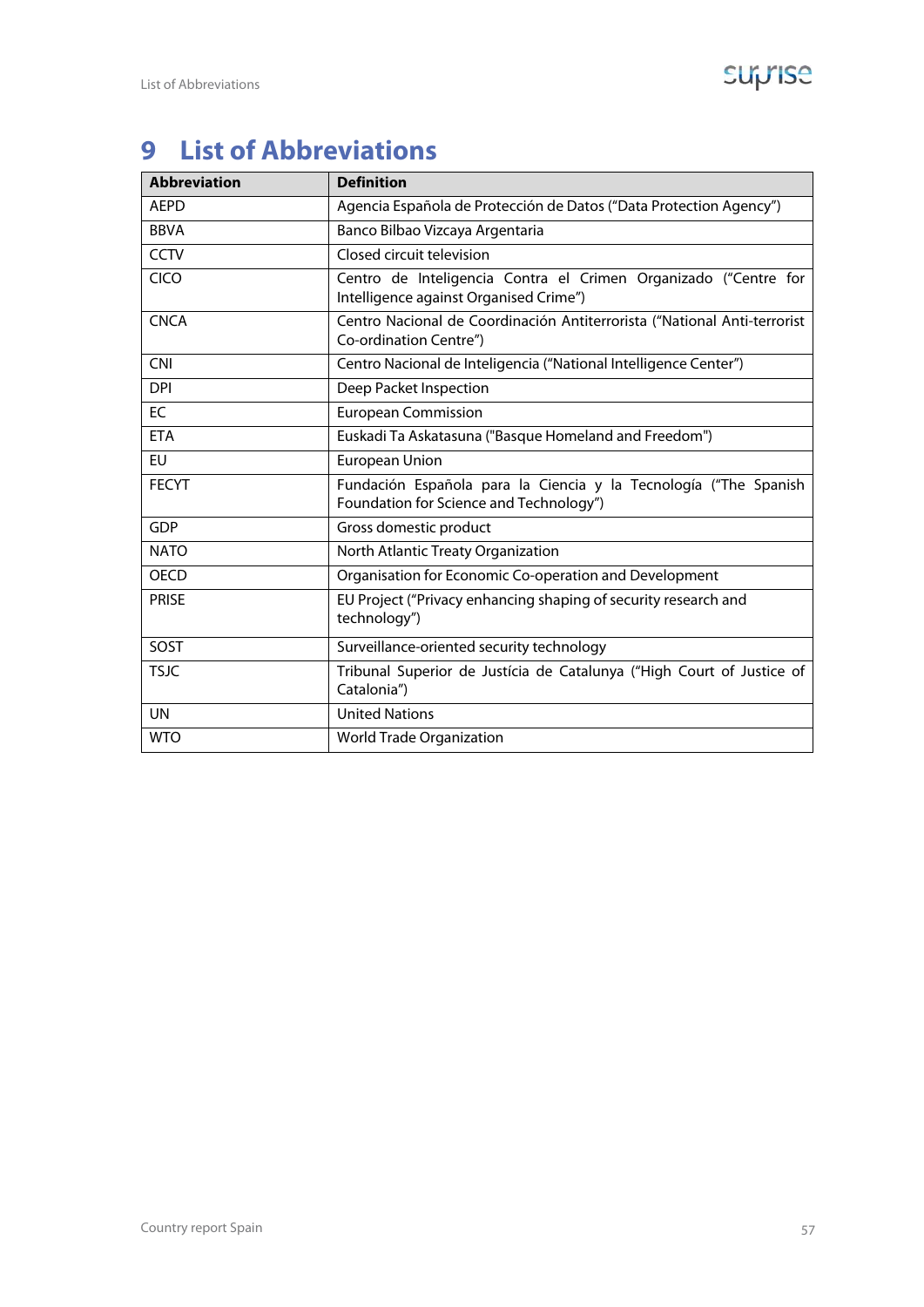### **10Annex**

### **10.1Table recommendations produced at discussion groups**

Template<sup>49</sup>

| ¿Cuál es el mensaje general de su ronda de recomendaciones?                          |  |  |
|--------------------------------------------------------------------------------------|--|--|
|                                                                                      |  |  |
| ¿Cuáles son los argumentos tratados? // ¿A qué problema se refieren?                 |  |  |
|                                                                                      |  |  |
|                                                                                      |  |  |
| Su recomendación // ¿Qué proponen hacer? // ¿Cómo ayudaría a resolver este problema? |  |  |
|                                                                                      |  |  |
|                                                                                      |  |  |
|                                                                                      |  |  |
|                                                                                      |  |  |
|                                                                                      |  |  |
|                                                                                      |  |  |

#### $Recommendations - content<sup>50</sup>$

| What is the core statement of<br>the table's recommendation?                                                                                                                                     | What is the background of<br>the recommendation? What is<br>the problem?                                                                                                                                                                                                             | The recommendation in<br>detail/What should be done/<br>how to address the problem?                                                                                                                                                                              |
|--------------------------------------------------------------------------------------------------------------------------------------------------------------------------------------------------|--------------------------------------------------------------------------------------------------------------------------------------------------------------------------------------------------------------------------------------------------------------------------------------|------------------------------------------------------------------------------------------------------------------------------------------------------------------------------------------------------------------------------------------------------------------|
| Participants in table 1 agreed<br>that new technologies improve<br>security to some extent, but<br>they stated that their usage<br>should be restricted in order to<br>make them less intrusive. | Regarding DPI (or "Deep<br>Package Inspection"),<br>participants believed that it<br>should only be used to monitor<br>specific individuals who have<br>previously committed a crime<br>and after having obtained a<br>court warrant. CCTV should be<br>restricted to public spaces. | The use of these technologies<br>should be limited and restricted<br>by virtue of transparent, global<br>and strict laws that allow their<br>use only in specific cases. It<br>should be controlled to avoid<br>abuse of authority ("watching<br>the watchmen"). |
| Greater awareness, broader<br>and, particularly, stricter laws<br>on this issue. Severe penalties<br>for those who break the law.<br>Thorough control over access                                | Education and training<br>campaigns aiming at informing<br>and advising population on this<br>kind of surveillance methods, as<br>well as ways avoiding being                                                                                                                        | It is proposed to create a<br>Monitoring Board, made up by<br>members of a variety of<br>political parties (from all across<br>the political spectrum),                                                                                                          |

<sup>&</sup>lt;sup>49</sup> This recommendation sheet was filled in by each table. The translation of the template's questions, as well as the translations of the submitted recommendations, can be found bellow.<br>
<sup>50</sup> Translated from Spanish

**-**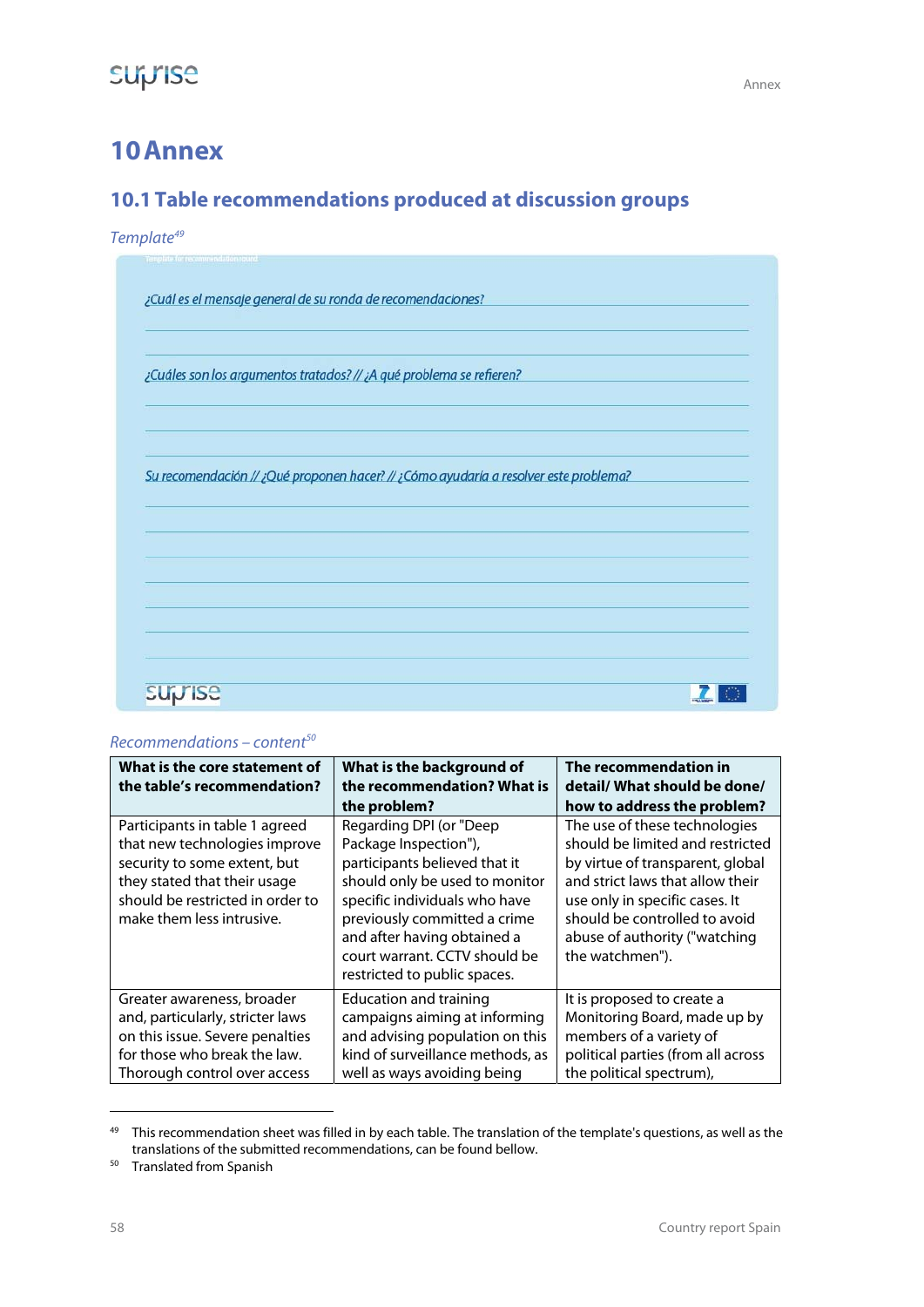| to information. Focusing<br>surveillance.                                                                                                                                                                                                              | under surveillance. One of the<br>proposed solutions both at this<br>point and throughout the<br>debate is to use computers and<br>cell phones less, as they are<br>considered to be overused and<br>they are the focal point for<br>surveillance, that is, the source<br>from which the information can<br>be obtained. These campaigns<br>must come from different<br>institutions: at the very least,<br>politicians, companies and<br>associations. | companies and associations.<br>(The participation of companies<br>still casts some doubts, but in<br>general there is consensus.)<br>This idea intends for this<br>commission to not be elected<br>at the convenience of the<br>people who are in power at any<br>given time.                                                                                                                                                                                                                                                                                                                                                   |
|--------------------------------------------------------------------------------------------------------------------------------------------------------------------------------------------------------------------------------------------------------|---------------------------------------------------------------------------------------------------------------------------------------------------------------------------------------------------------------------------------------------------------------------------------------------------------------------------------------------------------------------------------------------------------------------------------------------------------|---------------------------------------------------------------------------------------------------------------------------------------------------------------------------------------------------------------------------------------------------------------------------------------------------------------------------------------------------------------------------------------------------------------------------------------------------------------------------------------------------------------------------------------------------------------------------------------------------------------------------------|
| About the CCTV. We agree on<br>their use only and exclusively<br>for public safety purposes.<br>About the DPI. Only for public<br>safety purposes, without<br>personal intrusiveness.                                                                  | About the CCTV. Need for<br>information about location,<br>goal, subsequent conditions<br>(duration) and owners (bodies)<br>of the recorded images.<br>About the DPI. Need for<br>information about the time<br>when it is conducted, purpose<br>and information processing.<br>Emphasis is placed on rejecting<br>the commercial use of the data.                                                                                                      | As for the CCTV. Unambiguous<br>legislation on its usage,<br>informing the citizens<br>concerned of its objective. By<br>means of a court warrant,<br>access to the recorded images<br>by citizens affected by a crime.<br>For the DPI: Worldwide, unified<br>legislation on the processing<br>and possession of these data.<br>An independent body must be<br>in charge of this task.<br>The fundamental idea is that<br>the Internet is free and some<br>contents are not subject to<br>regulation, so that there is no<br>need of implementing these<br>control methods. It is about<br>tackling the root of the<br>problem. |
| 1) They feel comfortable with<br>the SOST (Surveillance-<br><b>Oriented Security</b><br>Technologies). They don't think<br>they are intrusive and they feel<br>safer.<br>2) They think that we do not<br>control when and by whom are<br>we monitored. | In relation to the previously<br>mentioned positions:<br>1) Arresting someone can<br>justify the massive use of these<br>technologies.<br>2) The SOST give rise to more<br>insecurity and they affect the<br>presumption of innocence.                                                                                                                                                                                                                  | 1. Worldwide common law:<br>minimum limits for private data<br>access (this is difficult to attain<br>due to the different notions of<br>privacy that exist and to the<br>fact that some countries might<br>not sign or comply with this<br>legislation: the USA and<br>countries in conflict or under<br>dictatorship).<br>2. Training and information<br>campaigns about every<br>consequence derived from<br>using the Web.<br>3. Access to our own stored<br>data as well as the right to<br>remove them or to revoke<br>consent (right to rectify), e.g.,<br>being able to delete a picture                                |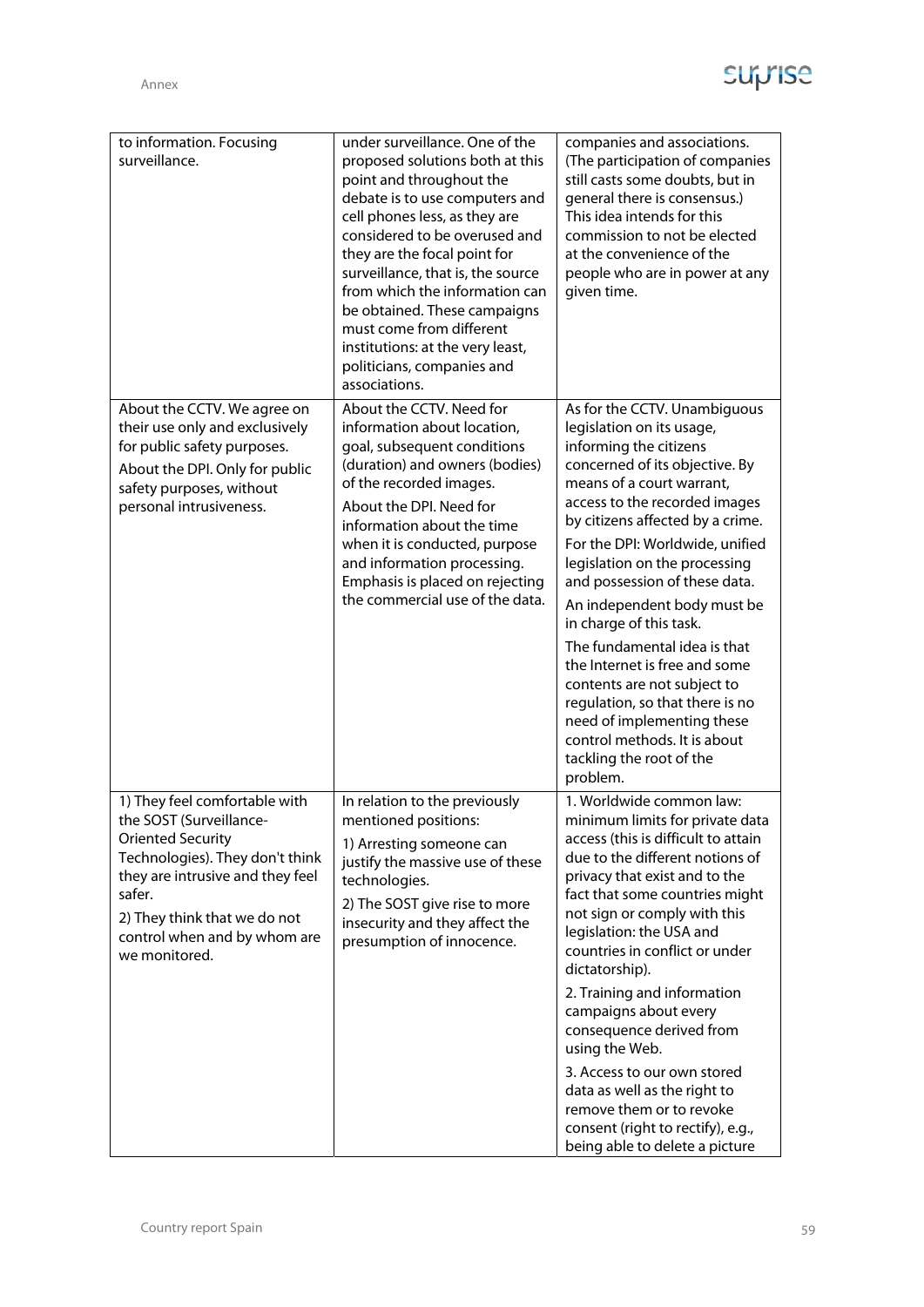|                                                                                                                                            |                                                                                                                                                                                                                                                                                                                                                                                                                                                                                                                                | we uploaded a long time ago.<br>4. Forbidding the sale of data<br>by one company to another<br>and imposing fines aimed at<br>enforcing the law.<br>5. Tackling the causes of<br>insecurity: investing in<br>education and creating<br>employment, which may<br>become the main source of<br>security.                                                                                       |
|--------------------------------------------------------------------------------------------------------------------------------------------|--------------------------------------------------------------------------------------------------------------------------------------------------------------------------------------------------------------------------------------------------------------------------------------------------------------------------------------------------------------------------------------------------------------------------------------------------------------------------------------------------------------------------------|----------------------------------------------------------------------------------------------------------------------------------------------------------------------------------------------------------------------------------------------------------------------------------------------------------------------------------------------------------------------------------------------|
|                                                                                                                                            |                                                                                                                                                                                                                                                                                                                                                                                                                                                                                                                                | 6. Shifting the focus to the<br>people in power: monitoring<br>tax havens.                                                                                                                                                                                                                                                                                                                   |
|                                                                                                                                            |                                                                                                                                                                                                                                                                                                                                                                                                                                                                                                                                | 7. Not installing CCTV in parks<br>or private areas.                                                                                                                                                                                                                                                                                                                                         |
|                                                                                                                                            |                                                                                                                                                                                                                                                                                                                                                                                                                                                                                                                                | 8. Adapting legislation to the<br>development of the SOST and<br>their usage.                                                                                                                                                                                                                                                                                                                |
| Freedom of expression, right to<br>privacy If we lose that, it will<br>be as if they broke down the<br>door and got into one's home.       | We know the benefits of both<br>methods. Uncertainty lies in the<br>fact that we are ignorant of<br>which data are collected, who<br>gathers them and how they are<br>managed. The solution is a<br>specific legislation on new<br>technologies and surveillance.<br>The establishment of a body<br>controlling the use of the data<br>and its processing.<br>Mechanisms that enable us to<br>decide whether we want them<br>to go public. Being able to<br>decide for myself if I want<br>advertisements to pop up or<br>not. | Creating a European law.                                                                                                                                                                                                                                                                                                                                                                     |
| Use of new technologies with<br>specific purposes (terrorism,<br>paedophilia), but not to<br>invade and manipulate the<br>average citizen. | Access is granted to all data. In<br>some cases, there are no limits<br>to spy, there is no transparency<br>(it is not revealed what and<br>who it is for), and it can be used<br>for commercial purposes.<br>Reference is made to privacy<br>invasion and manipulation.                                                                                                                                                                                                                                                       | Recommendations: Worldwide<br>legislation enabling<br>transparency and information<br>for citizens.<br>How - Even though the goals of<br>one country differ from those of<br>another, some kind of<br>arbitration should be<br>implemented (similar to the<br>United Nations system, that is,<br>including representatives of<br>every country) to avoid abuse<br>of power by a country, for |
| Promote policies on public                                                                                                                 | "Citizens need to feel protected                                                                                                                                                                                                                                                                                                                                                                                                                                                                                               | example the United States.<br>"To create a legislation and a                                                                                                                                                                                                                                                                                                                                 |
| participation and legislation on<br>this issue.                                                                                            | and still be informed in order to<br>safeguard their privacy."                                                                                                                                                                                                                                                                                                                                                                                                                                                                 | competent body to protect us,<br>informing citizens and                                                                                                                                                                                                                                                                                                                                      |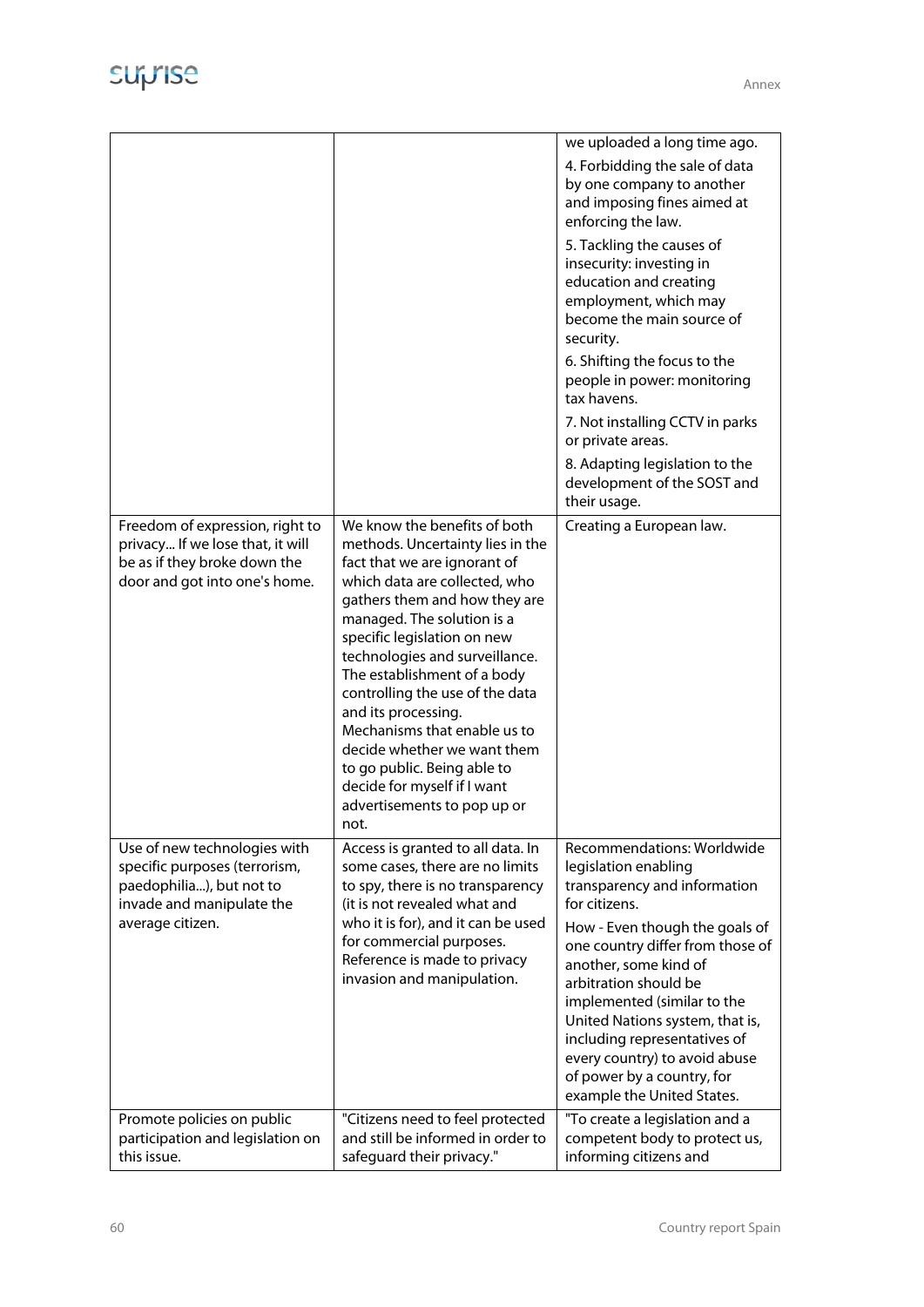|                                                                                                                                                                                                                               |                                                                                                                                                                                                                                                                                            | companies or entities with full<br>transparency and proposing as<br>an alternative the<br>reinforcement of policies on<br>public affairs education."                                                                                                                                                                                                                                                                                                                                                                                                                                          |
|-------------------------------------------------------------------------------------------------------------------------------------------------------------------------------------------------------------------------------|--------------------------------------------------------------------------------------------------------------------------------------------------------------------------------------------------------------------------------------------------------------------------------------------|-----------------------------------------------------------------------------------------------------------------------------------------------------------------------------------------------------------------------------------------------------------------------------------------------------------------------------------------------------------------------------------------------------------------------------------------------------------------------------------------------------------------------------------------------------------------------------------------------|
| Legislate at an international<br>level so that complying with<br>the law is mandatory for every<br>state.                                                                                                                     | ⊠ To protect citizens against<br>potential abuses and misuses;<br>⊠ For the usage of these<br>technologies to be safer;<br>⊠ To prevent the private sector<br>from using them with<br>commercial purposes;                                                                                 | Establishment (either at a local<br>or national level) of a<br>technological ombudsman, as a<br>body similar to the current<br>ombudsman.                                                                                                                                                                                                                                                                                                                                                                                                                                                     |
| We want to know with full<br>transparency who the natural<br>people using our data are.                                                                                                                                       | The Data Protection Act is not<br>complied with, since no matter<br>what we do, we always receive<br>advertisements from other<br>companies, which means that<br>our data are being sold.                                                                                                  | Worldwide legislation, not only<br>for some countries; improve the<br>data legal framework;<br>transparency and knowledge<br>about who is in control; training<br>in using the Web properly;<br>teaching kids how to use the<br>Internet adequately; control<br>mechanisms applied to<br>controllers; being more aware<br>of how and to what purpose<br>our information is being used;<br>events, debates about this<br>subject; disposal of data that<br>are unimportant for public<br>safety; not justifying the<br>gathering of information for<br>selling it to companies in a<br>future; |
| Unified legislations, both at a<br>global and EU level.                                                                                                                                                                       | Furthermore, technology<br>progresses at a fast pace and<br>legislation always lags behind<br>it.                                                                                                                                                                                          | Enforcing actual protection of<br>citizen's data must close<br>enforcement loopholes.                                                                                                                                                                                                                                                                                                                                                                                                                                                                                                         |
| Less intrusive, more regulated,<br>less invasive.                                                                                                                                                                             | Uselessness for control and<br>security improvement.<br>Unfulfilment of the crime.                                                                                                                                                                                                         | Increasing human presence<br>instead of IT presence. - A<br>greater control of technology.                                                                                                                                                                                                                                                                                                                                                                                                                                                                                                    |
| The general message is closely<br>linked to the need for an<br>agreed and common legislation<br>on surfing the Internet. That<br>must imply a greater<br>engagement of the<br>governments and a strict and<br>fast judiciary. | The main issues dealt within<br>the group have to do with<br>security, in relation with both<br>surfing the Internet and with<br>monitoring citizens.<br>A lack of transparency is felt<br>regarding the practices of both<br>security agencies and<br>information gathering<br>companies. | In specific terms, it is advised to<br>enact agreed and common<br>legislation, at a national,<br>European and global scale, on<br>the security of Internet surfing.<br>This legislation must specify<br>who monitors citizens and how<br>it is done. This will allow<br>transparency and<br>accountability. In order to be<br>independent, it must be agreed<br>upon by all parties and left out<br>of any political conflict.                                                                                                                                                                |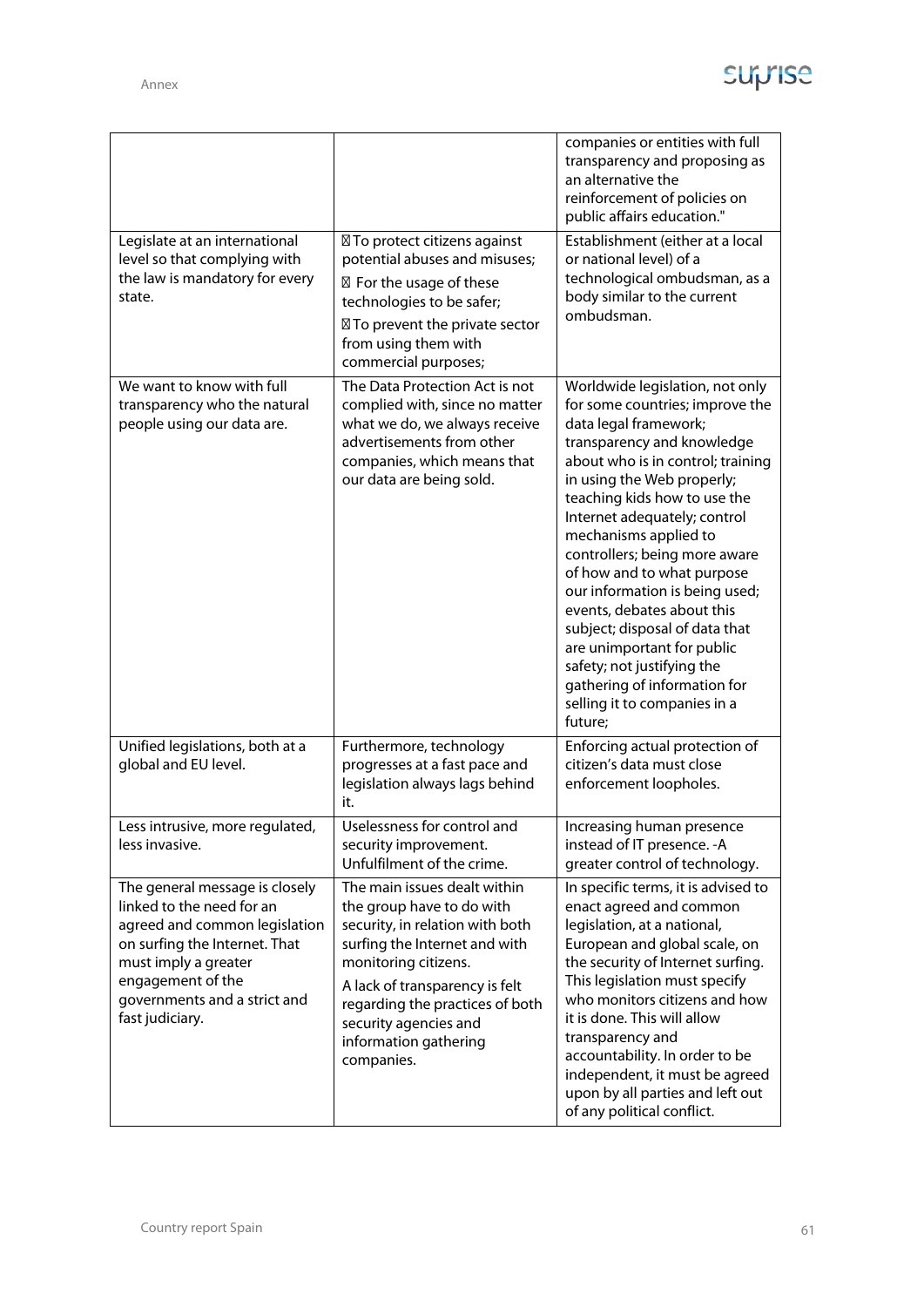

| Citizens need greater<br>transparency and explanations<br>about who is going to<br>manipulate their information<br>and why.          | There is much uncertainty<br>about who is using our data, in<br>which way and to what<br>purposes.<br>Citizens must express consent<br>regarding the use of their<br>personal data even in the cases<br>when these are apparently<br>uninteresting.                                                      | More specific legislation about<br>the usage and limits of<br>technology.                                                                                                                                                                                                                                                                                                                                                                       |
|--------------------------------------------------------------------------------------------------------------------------------------|----------------------------------------------------------------------------------------------------------------------------------------------------------------------------------------------------------------------------------------------------------------------------------------------------------|-------------------------------------------------------------------------------------------------------------------------------------------------------------------------------------------------------------------------------------------------------------------------------------------------------------------------------------------------------------------------------------------------------------------------------------------------|
| There is a lack of transparency<br>and information about what<br>happens to our data.                                                | Regarding the use of social<br>networks, there is a general fear<br>of being tricked or making<br>mistakes that can have a<br>negative impact on us.                                                                                                                                                     | 1. Information campaigns in<br>order to inform citizens about<br>what the use of Internet entails.<br>2. Possibility of extracting,<br>deleting, etc. for good any<br>record of the uploaded<br>pictures, posted comments, etc.<br>in social networks, so that, apart<br>from being removed from the<br>network in question, they are<br>not recorded in any database.                                                                          |
| Not to violate privacy for the<br>sake of security.                                                                                  | We are not aware of the way<br>our data are processed, who<br>uses them and to what<br>purpose.<br>Fraudulent use of information.<br>Intrusion into personal privacy.                                                                                                                                    | Tightening of penalties for<br>fraudulent use of the obtained<br>information via CCTV and DPI.                                                                                                                                                                                                                                                                                                                                                  |
| There is not much information<br>about surveillance technologies<br>in general.                                                      | The main problem is the lack of<br>awareness about control<br>systems, processing of the data<br>obtained through surveillance<br>technologies, control of people<br>in charge of gathering<br>information, procedures that<br>allow citizens to have access to<br>those data at any given time,<br>etc. | Establishment of a system, a net<br>or a collection of campaigns<br>aimed at providing this kind of<br>information in a clear and<br>simple way, so that we are able<br>to identify whom to complain<br>to, whom to address in the case<br>of requests and, basically, being<br>able to know how citizens<br>could use this information,<br>which belongs to them, at any<br>given time (in a trial, facing a<br>claim or an accusation, etc.). |
| Surveillance technologies are<br>very intrusive, so their use<br>should be forbidden except for<br>duly justified exceptional cases. | Surveillance technologies take<br>us all as suspects and violate<br>everyone's privacy.<br>In spite of the fact that they are<br>useful to prevent certain<br>crimes, their usage must be<br>restricted and regulated.                                                                                   | Everybody must be able to<br>have free access to the<br>information stored about them<br>on the Internet, as well as the<br>images recorded where they<br>are present. Having some<br>decision-making capacity<br>regarding that information.<br>Forbidding commercial usages<br>of that information.<br>Regulating the periodic<br>deletion of camera recordings<br>and Internet information (such<br>as the search and browsing               |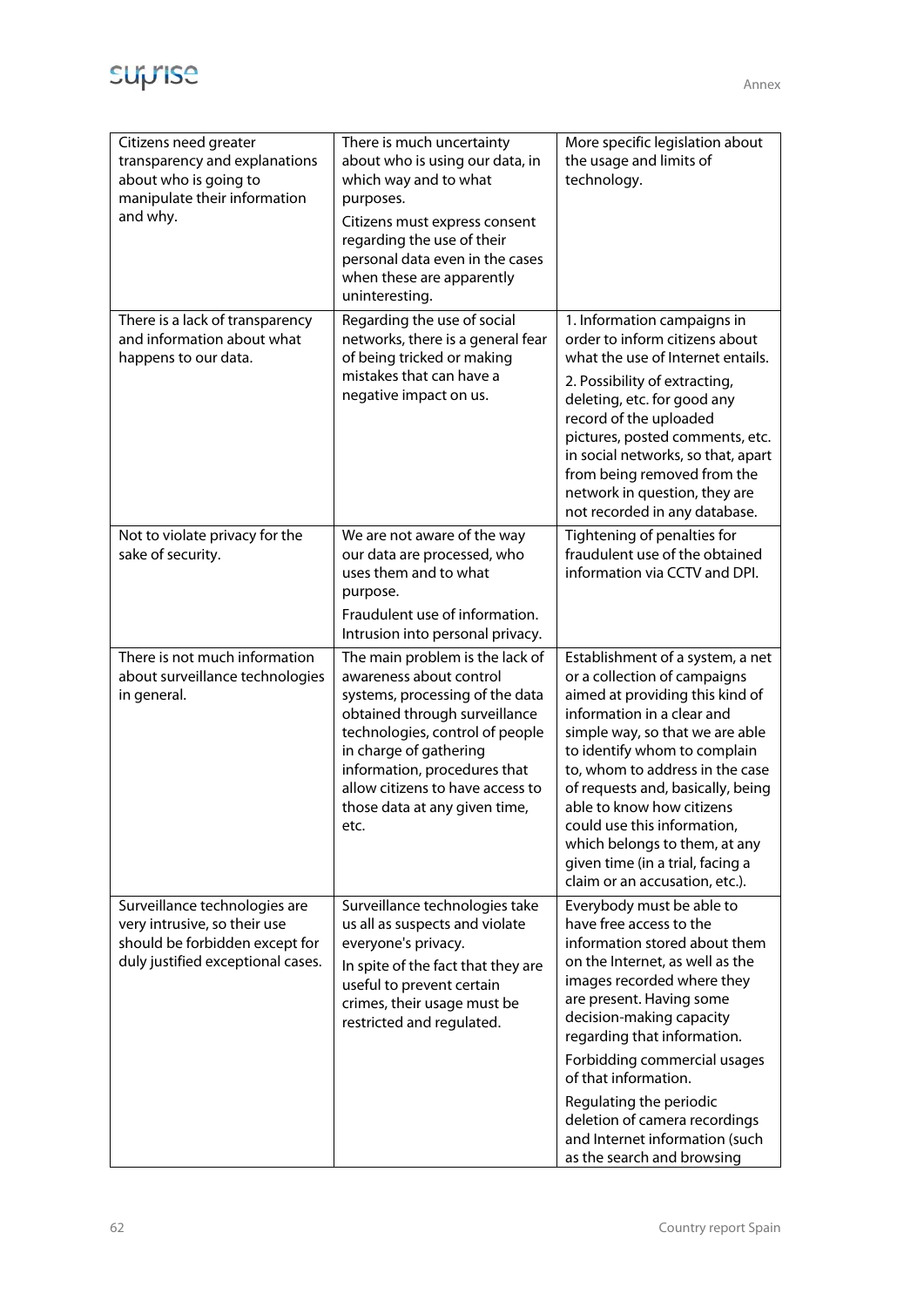$\lfloor$ 

|                                                                                                                                                                                                                                                                               | history).                                                                                                                                                                                                                                                                                                                                                                                                                                                                                                                                                      |                                                                                                                                                                                                                                                                                                                                                                                                                                                                                                                                                                                                                                                    |
|-------------------------------------------------------------------------------------------------------------------------------------------------------------------------------------------------------------------------------------------------------------------------------|----------------------------------------------------------------------------------------------------------------------------------------------------------------------------------------------------------------------------------------------------------------------------------------------------------------------------------------------------------------------------------------------------------------------------------------------------------------------------------------------------------------------------------------------------------------|----------------------------------------------------------------------------------------------------------------------------------------------------------------------------------------------------------------------------------------------------------------------------------------------------------------------------------------------------------------------------------------------------------------------------------------------------------------------------------------------------------------------------------------------------------------------------------------------------------------------------------------------------|
|                                                                                                                                                                                                                                                                               |                                                                                                                                                                                                                                                                                                                                                                                                                                                                                                                                                                |                                                                                                                                                                                                                                                                                                                                                                                                                                                                                                                                                                                                                                                    |
| There is a lack of information<br>about the general use of these<br>technologies, as well as a lack<br>of regulation aimed at<br>protecting individuals against<br>fraudulent and commercial<br>uses.                                                                         | No permission is asked when<br>cameras are installed. It is not<br>stated properly who they are<br>for, how they are registered,<br>how long they are staying or<br>who is going to watch them.<br>We are unaware of the fact that<br>there is a data processor.<br>Furthermore, there are not any<br>warnings on the Internet that<br>we are being monitored, or<br>about what it is happening. It is<br>also said that technologies<br>must not substitute human<br>work. Activities carried out on<br>the spot by natural people have<br>to be prioritized. | Establishing control<br>mechanisms for those in charge<br>of surveillance. Greater<br>transparency, identification of<br>watchers.<br>⊠ Equal surveillance. In wealthy<br>and poor neighborhoods.<br>Monitoring people in power.<br>⊠ Regulation should be<br>international.                                                                                                                                                                                                                                                                                                                                                                       |
| Citizens have to have access to<br>information about legislation,<br>to know if it is complied with,<br>etc. Transparency in methods<br>and results.                                                                                                                          | We are unaware of what<br>monitoring institutions and<br>companies do, whether the<br>actions they take have any<br>effects, if they fulfil the goals<br>they set and if they justify why<br>they have been created.                                                                                                                                                                                                                                                                                                                                           | Training for personnel using<br>the SOST; maintaining the<br>human factor, that is to say, not<br>replacing humans for robots in<br>processes and their uses. It<br>should be a comprehensive<br>training: not only on technical<br>aspects, but also on ethic<br>values regarding surveillance<br>and security.<br>The State should act under<br>public safety criteria, rather<br>than productivity or<br>profitability criteria oriented to<br>companies and with<br>commercial purposes.<br>Transparency in all processes<br>and legislation. Granting access<br>to information on what is done,<br>to what purposes and who is in<br>control. |
| It is useful for the safety of<br>citizens as long as it does not<br>interfere with the lives of<br>innocent people. In case there<br>is any interference, we must be<br>informed about it, and if any<br>crime has been committed,<br>they must act in full<br>transparency. | 1. Arguments in favour of the<br>use of these means: prevention<br>and condemn of criminal acts.<br>2. Disadvantages: misuse,<br>economic expenditure,<br>violation of rights and privacy.                                                                                                                                                                                                                                                                                                                                                                     | 1. Non-technological<br>alternatives: a greater use of<br>security personnel and animals.<br>2. Standing up for our right to<br>privacy.                                                                                                                                                                                                                                                                                                                                                                                                                                                                                                           |
| Need to provide citizens with<br>clear, concise and free of<br>deception data about the<br>actual usage of these tools.                                                                                                                                                       | The basis of the issue is the loss<br>of freedom. Problems are not<br>solved by means of these tools.<br>Ignorance heightens the                                                                                                                                                                                                                                                                                                                                                                                                                               | In order to eradicate crimes,<br>social differences should be<br>reduced. If it is really about<br>security, they are only                                                                                                                                                                                                                                                                                                                                                                                                                                                                                                                         |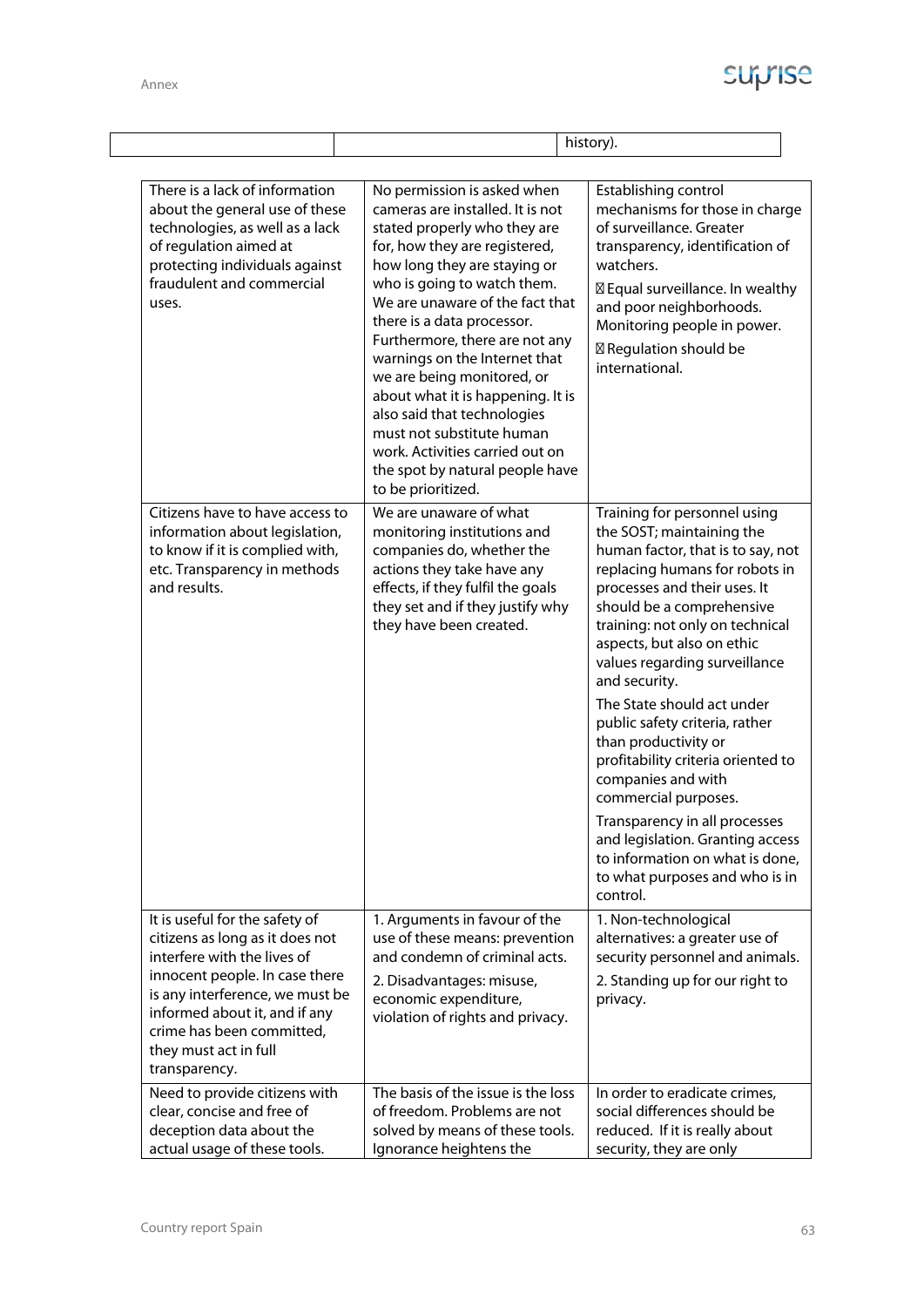

| Transparency, so that these<br>technologies entail security<br>rather than control.                                                                                                                                                                                                                                                                | conflict, as it is unknown what<br>lies behind this surveillance.<br>What difference do cameras<br>make?                                                                                                                                                          | concerned about European and<br>American population, not<br>about Africa, for example. The<br>problems of people living in<br>other countries do not seem to<br>matter.                                                                                                                                                                                                                                                                                                                                                                                                                                                             |
|----------------------------------------------------------------------------------------------------------------------------------------------------------------------------------------------------------------------------------------------------------------------------------------------------------------------------------------------------|-------------------------------------------------------------------------------------------------------------------------------------------------------------------------------------------------------------------------------------------------------------------|-------------------------------------------------------------------------------------------------------------------------------------------------------------------------------------------------------------------------------------------------------------------------------------------------------------------------------------------------------------------------------------------------------------------------------------------------------------------------------------------------------------------------------------------------------------------------------------------------------------------------------------|
| Actually chasing hackers and<br>intrusive companies; limiting<br>legislation.                                                                                                                                                                                                                                                                      | Establish legal boundaries and<br>citizen protection rules. It is not<br>reasonable to make hasty<br>assumptions on behalf of fear<br>and security and believe that<br>everyone is a criminal until<br>proven not guilty.                                         | A greater protection of the<br>citizens against the power.<br>Actual implementation of the<br>Data Protection Act in order to<br>prevent insecurity and<br>overcontrol.                                                                                                                                                                                                                                                                                                                                                                                                                                                             |
| Need to create a data<br>protection regulatory body<br>(similar to a Ministry) at a<br>national and EU level.                                                                                                                                                                                                                                      | So that control, transparency,<br>knowledge of usages,<br>information and worldwide<br>legislation can exist.                                                                                                                                                     | A new power not linked to the<br>political sector or any ideology<br>regulating data protection:<br>- Strict action protocol<br>regarding DPI and smart CCTV<br>or any other surveillance<br>mechanisms.<br>- Direct and up-to-date<br>information for citizens about<br>available data, how they are<br>available and whether they<br>have been used or not.<br>- Entering into agreements with<br>other international bodies.<br>- Adopting legal penalties to<br>ensure law enforcement.<br>- Members of this body:<br>o Judges<br>o Lawyers<br>o Scientists/IT specialists<br>o Sociologists/philosophers<br>o Popular assembly |
| Security, both surveillance and<br>cyber surveillance must be<br>exercised in a responsible and<br>transparent way, and it must<br>only be active under State and<br>public control. To that purpose,<br>popular opinion and<br>participation must be taken<br>into account, with the adoption<br>of a clear, transparent and fast<br>legislation. | The group is willing to<br>renounce part of their privacy<br>in exchange for security as long<br>as democracy (only the State<br>and relevant Government<br>officers are entitled to<br>undertake security measures)<br>and respect for human rights<br>are kept. | 1. Ensure that security is<br>organized and managed by the<br>public sector (under no<br>circumstances should it come<br>from the private sector). It must<br>be managed by the State and<br>its public servants, who are<br>highly qualified for this task,<br>unlike the private sector<br>workers, who act according to<br>different criteria.<br>2. Generate opinion and<br>participation channels that are<br>taken into account.                                                                                                                                                                                              |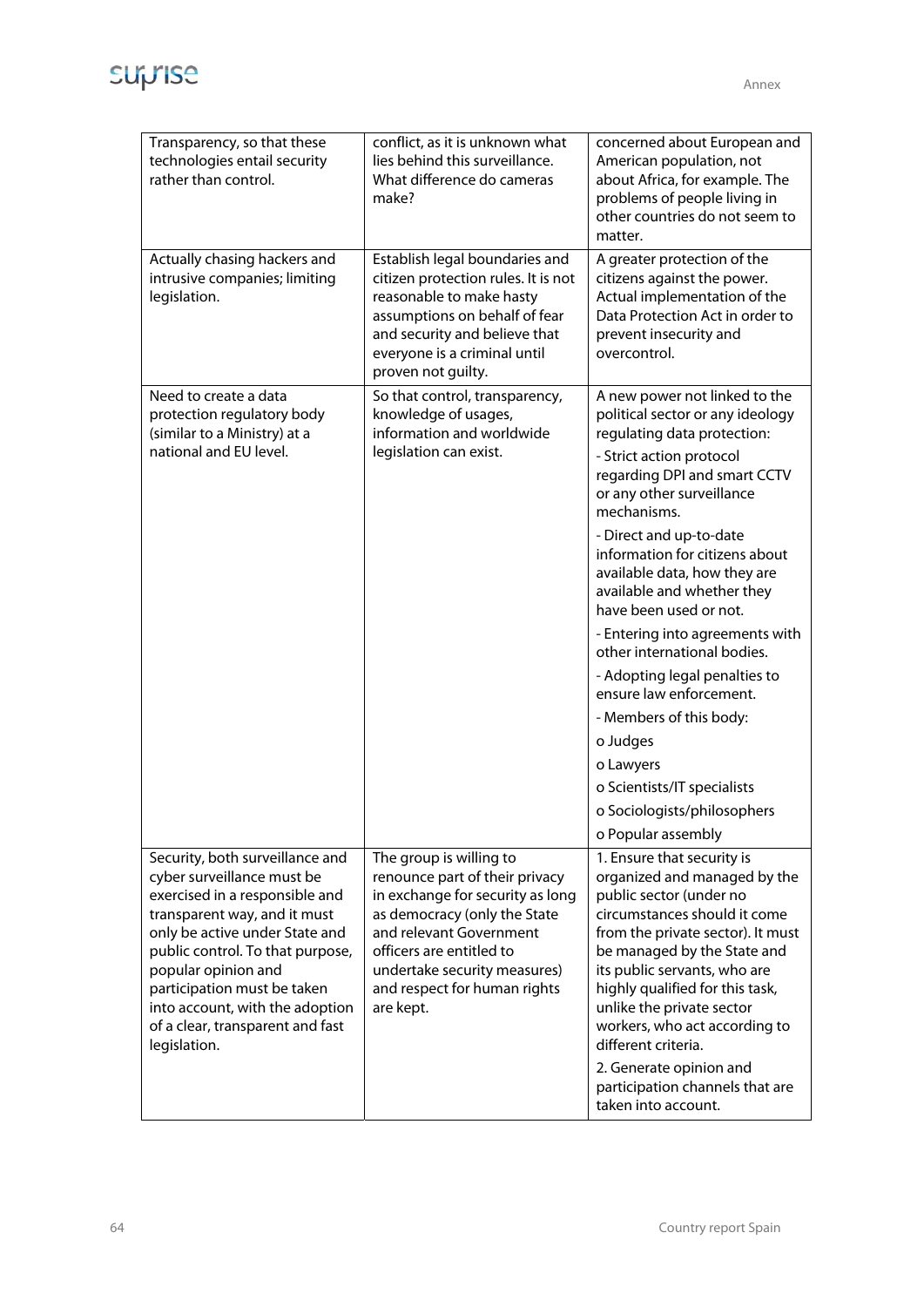## **10.2Postcards**

## **Template**

| I øvrigt mener jeg             | Vorrei aggiungere        |
|--------------------------------|--------------------------|
|                                |                          |
|                                | $\int$ would like to add |
| Was ich noch hinzufügen möchte | Jeg ønsker å legge til   |
| Azt szeretném még hozzátenni   |                          |
| Je tiens à ajouter             |                          |
|                                | Me gustaria añadir       |

## Postcards - content<sup>51</sup>

## **What I would like to add…to the European politicians**

Technology changes, but ethics remain the same. Laws must also protect us individually on the Internet. Web control must be subject to international regulation. Technology gives and demands at the same time.

The control system must be transparent, and whoever uses, discloses or modifies the information must be monitored.

At a national level, there is a much greater concern about how public money is managed than about public safety. The security issues that we are exposed to are directly linked with political and welfare matters: surveillance technologies should be focused on those who run our country and manage our money.

3-year-old children are being monitored through their iPads, think about it!

The people responsible for the DPI belong to the elites to whom nothing ever happens. They create the webs, they are safeguarded.

As for DPI, I believe that the developers of such analysis are capable of setting the boundaries. If such thorough analysis is performed inside the so-called "Deep Web", that is fine for me. I think that there

**-**

<sup>51</sup> Translated from Spanish